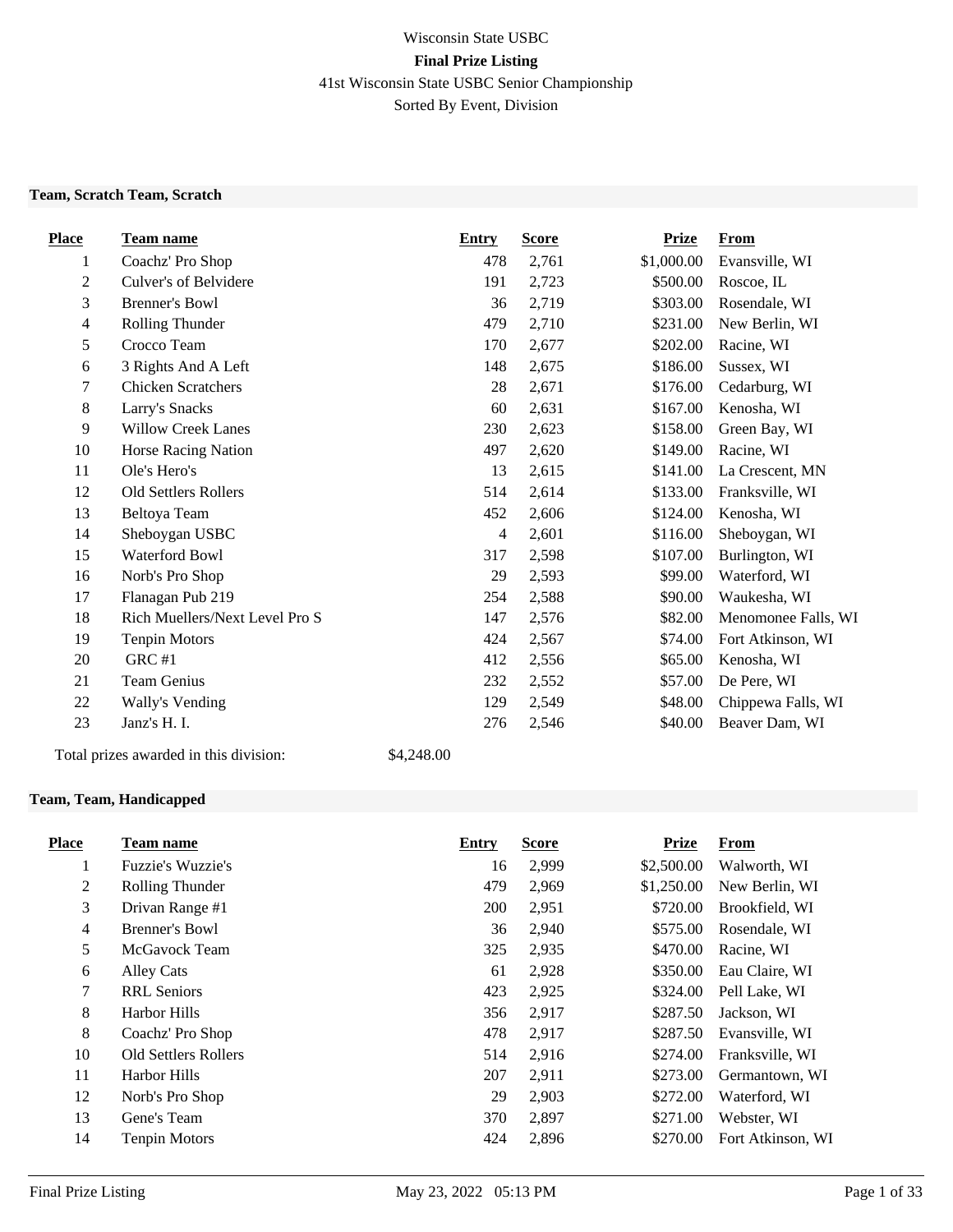# 41st Wisconsin State USBC Senior Championship

| 15 | Country Lanes #4              | 100    | 2,894 | \$269.00 | Muskego, WI          |
|----|-------------------------------|--------|-------|----------|----------------------|
| 16 | Plainfield Bowl 3             | 215    | 2,889 | \$266.00 | WILD ROSE, WI        |
| 17 | W B Bottle Kristies Krushers  | 485    | 2,887 | \$265.00 | Waterford, WI        |
| 18 | Drobka Team                   | $72\,$ | 2,882 | \$262.00 | Menomonee Falls, WI  |
| 19 | <b>PTSD</b>                   | 228    | 2,874 | \$260.00 | Milwaukee, WI        |
| 20 | Plainfield Bowl 1             | 217    | 2,872 | \$256.50 | WILD ROSE, WI        |
| 20 | Our Bar                       | 67     | 2,872 | \$256.50 | Waupun, WI           |
| 22 | Klements #1                   | 367    | 2,869 | \$255.00 | Pewaukee, WI         |
| 23 | <b>Westys Warriors</b>        | 257    | 2,864 | \$253.00 | Waukesha, WI         |
| 24 | Ziggy Zaggy                   | 296    | 2,860 | \$250.00 | Kenosha, WI          |
| 24 | Dave's Bingo Bar              | 68     | 2,860 | \$250.00 | Menomonee Falls, WI  |
| 26 | <b>Brunkow Cheese</b>         | 10     | 2,851 | \$247.00 | Darlington, WI       |
| 27 | Webers Awards & Pro Shop      | 455    | 2,850 | \$246.00 | Manitowoc, WI        |
| 28 | Horse Racing Nation           | 497    | 2,841 | \$244.00 | Racine, WI           |
| 29 | River City Lanes #1           | 157    | 2,840 | \$242.00 | Big Bend, WI         |
| 30 | Culver's of Belvidere         | 191    | 2,836 | \$238.00 | Roscoe, IL           |
| 30 | Flanagan Pub 219              | 254    | 2,836 | \$238.00 | Waukesha, WI         |
| 30 | Westside Service              | 133    | 2,836 | \$238.00 | Auburndale, WI       |
| 33 | <b>Brown's Baggers</b>        | 351    | 2,830 | \$234.00 | Browntown, WI        |
| 34 | <b>Bowling Connection</b>     | 362    | 2,828 | \$232.00 | Mishicot, WI         |
| 35 | Gooseberries                  | 304    | 2,827 | \$230.00 | Mukwonago, WI        |
| 36 | <b>Blatz Bowlers #1</b>       | 143    | 2,824 | \$228.00 | Madison, WI          |
| 37 | Keep On Rolling               | 411    | 2,823 | \$225.00 | Delavan, WI          |
| 37 | Keep Em Coming                | 227    | 2,823 | \$225.00 | Milwaukee, WI        |
| 39 | TJ's Butcher Block            | 437    | 2,822 | \$222.00 | Woodruff, WI         |
| 40 | South Shore Bowl              | 118    | 2,820 | \$220.00 | New Berlin, WI       |
| 41 | Meadow Lanes North            | 268    | 2,819 | \$218.00 | Manitowoc, WI        |
| 42 | <b>Krueger Bearings</b>       | 336    | 2,818 | \$215.00 | West Allis, WI       |
| 43 | Lakeshore Lanes 1             | 264    | 2,815 | \$213.00 | Shawano, WI          |
| 44 | PU                            | 226    | 2,814 | \$210.00 | Milwaukee, WI        |
| 44 | <b>Boathouse</b>              | 105    | 2,814 | \$210.00 | Pleasant Prairie, WI |
| 46 | Mike Of All Trades            | 312    | 2,813 | \$207.00 | Burlington, WI       |
| 47 | <b>Trade Tech</b>             | 97     | 2,811 | \$205.00 | Sussex, WI           |
| 48 | Bob-E-Lanes 23                | 224    | 2,809 | \$203.00 | Cudahy, WI           |
| 49 | WB Eleven                     | 183    | 2,808 | \$201.00 | Watertown, WI        |
| 50 | Chicken Scratchers            | 28     | 2,806 | \$199.00 | Cedarburg, WI        |
| 51 | Coach's Pro Shop #1           | 141    | 2,804 | \$196.00 | Madison, WI          |
| 51 | <b>Sunset Crushers</b>        | 449    | 2,804 | \$196.00 | Dickeyville, WI      |
| 53 | Side Kicks                    | 49     | 2,802 | \$192.00 | Milwaukee, WI        |
| 53 | Chessmen                      | 46     | 2,802 | \$192.00 | Milwaukee, WI        |
| 55 | Four "S"                      | 405    | 2,801 | \$188.00 | Lisbon, WI           |
| 55 | Griff Parry Recreation League | 293    | 2,801 | \$188.00 | Kenosha, WI          |
| 57 | Sweet Minhaha Campground #2   | 383    | 2,800 | \$183.00 | Sun Prairie, WI      |
| 57 | <b>Boscobel Bowl</b>          | 242    | 2,800 | \$183.00 | Fennimore, WI        |
| 57 | Dades Crew                    | 113    | 2,800 | \$183.00 | Saint Francis, WI    |
| 60 | Firer                         | 58     | 2,799 | \$178.00 | Milwaukee, WI        |
| 60 | Not Friends Anymore           | 340    | 2,799 | \$178.00 | Greenfield, WI       |
| 62 | <b>Houston's Finest</b>       | 279    | 2,798 | \$175.00 | Rudolph, WI          |
| 63 | Pioneer Bowl                  | 524    | 2,797 | \$172.00 | Kewaskum, WI         |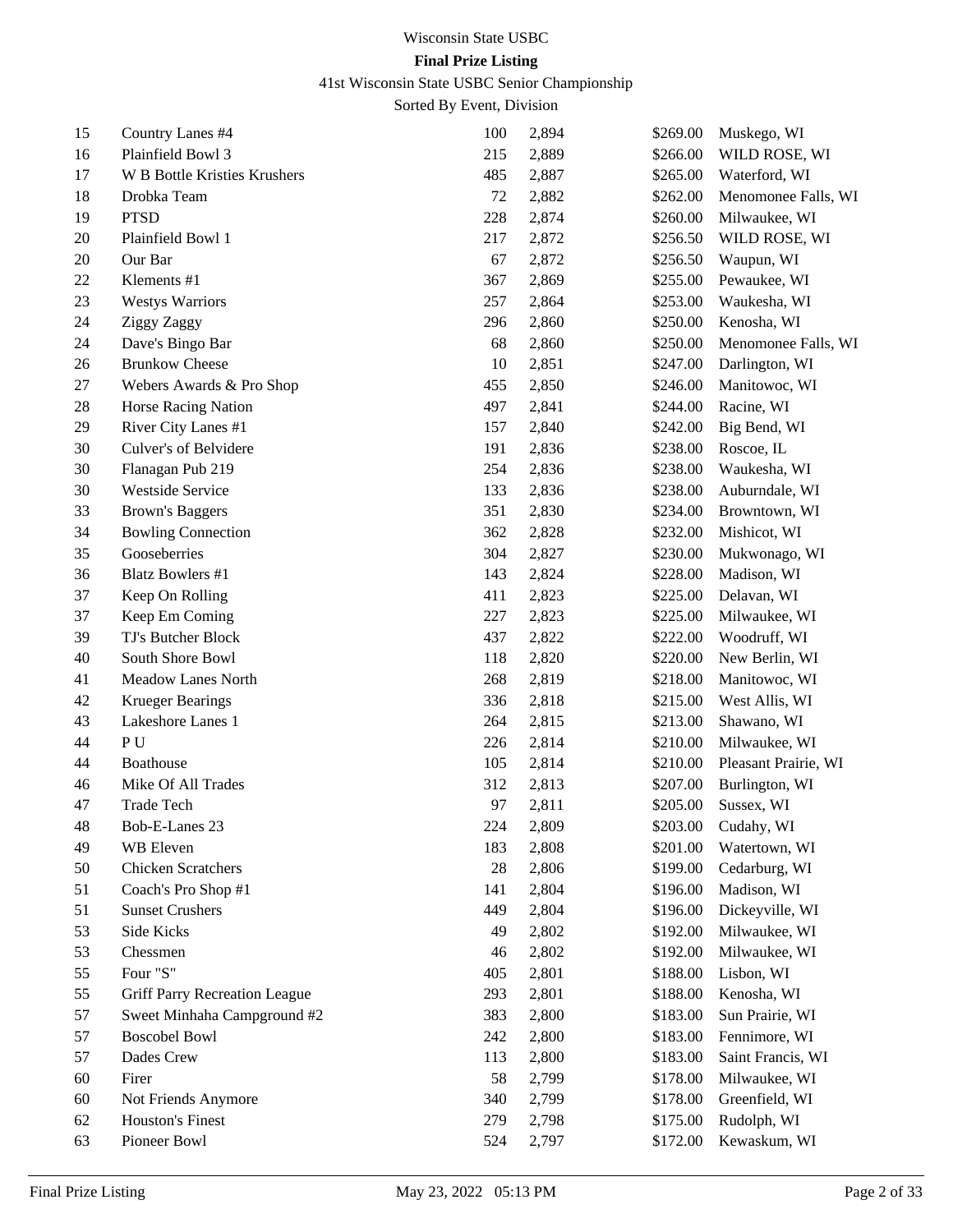## 41st Wisconsin State USBC Senior Championship

Sorted By Event, Division

| 63     | Rack 'em Up                            | 380            | 2,797 | \$172.00 | Franklin, WI        |
|--------|----------------------------------------|----------------|-------|----------|---------------------|
| 65     | Dan's Village Bowl #1                  | 125            | 2,796 | \$169.00 | Fond du Lac, WI     |
| 66     | Wally's Seymour Bowl                   | 155            | 2,793 | \$167.00 | Seymour, WI         |
| 67     | King and Queens                        | 260            | 2,788 | \$165.00 | Grafton, WI         |
| 68     | Ole's Hero's                           | 13             | 2,787 | \$162.00 | La Crescent, MN     |
| 68     | The Draft House Verona, Wi             | 77             | 2,787 | \$162.00 | Verona, WI          |
| 70     | WB Five                                | 177            | 2,786 | \$159.00 | Watertown, WI       |
| 71     | FA-Rough Rollers                       | 274            | 2,782 | \$155.00 | Fort Atkinson, WI   |
| 71     | Anchor Lanes #2                        | 132            | 2,782 | \$155.00 | Kiel, WI            |
| 71     | <b>Taylor Hollow</b>                   | 243            | 2,782 | \$155.00 | Blue River, WI      |
| 74     | 4 Lucky Chicks                         | 394            | 2,781 | \$151.00 | Wauwatosa, WI       |
| 75     | Country Lanes #2                       | 101            | 2,779 | \$149.00 | Muskego, WI         |
| 76     | Vandelay Industries                    | 107            | 2,778 | \$146.00 | Appleton, WI        |
| 76     | Four Tops                              | 223            | 2,778 | \$146.00 | Milwaukee, WI       |
| 78     | The Newts                              | 229            | 2,777 | \$142.00 | Milwaukee, WI       |
| 78     | <b>EML Bowlers</b>                     | 134            | 2,777 | \$142.00 | Auburndale, WI      |
| $80\,$ | Prime Time                             | 48             | 2,776 | \$138.00 | Milwaukee, WI       |
| 80     | <b>Team Genius</b>                     | 232            | 2,776 | \$138.00 | De Pere, WI         |
| 82     | Larry's Lucky Strikes 2                | 490            | 2,775 | \$134.00 | Ironwood, MI        |
| 82     | Fortifi Bank                           | 515            | 2,775 | \$134.00 | Redgranite, WI      |
| 84     | Ace 1                                  | 212            | 2,774 | \$130.00 | Grafton, WI         |
| 85     | Goplin Insurance                       | 244            | 2,773 | \$128.00 | Muscoda, WI         |
| 86     | Zaremba Team                           | 369            | 2,772 | \$125.00 | New Berlin, WI      |
| 86     | <b>Saturn Seniors</b>                  | 345            | 2,772 | \$125.00 | Milwaukee, WI       |
| $88\,$ | Geary Construction                     | 167            | 2,771 | \$121.00 | Richland Center, WI |
| $88\,$ | Phoenix Bowling Center                 | 8              | 2,771 | \$121.00 | Richland Center, WI |
| 90     | <b>Hood Guys</b>                       | 456            | 2,770 | \$118.00 | Racine, WI          |
| 91     | Lucky Strikes                          | 301            | 2,768 | \$116.00 | Burlington, WI      |
| 92     | The Highlifers                         | 30             | 2,766 | \$114.00 | New Berlin, WI      |
| 93     | P.J.'s Hammer                          | 277            | 2,764 | \$112.00 | Beaver Dam, WI      |
| 94     | The 4 W's                              | 518            | 2,763 | \$109.00 | Menominee, MI       |
| 94     | Pla-Mor Lanes 33                       | 435            | 2,763 | \$109.00 | Chilton, WI         |
| 96     | Brothers 2 X 2                         | 168            | 2,762 | \$106.00 | Menomonee Fls, WI   |
| 97     | Lake Country Pro Shop                  | 454            | 2,760 | \$104.00 | Franklin, WI        |
| 98     | <b>Star League Old Farts</b>           | 341            | 2,758 | \$101.00 | New Berlin, WI      |
| 98     | Dick Kings Men                         | 92             | 2,758 | \$101.00 | New Berlin, WI      |
| 100    | Relying on Handicap                    | $\overline{c}$ | 2,757 | \$95.00  | Franklin, WI        |
| 100    | The Bowling Stones 3                   | 42             | 2,757 | \$95.00  | Fox Lake, WI        |
| 100    | Hudson Bowl                            | 298            | 2,757 | \$95.00  | New Richmond, WI    |
| 100    | WB Three                               | 175            | 2,757 | \$95.00  | Watertown, WI       |
| 104    | <b>Willow Creek Lanes</b>              | 230            | 2,755 | \$90.00  | Green Bay, WI       |
| 105    | Kerry's Crew                           | 112            | 2,754 | \$88.00  | Saint Francis, WI   |
| 105    | Frog Pond                              | 18             | 2,754 | \$88.00  | Sun Prairie, WI     |
|        | Total prizes awarded in this division: | \$24,488.00    |       |          |                     |

Total prizes awarded in this event: \$28,736.00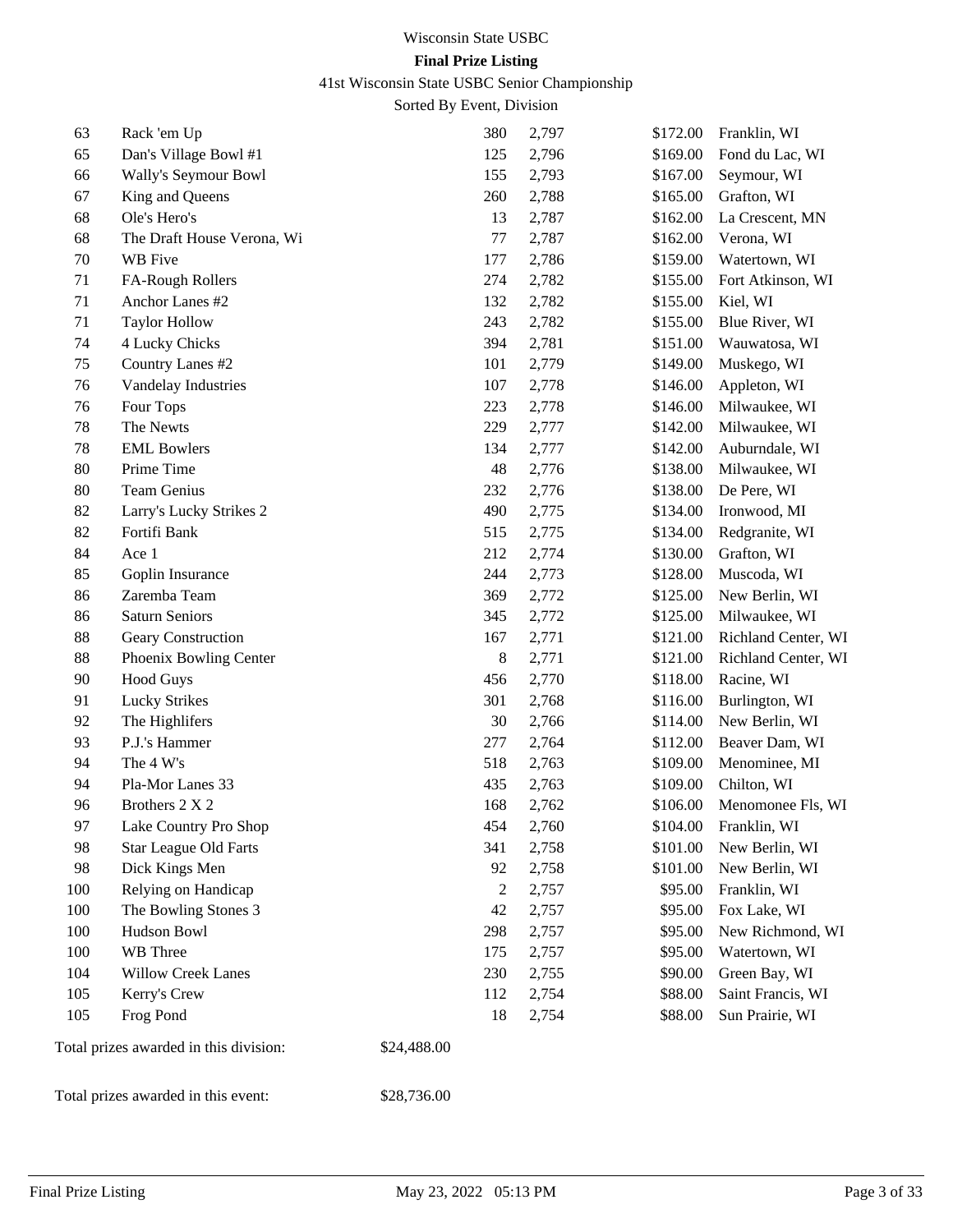41st Wisconsin State USBC Senior Championship

Sorted By Event, Division

## **Doubles, Doubles, Handicapped**

| <b>Place</b>   | <b>Team name</b>                              | <b>Entry</b> | <b>Score</b> | <b>Prize</b> | <b>From</b>       |
|----------------|-----------------------------------------------|--------------|--------------|--------------|-------------------|
| 1              | Zimmer, David F / Landphier, Dennis J         | 138          | 1,681        | \$2,000.00   | Madison, WI       |
| $\sqrt{2}$     | Sleaper, Duane H / Jay, Jeff                  | 326          | 1,620        | \$1,000.00   | Muskego, WI       |
| 3              | Deal, Thomas W / Koch, David L                | 228          | 1,619        | \$725.00     | Milwaukee, WI     |
| $\overline{4}$ | Burgess, Brian L / Oleson, Chuck L            | 36           | 1,614        | \$550.00     | Rosendale, WI     |
| $\mathfrak s$  | Keller, Stuart N / Brown, David W             | 439          | 1,608        | \$425.00     | Woodruff, WI      |
| $\epsilon$     | Wilde, Ron K / Young, Alex J                  | 230          | 1,606        | \$365.00     | Green Bay, WI     |
| $\tau$         | Hatch, Kevin J / Beckman, Paul L              | 145          | 1,597        | \$355.00     | Madison, WI       |
| $\,8\,$        | Haertl, Rick R / Schultz, Neil J              | 218          | 1,596        | \$340.00     | Milwaukee, WI     |
| $\overline{9}$ | Simon, Mark J / Kinyon, Dennis J              | 36           | 1,592        | \$300.00     | Rosendale, WI     |
| 10             | Bussan, Donald A / Bohn, Terry A              | 135          | 1,589        | \$250.00     | Sun Prairie, WI   |
| 11             | Tordik, Drew J / Schrubbe, Ray                | 406          | 1,587        | \$240.00     | Muskego, WI       |
| 12             | Cretser, Mark W / Mours, Jeff                 | 379          | 1,586        | \$217.50     | Franklin, WI      |
| 12             | Schuerman, John C / Menke, Michael E          | 229          | 1,586        | \$217.50     | Milwaukee, WI     |
| 14             | Saskowski, Robert J / Hungelmann, Michael J   | 479          | 1,583        | \$210.00     | New Berlin, WI    |
| 15             | Edmark, Bruce K / Sitarz, Paul W, Sr          | 294          | 1,582        | \$205.00     | Kenosha, WI       |
| 16             | Murphy, Patrick M / Krueger, Terry H          | 336          | 1,581        | \$190.00     | West Allis, WI    |
| 17             | Wilcox, Ronald A, Jr / Mettille, Thomas L     | 340          | 1,579        | \$185.00     | Greenfield, WI    |
| 18             | Skowronski, Mike T / Saugstad, Dan R          | 405          | 1,578        | \$183.00     | Lisbon, WI        |
| 19             | Pandl, Jim J / Yannaras, James P              | 501          | 1,576        | \$182.00     | Milwaukee, WI     |
| 20             | Severns, Mark / Horvath, Richard M            | 487          | 1,575        | \$180.00     | Racine, WI        |
| 21             | Seefeldt, Roger L / Rodriguez, Robert E       | 206          | 1,568        | \$170.00     | Milwaukee, WI     |
| $22\,$         | Gilbert, Eddie D / Masalewicz, Daniel A       | 379          | 1,563        | \$165.00     | Franklin, WI      |
| $23\,$         | Topping, Michael J / Butkowski, Edward R      | 223          | 1,561        | \$155.00     | Milwaukee, WI     |
| 24             | Launderville, Jack S / Anderson, Kenneth R    | 274          | 1,560        | \$148.00     | Fort Atkinson, WI |
| 25             | Moraza, George M / Bonner, Richard D          | 487          | 1,558        | \$135.00     | Racine, WI        |
| 26             | Vioski, Nancy / Vioski, Kenneth R             | 270          | 1,556        | \$129.00     | Waterford, WI     |
| 27             | Brower, William C / Danz, Albert F, Jr        | 419          | 1,551        | \$128.00     | Escanaba, MI      |
| 28             | Broetzmann, Ronald C / Starz, Guy J           | 208          | 1,549        | \$126.00     | Colgate, WI       |
| 29             | Mattson, Jeffrey L / Behling, Gerald R        | 200          | 1,548        | \$123.50     | Brookfield, WI    |
| 29             | Casper, Barry W / Garcia, Mike                | 122          | 1,548        | \$123.50     | Waukesha, WI      |
| 31             | Brooks, Alvin J / Donnell, Michael J, Jr      | 367          | 1,547        | \$121.00     | Pewaukee, WI      |
| 31             | Van Pietersom, William T / Dobberfuhl, Gary E | 281          | 1,547        | \$121.00     | Cedarburg, WI     |
| 33             | Morris, Gerald P / Mundt, Charles M           | 102          | 1,546        | \$120.00     | Muskego, WI       |
| 33             | Sueflohn, Jeff A / Kroll, Randy W             | 179          | 1,546        | \$120.00     | Watertown, WI     |
| 35             | Spaeth, John F / Cynor, Mike A                | 431          | 1,544        | \$118.00     | Belgium, WI       |
| 35             | Landreman, Gregg T / Mikulecky, Larry         | 306          | 1,544        | \$118.00     | Racine, WI        |
| 35             | Walbrun, Brian D / Walbrun, Brent J           | 14           | 1,544        | \$118.00     | Appleton, WI      |
| 35             | Newton, Dennis F / Zacher, Joseph D           | 229          | 1,544        | \$118.00     | Milwaukee, WI     |
| 39             | Bacon, Timothy A / Beiler, James J            | 354          | 1,543        | \$117.00     | St. Germain, WI   |
| 40             | Fidler, Jeffrey J, Sr / Krall, Marvin L       | 455          | 1,542        | \$117.00     | Manitowoc, WI     |
| 41             | Froemming, Peter J / Loppnow, Dennis J        | 473          | 1,538        | \$116.00     | Oconomowoc, WI    |
| 42             | Traber, Darryl L / Benning, Jon W, Sr         | 29           | 1,535        | \$115.00     | Waterford, WI     |
| 43             | Kohl, Michael J / Erickson, Frank W           | 270          | 1,533        | \$114.00     | Waterford, WI     |
| 44             | Mroczenski, Kevin M / Brunett, Kelly P        | 349          | 1,532        | \$114.00     | Marathon, WI      |
| 45             | Loman, Gregory A / Moudry, Edward R           | 193          | 1,531        | \$114.00     | New Berlin, WI    |
| 46             | Hass, Frank A, Jr / Miller, Matthew G         | 496          | 1,530        | \$113.00     | La Crosse, WI     |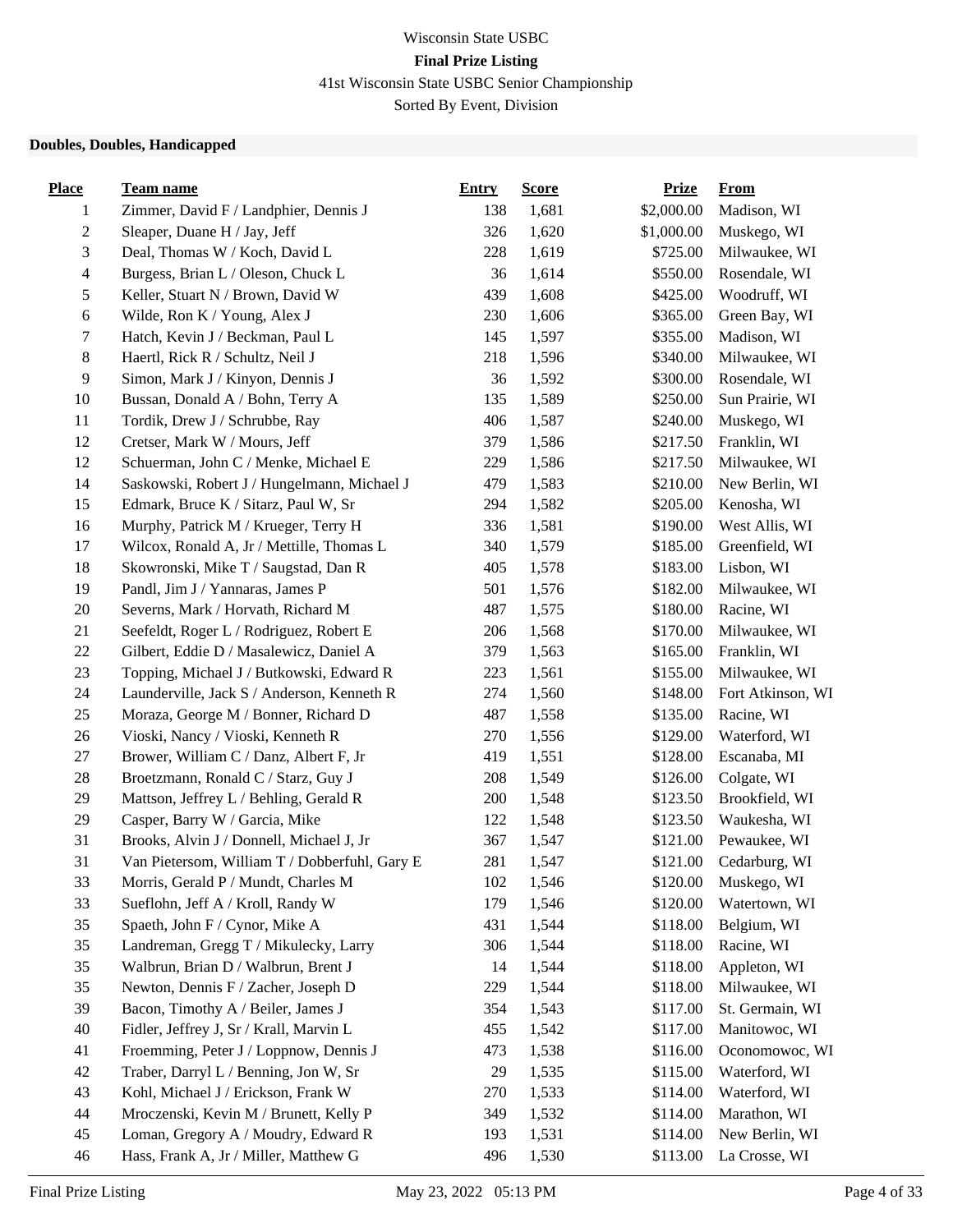# 41st Wisconsin State USBC Senior Championship

| 46     | Muller, Ron C / Schroeder, Thomas N          | 445     | 1,530 | \$113.00 | Cuba City, WI       |
|--------|----------------------------------------------|---------|-------|----------|---------------------|
| 48     | Faber, Donald A / Hoppa, Christopher C       | 515     | 1,529 | \$112.00 | Redgranite, WI      |
| 49     | Keeney, Michael L / Warhurst, Ronald J       | 425     | 1,528 | \$112.00 | Oshkosh, WI         |
| 50     | Dolgner, Dan B / VandeKolk, Kent D           | 66      | 1,527 | \$111.00 | Brandon, WI         |
| 51     | Riese, Keith A / Myers, Gail R, Jr           | 403     | 1,524 | \$111.00 | Oregon, WI          |
| 51     | Kane, Wade E / Muth, Dennis L                | 534     | 1,524 | \$111.00 | Beloit, WI          |
| 53     | Schwandt, Glenn J / Bergner, Dwight L        | 500     | 1,523 | \$110.00 | Muskego, WI         |
| 53     | Oliver, Curt A / Laux, Scott T               | 311     | 1,523 | \$110.00 | Waterford, WI       |
| 55     | Kangas, Gil G / Kantola, James L             | 490     | 1,522 | \$109.00 | Ironwood, MI        |
| 56     | Richter, Martin M / Fernholz, Jeffery R      | 497     | 1,521 | \$109.00 | Racine, WI          |
| 57     | Muehl, Peter / Box, Gregory S                | 20      | 1,519 | \$109.00 | Waukesha, WI        |
| 58     | Bequest, Steven A / Gerschwiler, Arthur F    | 505     | 1,518 | \$107.67 | Muskego, WI         |
| 58     | Austin, Jerry J / Hockerman, Mark D          | 279     | 1,518 | \$107.67 | Rudolph, WI         |
| 58     | Mickelson, Randy L / Kelm, Ryan L            | 160     | 1,518 | \$107.66 | Muskego, WI         |
| 61     | James, John T / Mulhollon, James M           | 44      | 1,514 | \$107.00 | Muskego, WI         |
| 62     | Krug, Edwin K / Schrubbe, Ralph T, Jr        | 341     | 1,513 | \$106.00 | New Berlin, WI      |
| 63     | Trejo, Clemente J, Jr / Brede, Thomas J      | 357     | 1,512 | \$106.00 | Milwaukee, WI       |
| 63     | Gross, Roger A / Hupke, David W              | 271     | 1,512 | \$106.00 | Jefferson, WI       |
| 65     | Axberg, Ron W / Jensen, David E              | 532     | 1,511 | \$104.50 | Kenosha, WI         |
| 65     | Lucente, Scott E / Knox, Phillip L           | 228     | 1,511 | \$104.50 | Milwaukee, WI       |
| 65     | Delaura, Dan M / Heisl, Thomas J, Jr         | 208     | 1,511 | \$104.50 | Colgate, WI         |
| 65     | Vosters, Mark D / Green, Jeffery R           | 414     | 1,511 | \$104.50 | Oshkosh, WI         |
| 69     | Arnold, Leonard E / Haen, Bernard A          | 236     | 1,510 | \$103.00 | Green Bay, WI       |
| 70     | Gentile, Jim V / Haselwander, Frank H        | 309     | 1,508 | \$102.66 | Kenosha, WI         |
| 70     | Thierfelder, Robert A / Nisleit, Robert C    | 207     | 1,508 | \$102.67 | Germantown, WI      |
| 70     | Erce, Rick A / Fosdick, James L              | 474     | 1,508 | \$102.67 | Madison, WI         |
| 73     | Davis, Gene R / Weiss, Larry A               | 289     | 1,507 | \$102.00 | Trevor, WI          |
| 74     | Tenard, Robert L / Goehlen, David M          | 69      | 1,505 | \$101.00 | Sussex, WI          |
| 74     | Evans, Tom P / Willms, Richard J             | 454     | 1,505 | \$101.00 | Franklin, WI        |
| 74     | Pitel, Curtis C / Graber, John H             | 97      | 1,505 | \$101.00 | Sussex, WI          |
| 77     | Maly, John R / Petska, Mark V                | 359     | 1,504 | \$100.00 | Manitowoc, WI       |
| 77     | Parve, Lyle G / Ruszkiewicz, Rean            | 30      | 1,504 | \$100.00 | New Berlin, WI      |
| 79     | Green, Gus / Dupree, Bobby J                 | 50      | 1,503 | \$99.00  | Milwaukee, WI       |
| $80\,$ | LeMere, Ronald / Gorski, Michael A           | 520     | 1,502 | \$98.25  | Appleton, WI        |
| 80     | Kaari, Clifford O / Klosowski, Jeffrey A     | 203     | 1,502 | \$98.25  | Franklin, WI        |
| 80     | Majchrzak, Michael J / Bigalke, Russ J       | 226     | 1,502 | \$98.25  | Milwaukee, WI       |
| 80     | Cohns, Michael J / Cornell, Pat F            | 412     | 1,502 | \$98.25  | Kenosha, WI         |
| 84     | Neff, Michael J / Hancock, Larry L           | $242\,$ | 1,501 | \$96.50  | Fennimore, WI       |
| 84     | Hartnell, Scott M / Beltoya, Rich J          | 452     | 1,501 | \$96.50  | Kenosha, WI         |
| 84     | Rampart, Jeff K / Boresch, Lennie J, Jr      | 60      | 1,501 | \$96.50  | Kenosha, WI         |
| 84     | Bunkelman, Kelly K / Brodziski, Douglas W    | 349     | 1,501 | \$96.50  | Marathon, WI        |
| 88     | Hanson, Gordon W / Witbro, Scott A           | 342     | 1,500 | \$96.00  | Waukesha, WI        |
| 89     | Paasch, David A / Paasch, Patty J            | 364     | 1,499 | \$95.00  | Sheboygan Falls, WI |
| 90     | Lockhart, Rodney K / Brotkowski, Rick A      | 534     | 1,498 | \$95.00  | Beloit, WI          |
| 91     | Saeger, Charles L / Strauss, Duane (Pushy) W | 181     | 1,497 | \$93.66  | Watertown, WI       |
| 91     | Henken, Guy A / Wonders, Richard L           | 415     | 1,497 | \$93.67  | Racine, WI          |
| 91     | Smith, Andrew A / Bourassa, Randy J          | 120     | 1,497 | \$93.67  | Waukesha, WI        |
| 94     | Lowe, Glenn H / Schoenfuss, Robert H         | 514     | 1,496 | \$92.67  | Franksville, WI     |
| 94     | Limbach, Philip W / Rupp, David A            | 104     | 1,496 | \$92.66  | Kenosha, WI         |
|        |                                              |         |       |          |                     |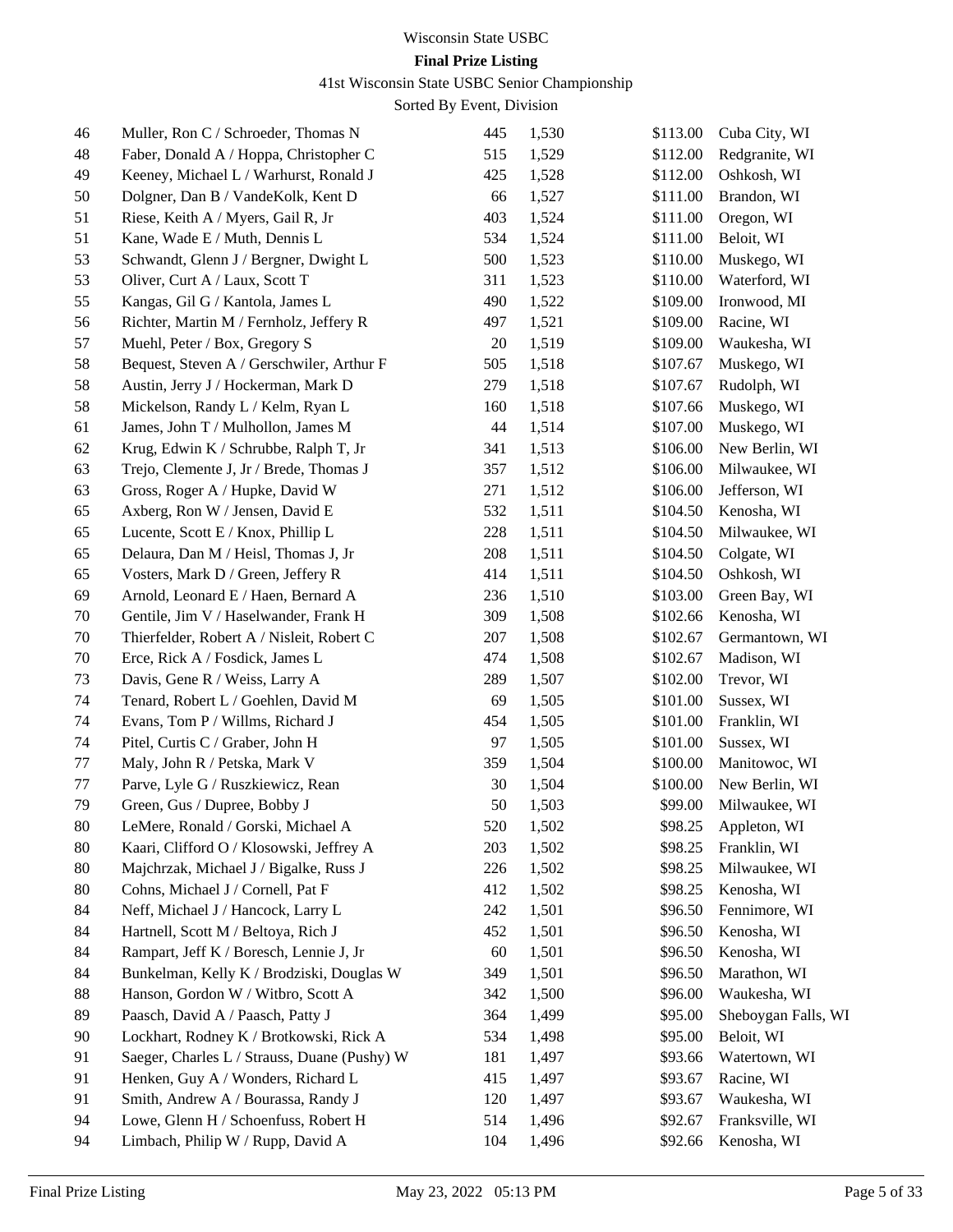# Wisconsin State USBC

# **Final Prize Listing**

41st Wisconsin State USBC Senior Championship

| 94  | Staude, Lynn A / Hebbe, Larry W              | 424 | 1,496 | \$92.67 | Fort Atkinson, WI   |
|-----|----------------------------------------------|-----|-------|---------|---------------------|
| 97  | Burris, John / Marshall, Craig D             | 255 | 1,495 | \$92.00 | Delafield, WI       |
| 98  | Narloch, Jerome M / Rams, Dean A             | 410 | 1,494 | \$90.67 | IXONIA, WI          |
| 98  | Rosenbaum, Dennis R / Mullen, Greg R         | 421 | 1,494 | \$90.67 | Edgerton, WI        |
| 98  | Brown, Daniel R / Buetzer, Larry L           | 351 | 1,494 | \$90.66 | Browntown, WI       |
| 101 | Senft, Ken W / Depledge, Tim D               | 163 | 1,493 | \$89.67 | Greendale, WI       |
| 101 | Steckelberg, Todd A / Morris, Timothy M      | 478 | 1,493 | \$89.67 | Evansville, WI      |
| 101 | Zahn, David C / Byrd, Brian E                | 139 | 1,493 | \$89.66 | Madison, WI         |
| 104 | Detert, Jerry L / Lockman, Daniel L          | 9   | 1,492 | \$88.50 | Waterloo, WI        |
| 104 | Erato, Victor E / Benser, Russ L             | 525 | 1,492 | \$88.50 | Sussex, WI          |
| 106 | Casarsa, Bob L / Phillips, Kurt L            | 522 | 1,491 | \$88.00 | Pleasant Pr, WI     |
| 107 | Twite, Robert A / Dayton, Thomas W           | 5   | 1,490 | \$87.50 | Holmen, WI          |
| 107 | Wiverstad, David R / Chandler, Earl F        | 142 | 1,490 | \$87.50 | Madison, WI         |
| 109 | Terbeest, Randy L / Bade, Tim D              | 66  | 1,489 | \$87.00 | Brandon, WI         |
| 110 | Schulz, Arne W / Northey, Allen L            | 9   | 1,488 | \$86.00 | Waterloo, WI        |
| 111 | Blosser, Glen J / Tomassoni, Peter J         | 420 | 1,487 | \$85.33 | Iron Mountain, MI   |
| 111 | Dvonch, Nancy S / Miller, Thomas L           | 322 | 1,487 | \$85.34 | Genoa City, WI      |
| 111 | Crump, Reid G / Retzlaff, Gary               | 515 | 1,487 | \$85.33 | Redgranite, WI      |
| 114 | Hedin, Dave E / Feia, Duane R                | 253 | 1,485 | \$84.33 | New Berlin, WI      |
| 114 | Smail, William G / Olson, Darell T           | 326 | 1,485 | \$84.34 | Muskego, WI         |
| 114 | Kimps, Charles W / Lemmen, Raymond B         | 238 | 1,485 | \$84.33 | Green Bay, WI       |
| 117 | Quigley, Kathie H / Van Aacken, Peter E      | 30  | 1,484 | \$82.75 | New Berlin, WI      |
| 117 | Nicks, Kenneth G, Sr / Geary, Steven V       | 167 | 1,484 | \$82.75 | Richland Center, WI |
| 117 | Sonnemann, Joseph B / Sonnemann, Jeffrey A   | 240 | 1,484 | \$82.75 | Hubertus, WI        |
| 117 | Stauffacher, Robert A / Svendsen, Mark A     | 386 | 1,484 | \$82.75 | Monroe, WI          |
| 121 | Kuerschner, Wayne J / Schultz, Carl W        | 180 | 1,483 | \$81.50 | Watertown, WI       |
| 121 | Bartels, Ronnie E / Sabol, George            | 177 | 1,483 | \$81.50 | Watertown, WI       |
| 123 | Porcaro, Perry / Porcaro, Pete D             | 106 | 1,482 | \$80.34 | Racine, WI          |
| 123 | Miller, Bill D / Berken, Kelly R             | 232 | 1,482 | \$80.33 | De Pere, WI         |
| 123 | Beutin, Todd R / Rutzinski, Craig A          | 119 | 1,482 | \$80.33 | Waukesha, WI        |
| 126 | Haffenbredl, Betty J / Haffenbredl, Danny J  | 134 | 1,481 | \$79.50 | Auburndale, WI      |
| 126 | Gross, John J / Tatlock, Timothy D           | 162 | 1,481 | \$79.50 | Franklin, WI        |
| 128 | Hammerle, William S / Steele, David A        | 185 | 1,480 | \$79.00 | Watertown, WI       |
| 129 | Stockheimer, Beatrice E / Schwantes, Anita J | 134 | 1,479 | \$78.00 | Auburndale, WI      |
| 130 | Spiegelhoff, Steven P / Stried, Alan B       | 304 | 1,478 | \$78.00 | Mukwonago, WI       |
| 130 | Fredenburgh, Wayne L / Wilber, Mike G        | 163 | 1,478 | \$78.00 | Greendale, WI       |
| 132 | Hoepner, Terry M / Woodford, Richard L, Jr   | 61  | 1,477 | \$76.50 | Eau Claire, WI      |
| 132 | Krembs, Bob D / Gretzlock, Rob N             | 77  | 1,477 | \$76.50 | Verona, WI          |
| 132 | Hoehnen, Michael P / Reichert, Paul J        | 254 | 1,477 | \$76.50 | Waukesha, WI        |
| 132 | Dade, David R / Weigand, Jeff                | 113 | 1,477 | \$76.50 | Saint Francis, WI   |
| 136 | Reuter, John J, Jr / Halverson, Ricky J      | 446 | 1,476 | \$74.60 | Potosi, WI          |
| 136 | Conway, Dennis O / Malkowski, Hank J         | 220 | 1,476 | \$74.60 | W Milwaukee, WI     |
| 136 | Lazarski, Charles E / Kolp, Kenneth J        | 485 | 1,476 | \$74.60 | Waterford, WI       |
| 136 | Woodley, William T / Schmidt, Robert G       | 41  | 1,476 | \$74.60 | Fox Lake, WI        |
| 136 | Ball, Terrence C / Farrow, Bill G            | 46  | 1,476 | \$74.60 | Milwaukee, WI       |
| 141 | Jegerski, Len J / Carstensen, Ronald M       | 202 | 1,475 | \$72.50 | Lake Geneva, WI     |
| 141 | Guyant, Kevin F / Nelson, Dean E             | 339 | 1,475 | \$72.50 | Waupaca, WI         |
| 141 | Pfeifer, Randy L / Dahnert, Kenneth L        | 424 | 1,475 | \$72.50 | Fort Atkinson, WI   |
| 141 | Serdynski, Raymond G / Stankowski, Greg W    | 152 | 1,475 | \$72.50 | Franklin, WI        |
|     |                                              |     |       |         |                     |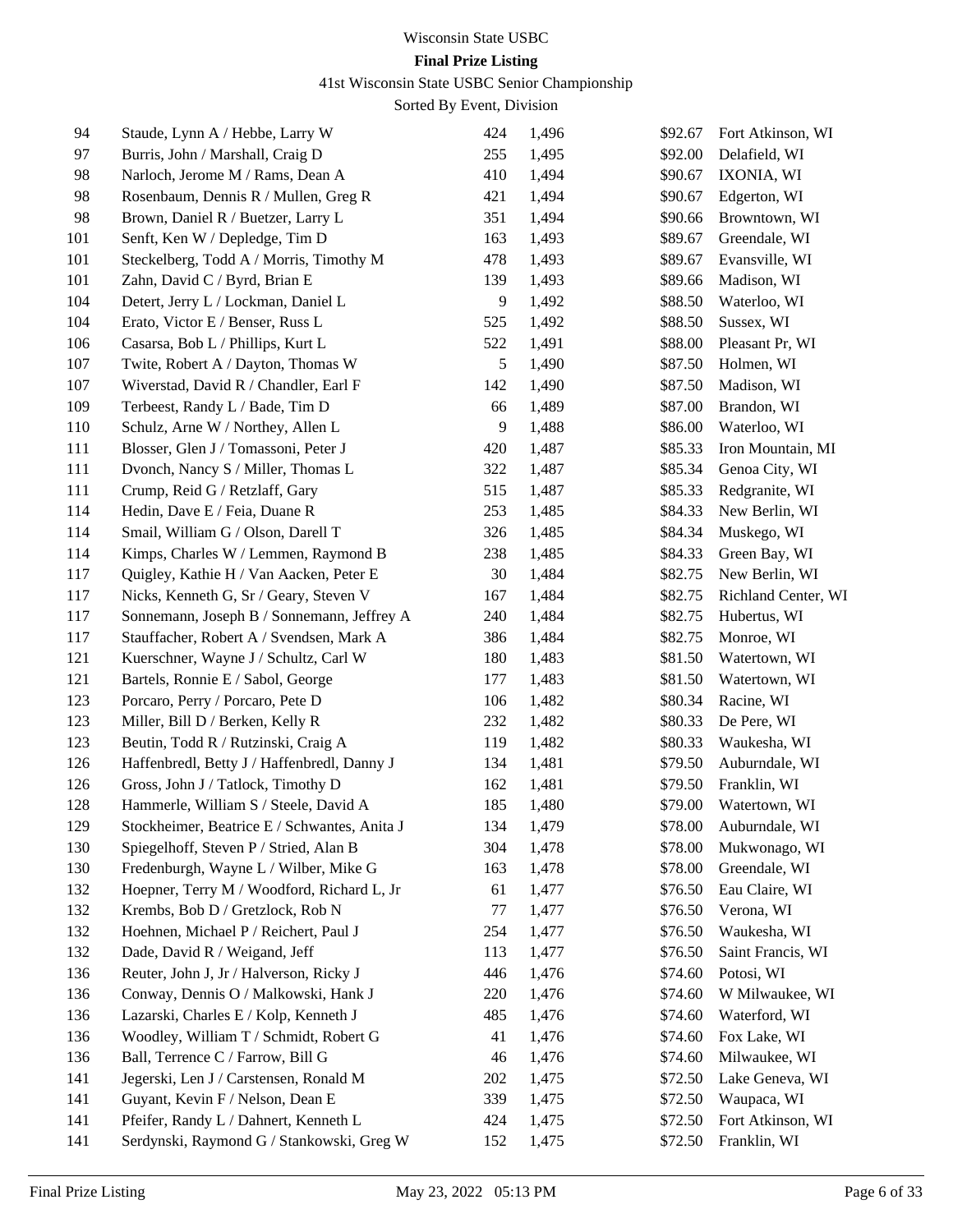41st Wisconsin State USBC Senior Championship

| 145 | Sutherland, David A / Henkel, Kendall K        | 242 | 1,474 | \$72.00 | Fennimore, WI        |
|-----|------------------------------------------------|-----|-------|---------|----------------------|
| 146 | Ziemer, Harvey A / Ziemer, Brad J              | 178 | 1,473 | \$70.66 | Watertown, WI        |
| 146 | Flugaur, David R / Houston, Rich J             | 279 | 1,473 | \$70.67 | Rudolph, WI          |
| 146 | Bernal, Robert S, Sr / Wolfe, Tom L            | 286 | 1,473 | \$70.67 | Racine, WI           |
| 149 | Hanson, Cynthia / Witbro, Irene Q              | 342 | 1,472 | \$68.50 | Waukesha, WI         |
| 149 | Pounders, William E, Jr / Reda, Pat            | 142 | 1,472 | \$68.50 | Madison, WI          |
| 149 | Haut, Jerry A / Tortomasi, Rick P              | 175 | 1,472 | \$68.50 | Watertown, WI        |
| 149 | LeMay, Scott W / Shurtz, Norman C, II          | 197 | 1,472 | \$68.50 | Oshkosh, WI          |
| 149 | Goetz, Jeff A / Sertich, Patrick J             | 432 | 1,472 | \$68.50 | Sheboygan, WI        |
| 149 | Blaszczyk, Charles P / Klopf, Joe K            | 365 | 1,472 | \$68.50 | Two Rivers, WI       |
| 149 | Babcock, Douglas D / Fiedler, Mary K           | 100 | 1,472 | \$68.50 | Muskego, WI          |
| 149 | Weber, Lowell T / Stettner, Rick               | 371 | 1,472 | \$68.50 | Pleasant Prairie, WI |
| 157 | Sentkowski, Bill W / Wadel, Greg A             | 216 | 1,471 | \$66.50 | WILD ROSE, WI        |
| 157 | Scalf, James A / Jakubowski, Andrew T          | 218 | 1,471 | \$66.50 | Milwaukee, WI        |
| 159 | Hoover, Robert A / Misko, Brian R              | 327 | 1,470 | \$65.50 | Muskego, WI          |
| 159 | Pietkauskis, Sheryl K / Pietkauskis, William E | 247 | 1,470 | \$65.50 | Delavan, WI          |
| 161 | Schmidt, Jan A / Henry, Jeff D                 | 206 | 1,469 | \$65.00 | Milwaukee, WI        |
| 161 | Haynes, Ronnie / Lemke, Robert B               | 392 | 1,469 | \$65.00 | Wauwatosa, WI        |
| 163 | Scherbarth, Denise / Berthold, Paul T          | 378 | 1,468 | \$64.00 | Franklin, WI         |
| 163 | Erickson, Susanne C / Erickson, Clifford D     | 355 | 1,468 | \$64.00 | St. Germain, WI      |
| 165 | Larson, Arthur L / Toole, Jon P                | 258 | 1,467 | \$63.00 | Waukesha, WI         |
| 166 | Chesemore, Daniel D / Hafenstein, Gregory A    | 144 | 1,466 | \$62.00 | Middleton, WI        |
| 166 | Odegard, Tom L / Gibson, Gary A                | 83  | 1,466 | \$62.00 | Eleva, WI            |
| 166 | Maringer, Frank / Bruner, Richard R            | 409 | 1,466 | \$62.00 | Gleason, WI          |
| 166 | Trester, Dale B / Piech, David P               | 170 | 1,466 | \$62.00 | Racine, WI           |
| 166 | Aulik, Bob / Wood, Jim C                       | 271 | 1,466 | \$62.00 | Jefferson, WI        |
| 171 | Gehrke, Michael A / Miller, James R            | 283 | 1,465 | \$60.00 | Oak Creek, WI        |
| 171 | Homan, Greg M / Parenteau, Jesse A             | 67  | 1,465 | \$60.00 | Waupun, WI           |
| 171 | Hagstrom, Edward R / Edgren, Robert R, Jr      | 35  | 1,465 | \$60.00 | Oregon, WI           |
| 171 | Buxbaum, Jane F / Buxbaum, Ronald K            | 257 | 1,465 | \$60.00 | Waukesha, WI         |
| 175 | Binley, Richard L, Jr / Schroeder, Kevin G     | 338 | 1,464 | \$58.67 | WEYAUWEGA, WI        |
| 175 | Diedrich, David A / Diedrich, Danny D          | 472 | 1,464 | \$58.67 | Oak Creek, WI        |
| 175 | Marking, Conrad A, Jr / Hendricks, Jeff J      | 143 | 1,464 | \$58.66 | Madison, WI          |
| 178 | Van Buren, Gary D / Vande Berg, Kelly A        | 126 | 1,463 | \$57.25 | Fond du Lac, WI      |
| 178 | Molbeck, Kevin J / Webb, Christopher           | 106 | 1,463 | \$57.25 | Racine, WI           |
| 178 | Richter, Daniel J / Sandor, Scott D            | 118 | 1,463 | \$57.25 | New Berlin, WI       |
| 178 | Ramseier, Ralph R / Brooks, Randy              | 198 | 1,463 | \$57.25 | Oshkosh, WI          |
| 182 | Basom, Donald A / Basom, Greg E                | 489 | 1,462 | \$55.67 | Hurley, WI           |
| 182 | Roberts, Tom J / Schwartz, Joseph L            | 498 | 1,462 | \$55.67 | Oshkosh, WI          |
| 182 | Blanchar, Ronald J / Ring, James J             | 387 | 1,462 | \$55.66 | Monona, WI           |
| 185 | Youngell, Ross D / Savasta, Barry M            | 152 | 1,461 | \$53.38 | Franklin, WI         |
| 185 | Peterson, Daniel J / Lyons, Dennis R           | 484 | 1,461 | \$53.37 | Waukesha, WI         |
| 185 | Brandt, Victor R / Gallitz, Larry J            | 219 | 1,461 | \$53.37 | Greenfield, WI       |
| 185 | Pfarr, Gregg M / Zierk, Dan W                  | 104 | 1,461 | \$53.37 | Kenosha, WI          |
| 185 | Chick, Steve V / Toboyek, Gene M               | 511 | 1,461 | \$53.38 | Wisconsin Rapids, WI |
| 185 | Villwock, Keith M / Menting, Thomas M          | 369 | 1,461 | \$53.38 | New Berlin, WI       |
| 185 | Woods, Kenneth G / Apilado, Mel N              | 413 | 1,461 | \$53.38 | Kenosha, WI          |
| 185 | Keller, James W / Jung, Randal L               | 356 | 1,461 | \$53.37 | Jackson, WI          |
| 193 | Priebe, Terry J / Arentz, Gene C               | 5   | 1,460 | \$52.00 | Holmen, WI           |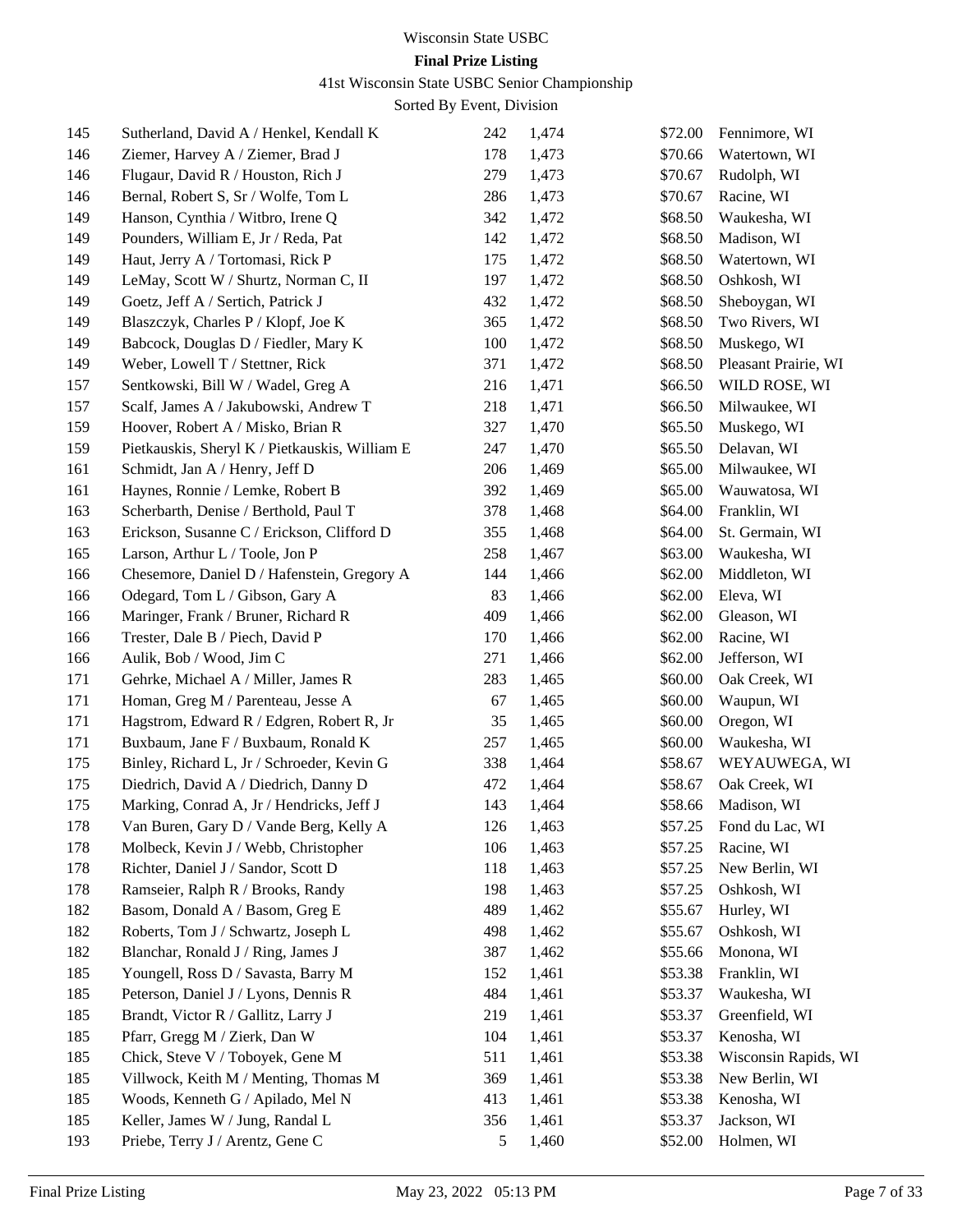## 41st Wisconsin State USBC Senior Championship

Sorted By Event, Division

| 194 | Patterson, Thomas E / Sabatinelli, Nick R  | 378 | 1,459 | \$51.00 | Franklin, WI       |
|-----|--------------------------------------------|-----|-------|---------|--------------------|
| 194 | House, Michael D / Peterson, James E       | 200 | 1,459 | \$51.00 | Brookfield, WI     |
| 196 | Sullivan, Jim R / Stauffacher, Gregory J   | 140 | 1,458 | \$49.00 | Madison, WI        |
| 196 | Huntoon, Mark R / Malkmus, John P          | 293 | 1,458 | \$49.00 | Kenosha, WI        |
| 196 | Hutkowski, Anthony J / Matushek, Don G     | 307 | 1,458 | \$49.00 | Genoa City, WI     |
| 196 | Smith, Earl M / Lange, Rob                 | 20  | 1,458 | \$49.00 | Waukesha, WI       |
| 196 | Voegeli, Ken / Uhlers, Robert L            | 352 | 1,458 | \$49.00 | Muskego, WI        |
| 196 | Mulock, Peter J / Bannantine, James E      | 154 | 1,458 | \$49.00 | Pewaukee, WI       |
| 196 | Partipilo, Raymond W / Stemplewski, Ronald | 280 | 1,458 | \$49.00 | Racine, WI         |
| 203 | Bula, Jayne M / Bula, Paul J               | 91  | 1,457 | \$47.00 | Antigo, WI         |
| 203 | Friend, James E / Foulke, Lyle D           | 320 | 1,457 | \$47.00 | Burlington, WI     |
| 205 | Ermisch, Michael K / Ermisch, Charles H    | 221 | 1,456 | \$47.00 | West Allis, WI     |
| 206 | Lohnhardt, Ron / Rodriguez, Andres G       | 199 | 1,455 | \$46.00 | Greenfield, WI     |
| 207 | Scherr, Lori / Newton, Wendy M             | 260 | 1,454 | \$44.00 | Grafton, WI        |
| 207 | Halida, Terry P / Wirz, Michael            | 129 | 1,454 | \$44.00 | Chippewa Falls, WI |
| 207 | Mueller, Steven F / Piontek, Michael J     | 288 | 1,454 | \$44.00 | Cudahy, WI         |
| 207 | Lovicott, Frank L, Jr / Jananski, Robert   | 18  | 1,454 | \$44.00 | Sun Prairie, WI    |
| 207 | Tyson, Kenneth, Sr / Knapp, Donald A       | 107 | 1,454 | \$44.00 | Appleton, WI       |
| 207 | Bill, Bruce R / Rockweiler, Gregory J      | 23  | 1,454 | \$44.00 | Reedsburg, WI      |
|     |                                            |     |       |         |                    |

Total prizes awarded in this division: \$24,564.00

## **Doubles, Scratch Doubles, Scratch**

| <b>Place</b>   | <b>Team name</b>                            | <b>Entry</b> | <b>Score</b> | <b>Prize</b> | <b>From</b>       |
|----------------|---------------------------------------------|--------------|--------------|--------------|-------------------|
| 1              | Wilde, Ron $K /$ Young, Alex J              | 230          | 1,555        | \$850.00     | Green Bay, WI     |
| 2              | Burgess, Brian L / Oleson, Chuck L          | 36           | 1,515        | \$425.00     | Rosendale, WI     |
| 3              | Rampart, Jeff K / Boresch, Lennie J, Jr     | 60           | 1,501        | \$300.00     | Kenosha, WI       |
| $\overline{4}$ | Erce, Rick A / Fosdick, James L             | 474          | 1,500        | \$225.00     | Madison, WI       |
| 5              | Hartnell, Scott M / Beltoya, Rich J         | 452          | 1,480        | \$190.00     | Kenosha, WI       |
| 6              | Simon, Mark J / Kinyon, Dennis J            | 36           | 1,471        | \$150.00     | Rosendale, WI     |
| 7              | Priebe, Terry J / Arentz, Gene C            | 5            | 1,460        | \$97.00      | Holmen, WI        |
| $8\,$          | Blanchar, Ronald J / Ring, James J          | 387          | 1,446        | \$95.00      | Monona, WI        |
| $\overline{9}$ | Skowronski, Mike T / Saugstad, Dan R        | 405          | 1,435        | \$92.00      | Lisbon, WI        |
| 10             | Helm, Scott A / Brinkman, Steven F          | 148          | 1,434        | \$91.00      | Sussex, WI        |
| 11             | Smith, Andrew A / Bourassa, Randy J         | 120          | 1,422        | \$90.00      | Waukesha, WI      |
| 12             | Saskowski, Robert J / Hungelmann, Michael J | 479          | 1,421        | \$80.00      | New Berlin, WI    |
| 13             | Traber, Darryl L / Benning, Jon W, Sr       | 29           | 1,419        | \$78.50      | Waterford, WI     |
| 13             | Mroczenski, Kevin M / Brunett, Kelly P      | 349          | 1,419        | \$78.50      | Marathon, WI      |
| 15             | McDowell, Marc / Richgels, Jeffrey S        | 402          | 1,415        | \$77.00      | Oregon, WI        |
| 16             | Kane, Wade E / Muth, Dennis L               | 534          | 1,414        | \$76.00      | Beloit, WI        |
| 17             | Staude, Lynn A / Hebbe, Larry W             | 424          | 1,413        | \$75.00      | Fort Atkinson, WI |
| 18             | Roberts, Tom J / Schwartz, Joseph L         | 498          | 1,411        | \$74.00      | Oshkosh, WI       |
| 19             | Muehl, Peter / Box, Gregory S               | 20           | 1,409        | \$73.00      | Waukesha, WI      |
| 20             | Loman, Gregory A / Moudry, Edward R         | 193          | 1,405        | \$72.00      | New Berlin, WI    |
| 21             | Gilbert, Eddie D / Masalewicz, Daniel A     | 379          | 1,404        | \$70.67      | Franklin, WI      |
| 21             | Landreman, Gregg T / Mikulecky, Larry       | 306          | 1,404        | \$70.66      | Racine, WI        |
| 21             | Steckelberg, Todd A / Morris, Timothy M     | 478          | 1,404        | \$70.67      | Evansville, WI    |
| 24             | Miller, Bill D / Berken, Kelly R            | 232          | 1,401        | \$68.00      | De Pere, WI       |
| 25             | Smith, Earl M / Lange, Rob                  | 20           | 1,399        | \$65.50      | Waukesha, WI      |
|                |                                             |              |              |              |                   |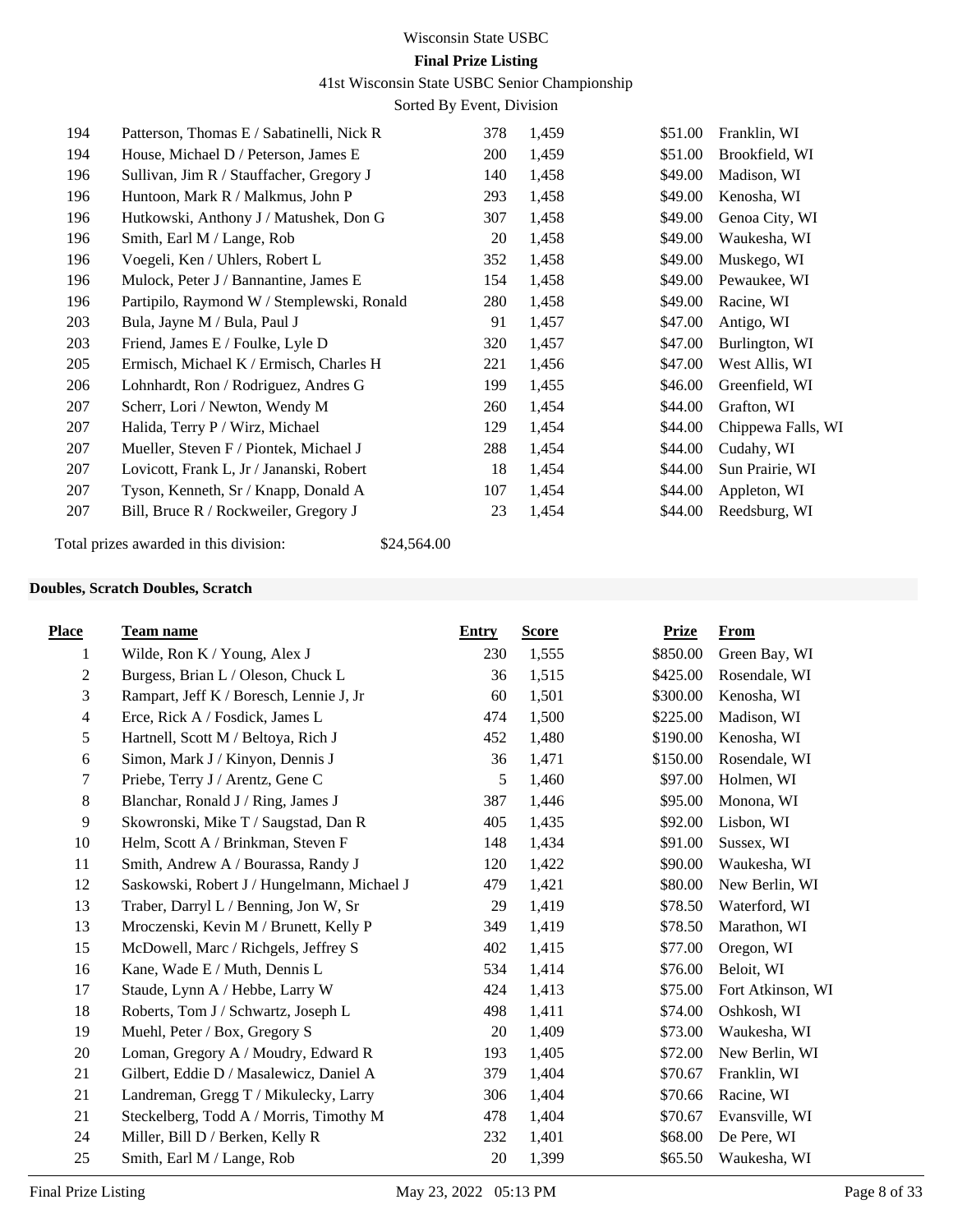# Wisconsin State USBC

# **Final Prize Listing**

41st Wisconsin State USBC Senior Championship

Sorted By Event, Division

| 25 | Hedin, Dave E / Feia, Duane R              |            | 253            | 1,399 | \$65.50 | New Berlin, WI     |
|----|--------------------------------------------|------------|----------------|-------|---------|--------------------|
| 27 | Halida, Terry P / Wirz, Michael            |            | 129            | 1,398 | \$62.00 | Chippewa Falls, WI |
| 27 | Launderville, Jack S / Anderson, Kenneth R |            | 274            | 1,398 | \$62.00 | Fort Atkinson, WI  |
| 29 | Austin, Jerry J / Hockerman, Mark D        |            | 279            | 1,397 | \$60.00 | Rudolph, WI        |
| 30 | Tordik, Drew J / Schrubbe, Ray             |            | 406            | 1,396 | \$58.00 | Muskego, WI        |
| 31 | Pandl, Jim J / Yannaras, James P           |            | 501            | 1,387 | \$57.00 | Milwaukee, WI      |
| 32 | Cohns, Michael J / Cornell, Pat F          |            | 412            | 1,386 | \$54.00 | Kenosha, WI        |
| 32 | Larson, Arthur L / Toole, Jon P            |            | 258            | 1,386 | \$54.00 | Waukesha, WI       |
| 34 | Delaura, Dan M / Heisl, Thomas J, Jr       |            | 208            | 1,385 | \$52.00 | Colgate, WI        |
| 35 | Thierfelder, Robert A / Nisleit, Robert C  |            | 207            | 1,382 | \$50.00 | Germantown, WI     |
| 36 | Broetzmann, Ronald C / Starz, Guy J        |            | 208            | 1,379 | \$49.00 | Colgate, WI        |
| 37 | Trester, Dale B / Piech, David P           |            | 170            | 1,377 | \$47.00 | Racine, WI         |
| 38 | LeMay, Scott W / Shurtz, Norman C, II      |            | 197            | 1,375 | \$45.00 | Oshkosh, WI        |
| 39 | Goetz, Jeff A / Sertich, Patrick J         |            | 432            | 1,373 | \$44.00 | Sheboygan, WI      |
| 40 | Porcaro, Perry / Porcaro, Pete D           |            | 106            | 1,372 | \$42.00 | Racine, WI         |
| 41 | Richter, Martin M / Fernholz, Jeffery R    |            | 497            | 1,368 | \$41.00 | Racine, WI         |
| 42 | Nimke, Jeff S / Yannaras, Gus P            |            | 28             | 1,365 | \$39.00 | Cedarburg, WI      |
| 43 | Hoehnen, Michael P / Reichert, Paul J      |            | 254            | 1,356 | \$36.00 | Waukesha, WI       |
| 43 | Wittkowske, Steve S / Wittkowske, John F   |            | 403            | 1,356 | \$36.00 | Oregon, WI         |
| 43 | Schwandt, Glenn J / Bergner, Dwight L      |            | 500            | 1,356 | \$36.00 | Muskego, WI        |
| 46 | Schmitz, Wes J / Hoppert, Steven H         |            | 4              | 1,355 | \$31.34 | Sheboygan, WI      |
| 46 | Dolgner, Dan B / VandeKolk, Kent D         |            | 66             | 1,355 | \$31.33 | Brandon, WI        |
| 46 | Pederson, Eric T / Heilman, Paul F         |            | 13             | 1,355 | \$31.33 | La Crescent, MN    |
| 49 | Thill, Michael A / Janz, Joe A             |            | 276            | 1,352 | \$26.33 | Beaver Dam, WI     |
| 49 | Seefeldt, Roger L / Rodriguez, Robert E    |            | 206            | 1,352 | \$26.33 | Milwaukee, WI      |
| 49 | Detert, Jerry L / Lockman, Daniel L        |            | $\overline{9}$ | 1,352 | \$26.34 | Waterloo, WI       |
| 52 | Ziehme, Gregory D / Olson, Gary L, Sr      |            | 13             | 1,351 | \$23.00 | La Crescent, MN    |
| 53 | Wallat, Al / Richards, Delbert E           |            | 89             | 1,350 | \$20.00 | Racine, WI         |
| 53 | Cavanaugh, Daniel T / Miller, Michael W    |            | 429            | 1,350 | \$20.00 | Random Lake, WI    |
|    | Total prizes awarded in this division:     | \$4,860.00 |                |       |         |                    |
|    |                                            |            |                |       |         |                    |

Total prizes awarded in this event: \$29,424.00

## **Singles, 55-59, Handicapped**

| <b>Place</b>   | Team name           | Entry | <b>Score</b> | Prize    | <b>From</b>         |
|----------------|---------------------|-------|--------------|----------|---------------------|
|                | Pliska, David A     | 532   | 822          | \$600.00 | Kenosha, WI         |
| 2              | Brown, Dion D       | 423   | 821          | \$300.00 | Pell Lake, WI       |
| 3              | Westphal, Susan M   | 346   | 820          | \$250.00 | Greenleaf. WI       |
| $\overline{4}$ | Kubeny, Thomas C    | 19    | 818          | \$144.00 | Lakewood, WI        |
| $\overline{4}$ | Kickbush, Richard W | 150   | 818          | \$144.00 | Menomonee Falls, WI |
| 6              | Uttech, Edward A    | 308   | 816          | \$138.00 | Kenosha, WI         |
| 6              | Pollen, Gregory G   | 345   | 816          | \$138.00 | Milwaukee, WI       |
| 8              | Reszynski, Edward F | 176   | 814          | \$137.00 | Watertown, WI       |
| 9              | Fote, Dean A        | 232   | 811          | \$137.00 | De Pere, WI         |
| 10             | Dismore, Jeff A     | 296   | 810          | \$130.00 | Kenosha. WI         |
| 11             | Donnell, Michael J  | 367   | 807          | \$130.00 | Pewaukee, WI        |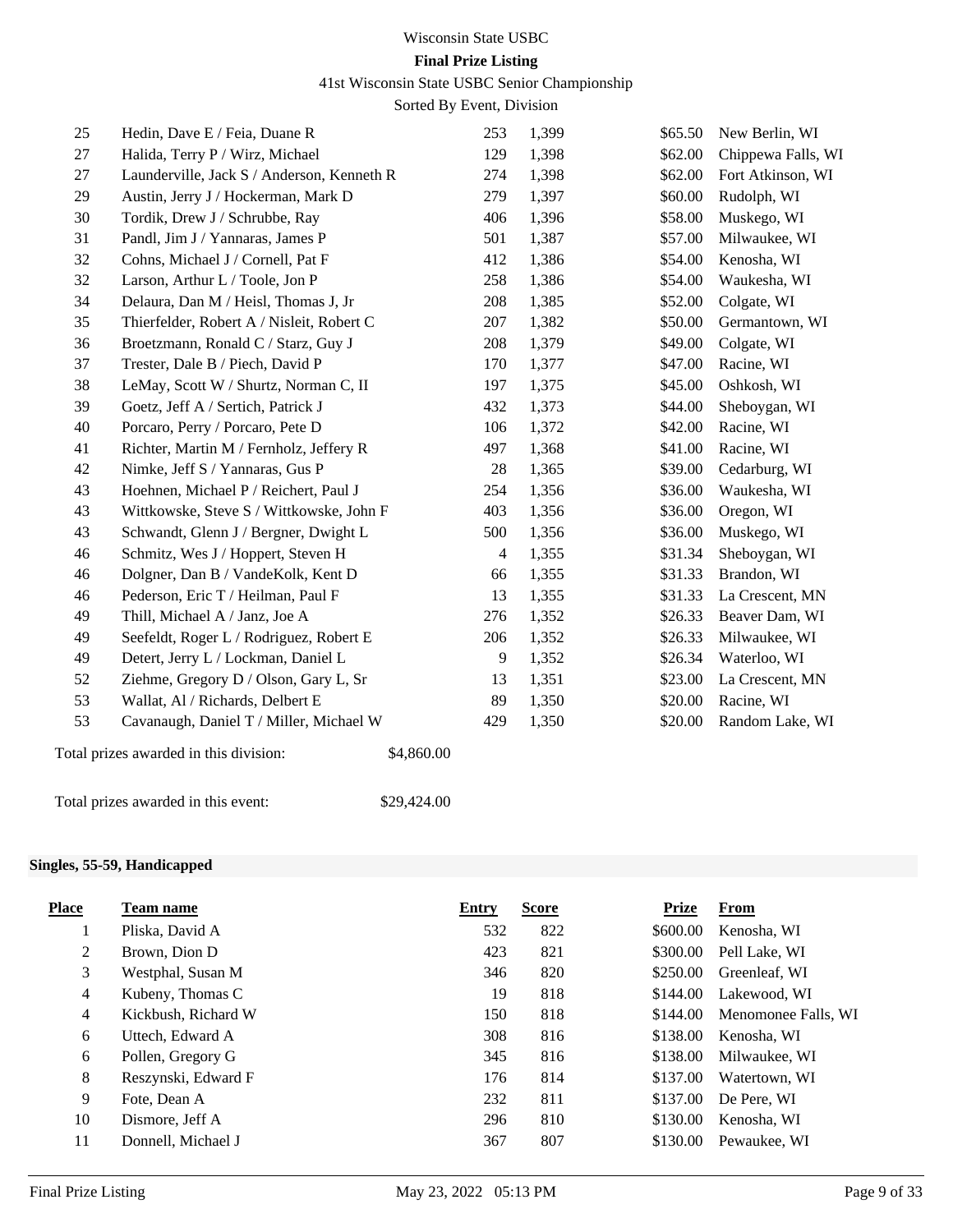41st Wisconsin State USBC Senior Championship

| 12 | Richter, Pete C         | 174    | 804 | \$128.00 | Watertown, WI        |
|----|-------------------------|--------|-----|----------|----------------------|
| 13 | Hall, David B           | 370    | 803 | \$128.00 | Webster, WI          |
| 14 | Schroeder, Don E        | 449    | 798 | \$115.00 | Dickeyville, WI      |
| 15 | Wilcox, Ronald A        | 340    | 797 | \$115.00 | Greenfield, WI       |
| 16 | Stittleburg, Douglas D  | 25     | 796 | \$114.00 | Reedsburg, WI        |
| 17 | Schmoker, William K     | 57     | 790 | \$114.00 | Greenfield, WI       |
| 18 | Lucente, Scott E        | 228    | 787 | \$110.00 | Milwaukee, WI        |
| 19 | Page, James A           | 87     | 785 | \$95.00  | Franklin, WI         |
| 20 | O'Connell, Michael S    | 29     | 784 | \$83.00  | Waterford, WI        |
| 21 | Olson, Gary L           | 13     | 783 | \$74.00  | La Crescent, MN      |
| 21 | Klink, Keith K          | 527    | 783 | \$74.00  | Neosho, WI           |
| 23 | Launderville, Jack S    | 274    | 782 | \$68.00  | Fort Atkinson, WI    |
| 24 | Hoffman, Eric W         | 295    | 779 | \$65.00  | Pleasant Pr, WI      |
| 25 | Henkel, Kendall K       | 242    | 775 | \$62.00  | Fennimore, WI        |
| 26 | Toboyek, Gene M         | 511    | 773 | \$59.00  | Wisconsin Rapids, WI |
| 27 | Houston, Rich J         | 279    | 771 | \$55.50  | Rudolph, WI          |
| 27 | Klopf, Joe K            | 365    | 771 | \$55.50  | Two Rivers, WI       |
| 29 | Bluma, Joseph S         | 155    | 770 | \$51.00  | Seymour, WI          |
| 29 | Pandl, Jim J            | 501    | 770 | \$51.00  | Milwaukee, WI        |
| 31 | Scherr, Lori            | 260    | 769 | \$48.00  | Grafton, WI          |
| 32 | Recore, Lloyd J         | 360    | 767 | \$46.00  | New Holstein, WI     |
| 33 | Poplawski, Richard A    | 255    | 765 | \$43.50  | Delafield, WI        |
| 33 | Rose, Michael W         | 367    | 765 | \$43.50  | Pewaukee, WI         |
| 35 | Cichon, Wayne           | 3      | 763 | \$41.00  | Darien, WI           |
| 35 | Nimke, Jeff S           | 28     | 763 | \$41.00  | Cedarburg, WI        |
| 37 | Lowe, Glenn H           | 514    | 761 | \$38.00  | Franksville, WI      |
| 37 | Prein, Jeffrey S        | 402    | 761 | \$38.00  | Oregon, WI           |
| 37 | Sjuggerud, Dave W       | 412    | 761 | \$38.00  | Kenosha, WI          |
| 40 | Kaucic, Jerald A        | 121    | 759 | \$36.00  | Waukesha, WI         |
| 41 | Berthold, Paul T        | 378    | 757 | \$35.00  | Franklin, WI         |
| 42 | Boresch, Lennie J       | 60     | 756 | \$34.00  | Kenosha, WI          |
| 43 | James, Scott D          | 448    | 754 | \$33.00  | Cross Plains, WI     |
| 43 | Seefeldt, Lynn M        | 394    | 754 | \$33.00  | Wauwatosa, WI        |
| 45 | Niedzialkowski, Todd J  | 212    | 753 | \$32.00  | Grafton, WI          |
| 46 | Frintz, James D         | 400    | 752 | \$30.50  | Gurnee, IL           |
| 46 | Vasey, Mike P           | 170    | 752 | \$30.50  | Racine, WI           |
| 48 | Vande Berg, Kelly A     | 126    | 751 | \$29.00  | Fond du Lac, WI      |
| 49 | Keller, Jeffery R       | 285    | 750 | \$29.00  | Madison, WI          |
| 49 | Wegner, James D         | 497    | 750 | \$29.00  | Racine, WI           |
| 51 | Bennett, Craig M        | 171    | 749 | \$27.40  | Brookfield, WI       |
| 51 | Halberstadt, Glen R     | 288    | 749 | \$27.40  | Cudahy, WI           |
| 51 | Gerardin, Tony          | 388    | 749 | \$27.40  | Cameron, WI          |
| 51 | Hurtienne, Scott A      | 404    | 749 | \$27.40  | Sheboygan, WI        |
| 51 | Kuechenmeister, Donna L | 260    | 749 | \$27.40  | Grafton, WI          |
| 56 | Webb, Christopher       | 106    | 748 | \$26.00  | Racine, WI           |
| 56 | Pulka, Jim              | 153    | 748 | \$26.00  | Franklin, WI         |
| 56 | Layton, Daniel P        | 448    | 748 | \$26.00  | Cross Plains, WI     |
| 56 | Schneiker, Robert W     | 503    | 748 | \$26.00  | West Bend, WI        |
| 60 | Soenksen, Joel A        | $80\,$ | 745 | \$25.33  | Baraboo, WI          |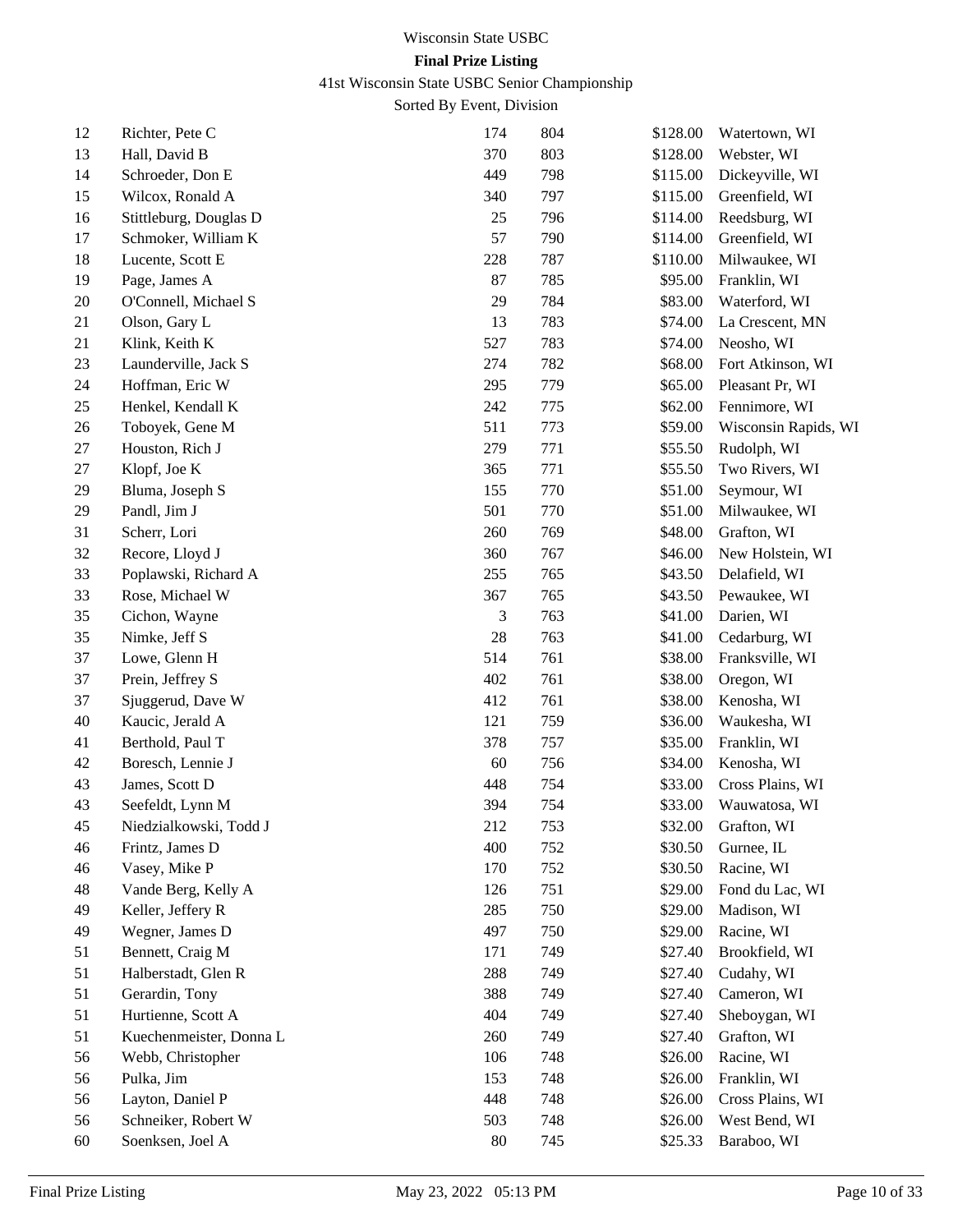41st Wisconsin State USBC Senior Championship

Sorted By Event, Division

| 60 | Krieglstein, Brian A | 519 | 745 | \$25.33 | Appleton, WI        |
|----|----------------------|-----|-----|---------|---------------------|
| 60 | Overboe, Steven R    | 77  | 745 | \$25.34 | Verona, WI          |
| 63 | Heisl, Thomas J      | 208 | 744 | \$25.00 | Colgate, WI         |
| 63 | Gohr, Matthew J      | 310 | 744 | \$25.00 | Waterford, WI       |
| 65 | Ames, Todd M         | 446 | 743 | \$24.66 | Potosi, WI          |
| 65 | Fernholz, Jeffery R  | 497 | 743 | \$24.67 | Racine, WI          |
| 65 | Steinke, Tim M       | 469 | 743 | \$24.67 | Racine, WI          |
| 68 | France, Terry L      | 514 | 742 | \$24.00 | Franksville, WI     |
| 69 | Bachmann, Glenn A    | 222 | 741 | \$24.00 | Milwaukee, WI       |
| 69 | Schrank, Jeffrey M   | 70  | 741 | \$24.00 | Hubertus, WI        |
| 71 | Kaehny, David D      | 72  | 739 | \$24.00 | Menomonee Falls, WI |
| 71 | Strike, Rhonda K     | 184 | 739 | \$24.00 | Watertown, WI       |
| 71 | Byrnes, Donna M      | 393 | 739 | \$24.00 | Wauwatosa, WI       |
| 74 | Sonnemann, Jeffrey A | 240 | 738 | \$24.00 | Hubertus, WI        |
| 74 | Wagner, Steve M      | 396 | 738 | \$24.00 | Menomonee Fls, WI   |
| 74 | Lensmeyer, Dave J    | 509 | 738 | \$24.00 | Two Rivers, WI      |
| 74 | Ring, James J        | 387 | 738 | \$24.00 | Monona, WI          |
| 78 | Chizek, Jeffrey A    | 310 | 736 | \$24.00 | Waterford, WI       |
| 78 | Tunks, Todd N        | 162 | 736 | \$24.00 | Franklin, WI        |
| 80 | Weiser, John R       | 310 | 735 | \$24.00 | Waterford, WI       |
| 81 | Dickmann, Glenn D    | 337 | 734 | \$23.00 | Hubertus, WI        |
| 81 | Ellis, Theodore D    | 483 | 734 | \$23.00 | Milwaukee, WI       |
| 83 | Udelhofen, John      | 445 | 733 | \$23.00 | Cuba City, WI       |
| 83 | Phattaphone, Boun    | 251 | 733 | \$23.00 | New Berlin, WI      |
| 83 | Haffenbredl, Danny J | 134 | 733 | \$23.00 | Auburndale, WI      |
| 86 | Weyland, Jeff D      | 347 | 731 | \$22.00 | Marathon, WI        |
| 86 | Lambie, Kevin L      | 14  | 731 | \$22.00 | Appleton, WI        |
| 86 | Zerbel, Timothy W    | 189 | 731 | \$22.00 | La Crescent, MN     |
| 86 | Haffenbredl, Betty J | 134 | 731 | \$22.00 | Auburndale, WI      |
| 90 | Shaleski, Steve S    | 34  | 730 | \$22.00 | Germantown, WI      |
| 91 | Boston, Melody M     | 372 | 729 | \$22.00 | Gurnee, IL          |
| 91 | Heilman, Kelly D     | 493 | 729 | \$22.00 | La Crescent, MN     |
| 91 | Gretzlock, Rob N     | 77  | 729 | \$22.00 | Verona, WI          |
| 94 | Schoeder, Kevin J    | 428 | 728 | \$22.00 | Plymouth, WI        |
| 94 | Sheppard, Roy A      | 471 | 728 | \$22.00 | Racine, WI          |
| 96 | Martin, Jerry R      | 524 | 727 | \$22.00 | Kewaskum, WI        |
| 96 | Falk, Tammy L        | 459 | 727 | \$22.00 | Racine, WI          |
| 98 | Timmerman, Ted P     | 449 | 726 | \$22.00 | Dickeyville, WI     |
| 98 | Knepprath, Roland A  | 431 | 726 | \$22.00 | Belgium, WI         |
| 98 | Fredericks, Robert A | 14  | 726 | \$22.00 | Appleton, WI        |
|    |                      |     |     |         |                     |

Total prizes awarded in this division: \$5,791.00

## **Singles, 60-64, Handicapped**

| <b>Place</b> | Team name            | Entry | <b>Score</b> | <u>Prize</u> | <b>From</b>              |
|--------------|----------------------|-------|--------------|--------------|--------------------------|
|              | Campbell, Lorraine D | 192   | 864          | \$600.00     | Waukesha, WI             |
| ∼            | Wiley, Travis W      | 69    | 855          |              | \$300.00 Sussex, WI      |
|              | Miller, Michael W    | 429   | 826          |              | \$225.00 Random Lake, WI |
| 4            | Hoppa, Christopher C | 515   | 824          |              | \$170.00 Redgranite, WI  |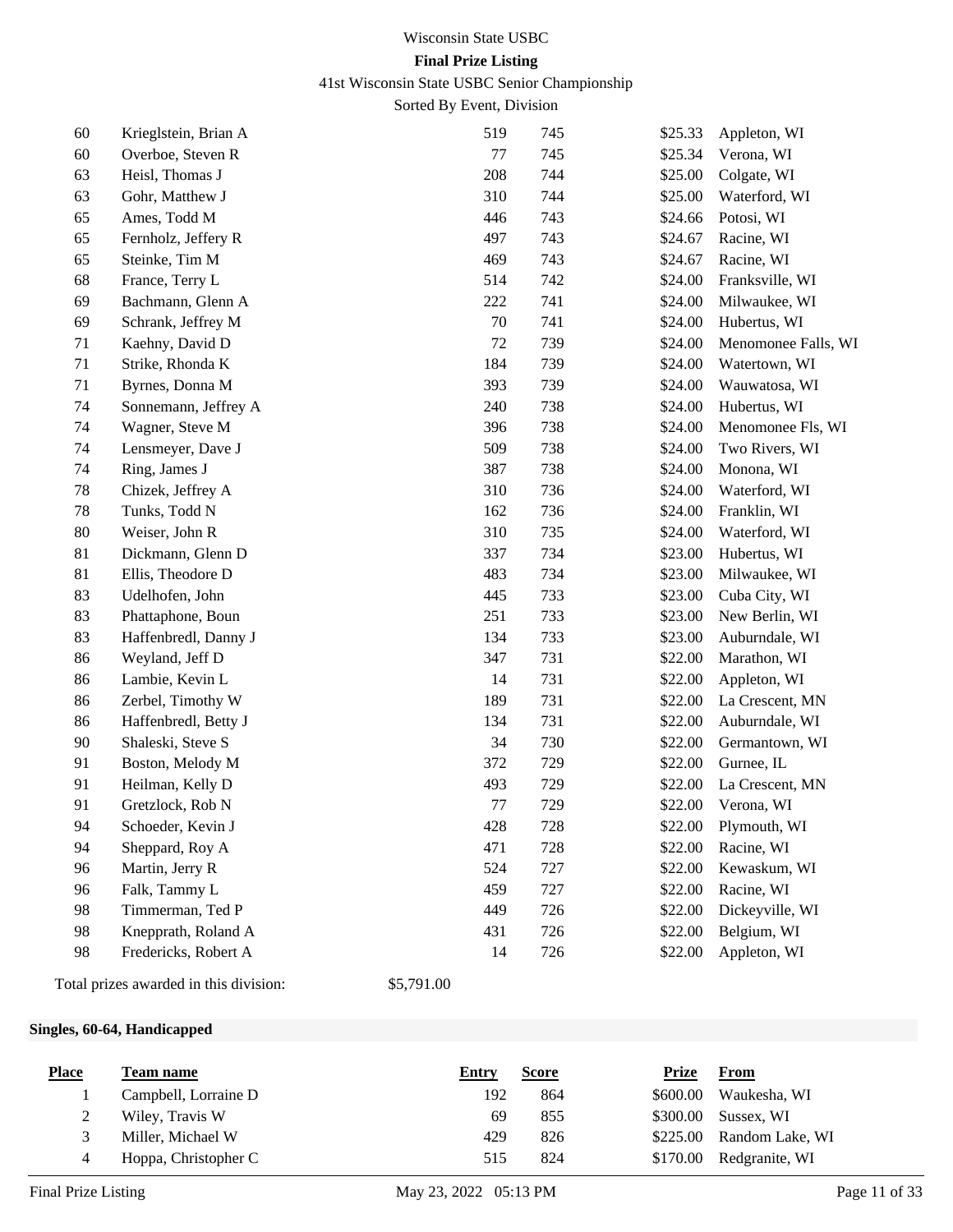41st Wisconsin State USBC Senior Championship

| 5  | Koch, Gary C            | 273          | 819 | \$150.00 | Fort Atkinson, WI   |
|----|-------------------------|--------------|-----|----------|---------------------|
| 6  | Grisanti, Steve M       | 204          | 818 | \$125.00 | Menomonee Falls, WI |
| 7  | Maurice, George R       | 401          | 816 | \$125.00 | Greenville, WI      |
| 8  | Krug, Edwin K           | 341          | 814 | \$116.00 | New Berlin, WI      |
| 9  | Halverson, Ricky J      | 446          | 810 | \$108.00 | Potosi, WI          |
| 10 | Tomassoni, Peter J      | 420          | 809 | \$99.00  | Iron Mountain, MI   |
| 11 | Purdoff, Michael T      | 34           | 808 | \$88.50  | Germantown, WI      |
| 11 | Torosian, Charles       | 157          | 808 | \$88.50  | Big Bend, WI        |
| 13 | Everard, Pete P         | 155          | 806 | \$81.00  | Seymour, WI         |
| 14 | Schuerman, John C       | 229          | 802 | \$78.00  | Milwaukee, WI       |
| 15 | Burgess, Brian L        | 36           | 801 | \$74.00  | Rosendale, WI       |
| 16 | LaFauce, Daniel M       | 304          | 799 | \$71.00  | Mukwonago, WI       |
| 16 | Johnson, Timothy        | 324          | 799 | \$71.00  | West Milwaukee, WI  |
| 18 | Hausman, Scott A        | 381          | 797 | \$67.00  | New Berlin, WI      |
| 19 | Oppliger, Mary R        | 505          | 794 | \$66.00  | Muskego, WI         |
| 20 | Tatlock, Timothy D      | 162          | 793 | \$64.00  | Franklin, WI        |
| 20 | Wittkowske, Steve S     | 403          | 793 | \$64.00  | Oregon, WI          |
| 22 | Stockheimer, Beatrice E | 134          | 790 | \$63.00  | Auburndale, WI      |
| 23 | Yakel, Mark S           | 209          | 789 | \$62.00  | Grafton, WI         |
| 24 | Burmester, Thomas A     | 284          | 787 | \$61.00  | Milwaukee, WI       |
| 25 | Mickelson, Randy L      | 160          | 786 | \$60.00  | Muskego, WI         |
| 26 | Diedrich, David A       | 472          | 784 | \$60.00  | Oak Creek, WI       |
| 27 | Calton, Kerry J         | 259          | 783 | \$60.00  | Waukesha, WI        |
| 28 | Prosek, Richard P       | $\mathbf{1}$ | 782 | \$59.00  | Oshkosh, WI         |
| 28 | Raquet, Keith A         | 131          | 782 | \$59.00  | Kiel, WI            |
| 30 | Iwanski, Russell J      | 115          | 780 | \$59.00  | Saint Francis, WI   |
| 31 | Selec, Jeffrey J        | 222          | 779 | \$57.00  | Milwaukee, WI       |
| 31 | Kroll, Randy W          | 179          | 779 | \$57.00  | Watertown, WI       |
| 33 | Wengel, James P         | 321          | 777 | \$56.00  | Burlington, WI      |
| 34 | Mallow, Mark D          | 181          | 776 | \$56.00  | Watertown, WI       |
| 35 | Miller, Robert J        | 202          | 775 | \$56.00  | Lake Geneva, WI     |
| 36 | Roeder, Marc W          | 45           | 774 | \$55.00  | Campbellsport, WI   |
| 36 | Koenigs, Alan A         | 125          | 774 | \$55.00  | Fond du Lac, WI     |
| 38 | Metoxen, Terry J        | 155          | 772 | \$54.00  | Seymour, WI         |
| 39 | Chapman, Ken W          | 524          | 771 | \$54.00  | Kewaskum, WI        |
| 40 | Swoboda, Jon R          | 400          | 770 | \$54.00  | Gurnee, IL          |
| 41 | Berken, Kelly R         | 232          | 769 | \$53.00  | De Pere, WI         |
| 42 | Chapman, Glenn M        | 465          | 766 | \$52.00  | Racine, WI          |
| 42 | Grob, Leon R            | 337          | 766 | \$52.00  | Hubertus, WI        |
| 42 | Giese, Gregory L        | 269          | 766 | \$52.00  | Waterford, WI       |
| 42 | Westaby, Dennis L       | 366          | 766 | \$52.00  | Menomonie, WI       |
| 42 | Vosters, Mark D         | 414          | 766 | \$52.00  | Oshkosh, WI         |
| 47 | Parr, Mike D            | 62           | 765 | \$51.00  | Eau Claire, WI      |
| 48 | Tibbett, Bruce T        | 333          | 764 | \$51.00  | Neillsville, WI     |
| 49 | Koch, Robert G          | 340          | 763 | \$50.00  | Greenfield, WI      |
| 49 | DiMatteo, Francesco D   | 503          | 763 | \$50.00  | West Bend, WI       |
| 51 | Chandler, Earl F        | 142          | 762 | \$49.00  | Madison, WI         |
| 52 | Lapp, Pete C            | 258          | 761 | \$49.00  | Waukesha, WI        |
| 53 | Byal, Jack S            | 158          | 760 | \$48.50  | West Allis, WI      |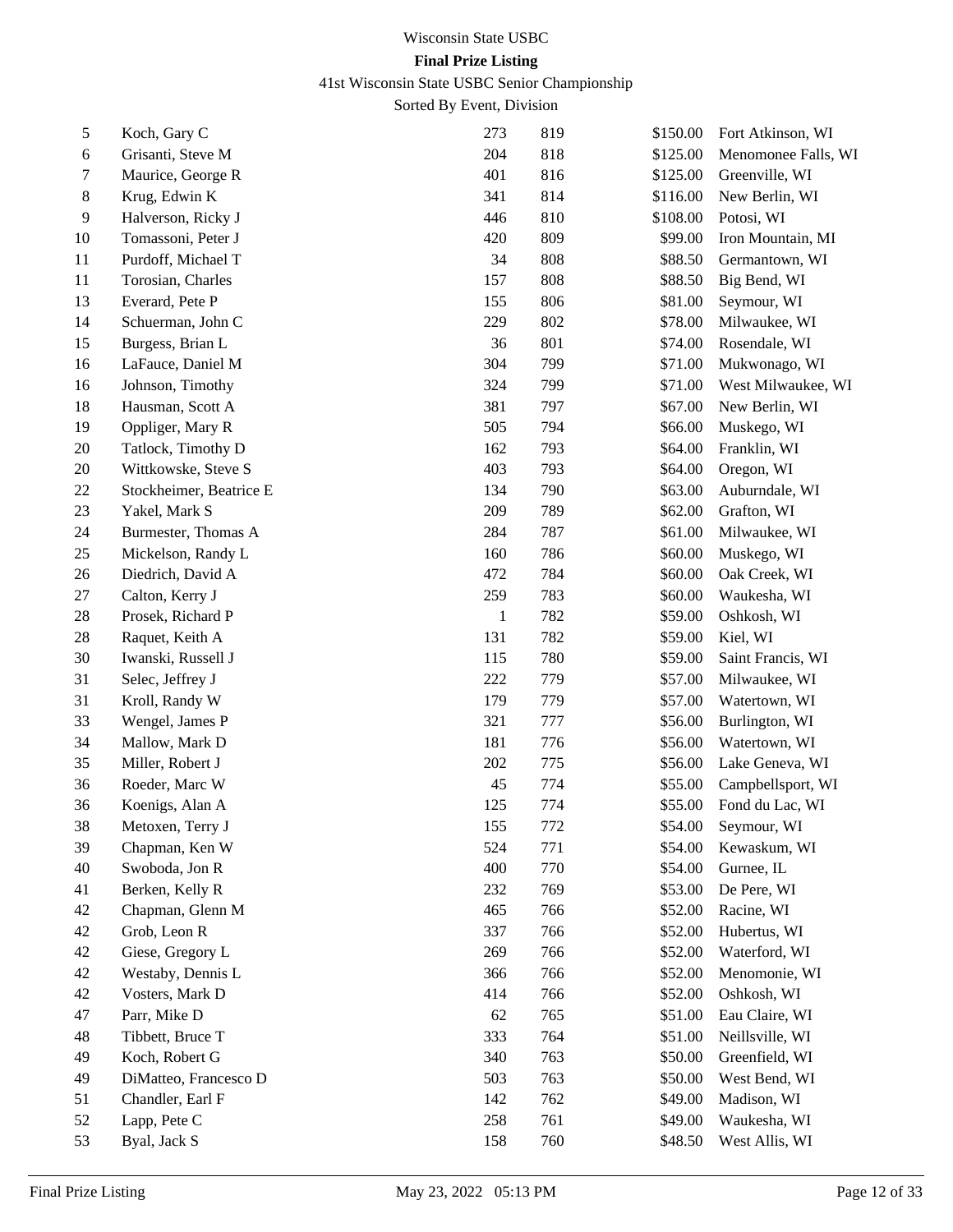41st Wisconsin State USBC Senior Championship

| 53  | Rosado, Keith M          | 506 | 760 | \$48.50 | Manitowoc, WI       |
|-----|--------------------------|-----|-----|---------|---------------------|
| 55  | Behling, Gerald R        | 200 | 759 | \$48.00 | Brookfield, WI      |
| 56  | Schilling, Gregory A     | 380 | 758 | \$47.00 | Franklin, WI        |
| 57  | Wandel, Dean R           | 427 | 757 | \$46.67 | Waukesha, WI        |
| 57  | Weis, John F             | 466 | 757 | \$46.67 | Mt. Pleasant, WI    |
| 57  | Baruffi, Kim F           | 400 | 757 | \$46.66 | Gurnee, IL          |
| 60  | Lange, Rob               | 20  | 755 | \$46.00 | Waukesha, WI        |
| 61  | Gilbert, Eddie D         | 379 | 754 | \$46.00 | Franklin, WI        |
| 62  | Gerschwiler, Arthur F    | 505 | 753 | \$45.00 | Muskego, WI         |
| 62  | Miller, Rodney P         | 496 | 753 | \$45.00 | La Crosse, WI       |
| 64  | Droster, Timothy W       | 173 | 752 | \$44.00 | Watertown, WI       |
| 65  | Van Buren, Gary D        | 126 | 751 | \$43.50 | Fond du Lac, WI     |
| 65  | Riemer, James K          | 395 | 751 | \$43.50 | Dousman, WI         |
| 65  | Olson, Julie A           | 313 | 751 | \$43.50 | Bassett, WI         |
| 65  | Fischer, Curtis J        | 23  | 751 | \$43.50 | Reedsburg, WI       |
| 69  | LaFauce, Deborah A       | 304 | 750 | \$42.00 | Mukwonago, WI       |
| 70  | Karinen, Philip K        | 68  | 749 | \$42.00 | Menomonee Falls, WI |
| 70  | Greenwood, Kevin E       | 190 | 749 | \$42.00 | La Crescent, MN     |
| 72  | Staude, Lynn A           | 424 | 748 | \$41.00 | Fort Atkinson, WI   |
| 73  | Niederer, Mary P         | 316 | 747 | \$40.66 | New Munster, WI     |
| 73  | Porter, John G           | 485 | 747 | \$40.67 | Waterford, WI       |
| 73  | Delaura, Dan M           | 208 | 747 | \$40.67 | Colgate, WI         |
| 76  | Wiggins, Steven C        | 17  | 746 | \$40.00 | DeForest, WI        |
| 77  | Marotz, Stuart H         | 264 | 745 | \$39.00 | Shawano, WI         |
| 78  | Polarek, Jerry L         | 238 | 744 | \$38.50 | Green Bay, WI       |
| 78  | Kauppi, Lauren L         | 489 | 744 | \$38.50 | Hurley, WI          |
| 78  | Greenwood, Leonard E     | 189 | 744 | \$38.50 | La Crescent, MN     |
| 78  | Basom, Greg E            | 489 | 744 | \$38.50 | Hurley, WI          |
| 82  | Wilcox, Nick R           | 384 | 743 | \$37.00 | Madison, WI         |
| 83  | Pollman, David D         | 84  | 742 | \$36.17 | Cudahy, WI          |
| 83  | Miller, Bill D           | 232 | 742 | \$36.16 | De Pere, WI         |
| 83  | Bonin, Christopher M     | 151 | 742 | \$36.17 | Cudahy, WI          |
| 83  | Edgren, Robert R         | 35  | 742 | \$36.17 | Oregon, WI          |
| 83  | Nyberg, James R          | 370 | 742 |         | \$36.17 Webster, WI |
| 83  | Schultz, Neil J          | 218 | 742 | \$36.16 | Milwaukee, WI       |
| 89  | Jesowshek, James L       | 488 | 741 | \$34.50 | Hartford, WI        |
| 89  | Schilling, Dan J         | 175 | 741 | \$34.50 | Watertown, WI       |
| 91  | Gunst, David E           | 529 | 740 | \$33.50 | Neosho, WI          |
| 91  | Sirovina, Brian          | 92  | 740 | \$33.50 | New Berlin, WI      |
| 91  | Mitchell, Robert (Bob) J | 502 | 740 | \$33.50 | Wautoma, WI         |
| 91  | Kinyon, Dennis J         | 36  | 740 | \$33.50 | Rosendale, WI       |
| 95  | Woods, Kenneth G         | 413 | 739 | \$32.00 | Kenosha, WI         |
| 96  | Grimm, Gary W            | 149 | 738 | \$32.00 | Hartland, WI        |
| 96  | Thompson, Debra I        | 382 | 738 | \$32.00 | Madison, WI         |
| 98  | Schmidt, Jan A           | 206 | 737 | \$31.00 | Milwaukee, WI       |
| 98  | Szypulski, Jeff A        | 173 | 737 | \$31.00 | Watertown, WI       |
| 100 | Steger, Lynn M           | 385 | 736 | \$30.00 | Oakfield, WI        |
| 100 | Wilson, Timothy J        | 485 | 736 | \$30.00 | Waterford, WI       |
| 102 | Kane, Wade E             | 534 | 733 | \$28.83 | Beloit, WI          |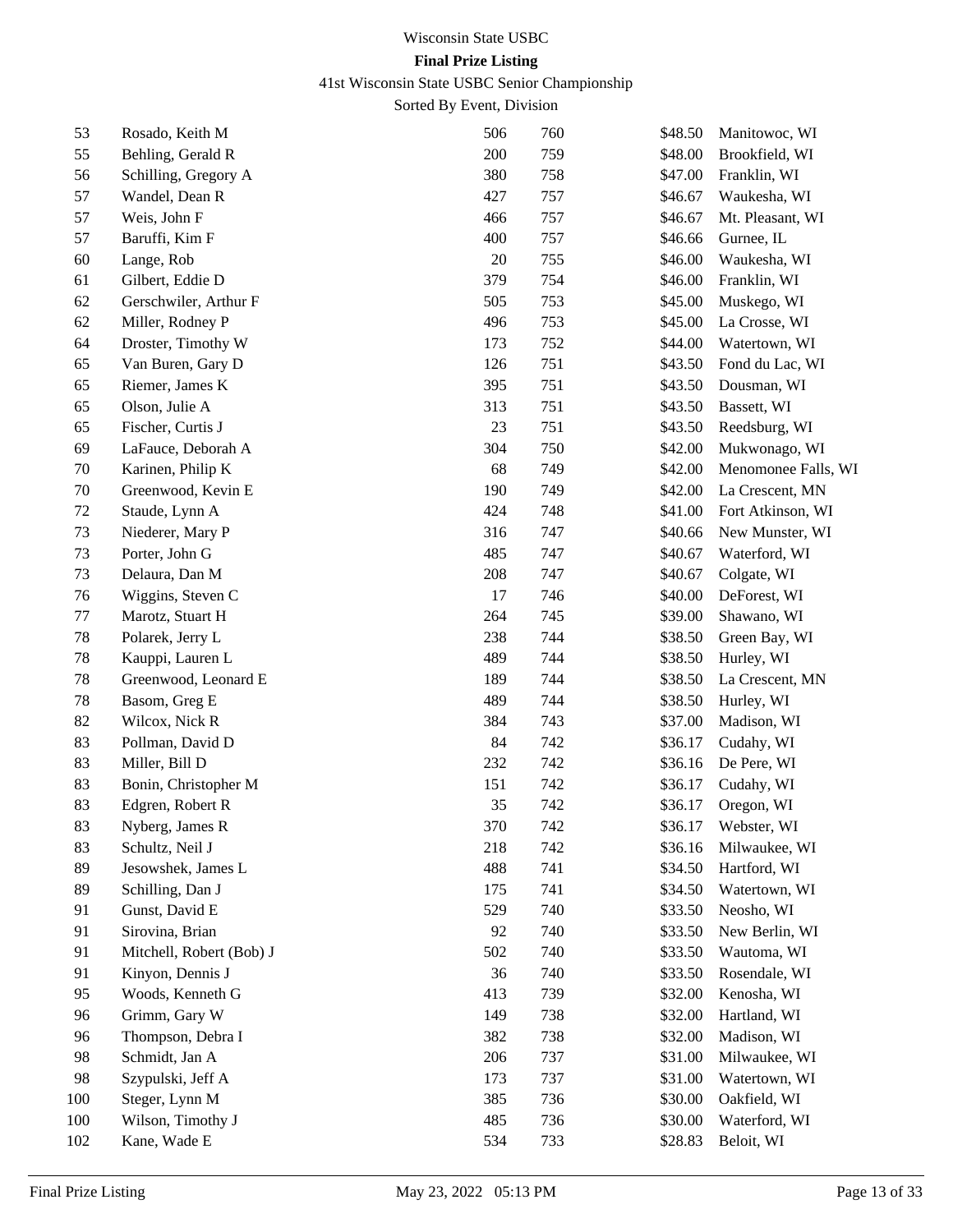41st Wisconsin State USBC Senior Championship

Sorted By Event, Division

| 102 | Schweiger, Thomas L  | 199                                | 733 | \$28.83 | Greenfield, WI       |
|-----|----------------------|------------------------------------|-----|---------|----------------------|
| 102 | Skroch, James E      | 332                                | 733 | \$28.84 | Neillsville, WI      |
| 102 | Briggs, Bert E       | 312                                | 733 | \$28.84 | Burlington, WI       |
| 102 | Witbro, Irene Q      | 342                                | 733 | \$28.83 | Waukesha, WI         |
| 102 | Senft, Ken W         | 163                                | 733 | \$28.83 | Greendale, WI        |
| 108 | Warhurst, Ronald J   | 425                                | 732 | \$26.75 | Oshkosh, WI          |
| 108 | Leszczynski, Randy R | 287                                | 732 | \$26.75 | Wausau, WI           |
| 108 | Kaboskey, Paul A     | 479                                | 732 | \$26.75 | New Berlin, WI       |
| 108 | Bogenschutz, Ricky J | 508                                | 732 | \$26.75 | Cleveland, WI        |
| 112 | Basom, Donald A      | 489                                | 731 | \$25.25 | Hurley, WI           |
| 112 | Buxbaum, Jane F      | 257                                | 731 | \$25.25 | Waukesha, WI         |
| 112 | Monte, Glenn J       | 401                                | 731 | \$25.25 | Greenville, WI       |
| 112 | Liska, Charles G     | 64                                 | 731 | \$25.25 | Cudahy, WI           |
| 116 | Lowell, Oscar W      | 213                                | 730 | \$24.00 | Wisconsin Rapids, WI |
| 116 | Arndt, John J        | 219                                | 730 | \$24.00 | Greenfield, WI       |
| 116 | Dressel, Kevin J     | 168                                | 730 | \$24.00 | Menomonee Fls, WI    |
| 119 | Ziemann, Jeffrey J   | 45                                 | 729 | \$22.00 | Campbellsport, WI    |
| 119 | Rodriguez, Andres G  | 199                                | 729 | \$22.00 | Greenfield, WI       |
| 119 | Rowe, Randy          | 213                                | 729 | \$22.00 | Wisconsin Rapids, WI |
| 119 | Haack, Michael A     | 17                                 | 729 | \$22.00 | DeForest, WI         |
| 119 | Edwards, Howard L    | 516                                | 729 | \$22.00 | Menominee, MI        |
|     |                      | $\sim$ $\sim$ $\sim$ $\sim$ $\sim$ |     |         |                      |

Total prizes awarded in this division: \$7,033.00

## **Singles, 65-69, Handicapped**

| <b>Place</b>     | Team name           | <b>Entry</b> | <b>Score</b> | <b>Prize</b> | <b>From</b>       |
|------------------|---------------------|--------------|--------------|--------------|-------------------|
| 1                | Wolf, Stephen A     | 510          | 828          | \$600.00     | Neillsville, WI   |
| $\overline{2}$   | Hanssen, Corne' M   | 220          | 816          | \$250.00     | W Milwaukee, WI   |
| $\sqrt{2}$       | Colvin, Tom R       | 516          | 816          | \$250.00     | Menominee, MI     |
| $\overline{4}$   | Johnson, Wilbert K  | 92           | 815          | \$150.00     | New Berlin, WI    |
| 5                | Moyle, David W      | 367          | 810          | \$120.00     | Pewaukee, WI      |
| $\sqrt{6}$       | Lund, Charles G     | 385          | 809          | \$100.00     | Oakfield, WI      |
| $\boldsymbol{7}$ | Retzlaff, Gary      | 515          | 802          | \$94.00      | Redgranite, WI    |
| $8\,$            | Gorecki, Alan P     | 427          | 799          | \$80.00      | Waukesha, WI      |
| 9                | Zacher, Joseph D    | 229          | 796          | \$75.00      | Milwaukee, WI     |
| 10               | Feltz, Joseph J     | 263          | 792          | \$75.00      | McFarland, WI     |
| 11               | Thom, Darrel J      | 274          | 788          | \$75.00      | Fort Atkinson, WI |
| 12               | Beckman, Paul L     | 145          | 782          | \$70.00      | Madison, WI       |
| 12               | Volden, James P     | 122          | 782          | \$70.00      | Waukesha, WI      |
| 14               | Schmidt, Al M       | 455          | 779          | \$60.00      | Manitowoc, WI     |
| 15               | Fricano, Nicholas G | 201          | 778          | \$60.00      | Franklin, WI      |
| 16               | Czysz, Thomas A     | 118          | 777          | \$60.00      | New Berlin, WI    |
| 17               | Jaskulski, Paul H   | 201          | 776          | \$58.50      | Franklin, WI      |
| 17               | Hamholm, Jerry      | 375          | 776          | \$58.50      | Kenosha, WI       |
| 19               | Fischer, Michael C  | 98           | 773          | \$57.00      | Germantown, WI    |
| 20               | Limbach, Philip W   | 104          | 770          | \$56.50      | Kenosha, WI       |
| 20               | Torbeck, Bruce A    | 222          | 770          | \$56.50      | Milwaukee, WI     |
| 22               | Brown, Daniel R     | 351          | 769          | \$56.00      | Browntown, WI     |
| $22\,$           | Kessler, Michael J  | 411          | 769          | \$56.00      | Delavan, WI       |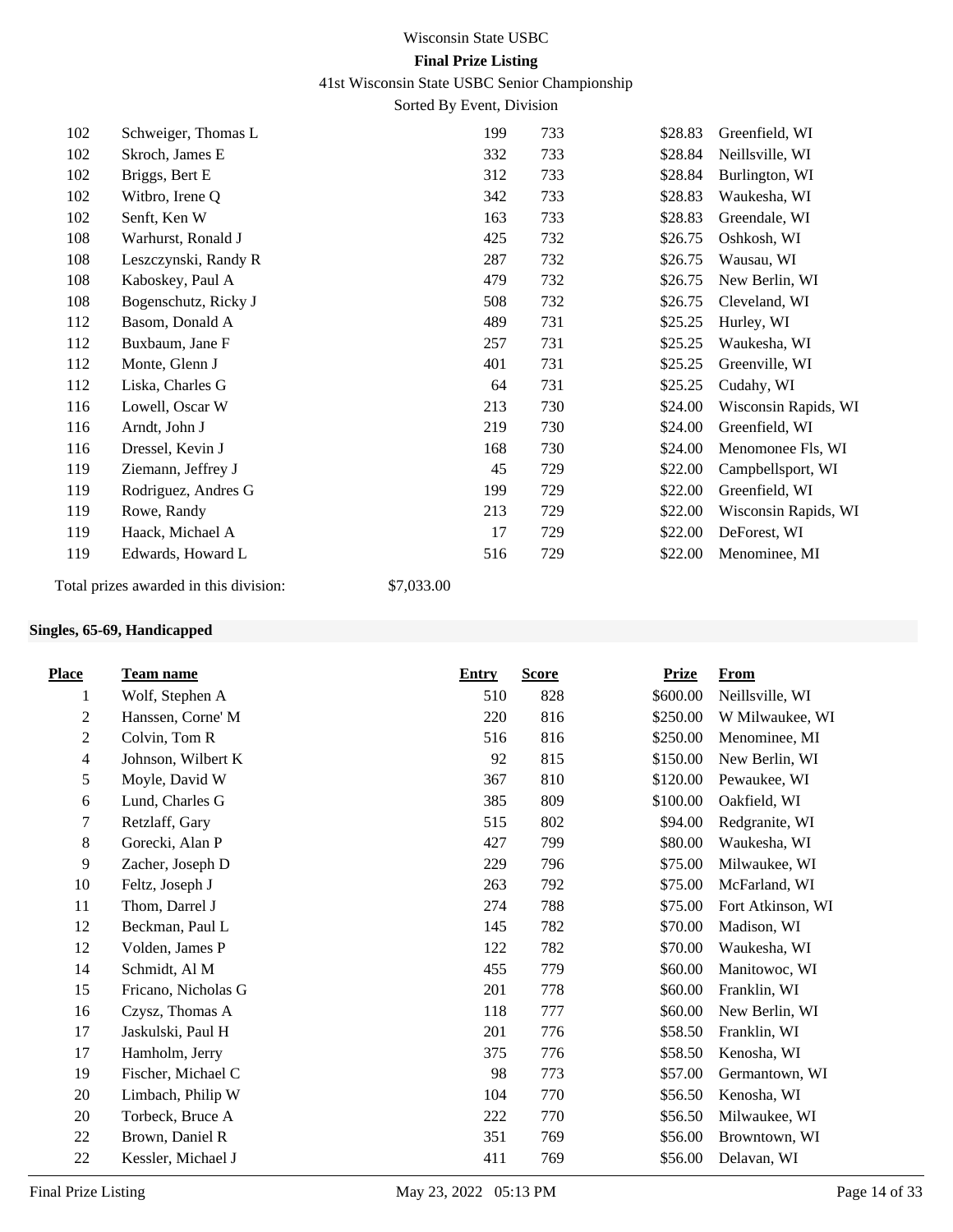41st Wisconsin State USBC Senior Championship

| 22 | Quella, Brian         | 205 | 769 | \$56.00 | New Berlin, WI       |
|----|-----------------------|-----|-----|---------|----------------------|
| 25 | Pawlak, Graciela      | 352 | 767 | \$56.00 | Muskego, WI          |
| 25 | Maule, Timothy J      | 441 | 767 | \$56.00 | Chippewa Falls, WI   |
| 25 | Yannaras, James P     | 501 | 767 | \$56.00 | Milwaukee, WI        |
| 28 | Zwieg, Glenn R        | 410 | 766 | \$55.00 | IXONIA, WI           |
| 29 | Thierfelder, Robert A | 207 | 764 | \$55.00 | Germantown, WI       |
| 29 | Thomas, Scott W       | 292 | 764 | \$55.00 | Kenosha, WI          |
| 31 | Chapman, Craig A      | 410 | 763 | \$55.00 | IXONIA, WI           |
| 31 | Schrobilgen, Terry    | 447 | 763 | \$55.00 | Hazel Green, WI      |
| 31 | Villarreal, Jesse     | 457 | 763 | \$55.00 | Racine, WI           |
| 31 | Bergner, Dwight L     | 500 | 763 | \$55.00 | Muskego, WI          |
| 35 | Buetzer, Larry L      | 351 | 762 | \$52.80 | Browntown, WI        |
| 35 | Sutherland, David A   | 242 | 762 | \$52.80 | Fennimore, WI        |
| 35 | Lemmen, Raymond B     | 238 | 762 | \$52.80 | Green Bay, WI        |
| 35 | Markin, Arthur R      | 105 | 762 | \$52.80 | Pleasant Prairie, WI |
| 35 | Cardinal, Donald J    | 252 | 762 | \$52.80 | Muskego, WI          |
| 40 | Peterson, Michael R   | 227 | 761 | \$51.00 | Milwaukee, WI        |
| 41 | Burke, David J        | 291 | 760 | \$50.50 | Kenosha, WI          |
| 41 | Spiegelhoff, Steven P | 304 | 760 | \$50.50 | Mukwonago, WI        |
| 43 | Rydzewski, James R    | 224 | 759 | \$50.00 | Cudahy, WI           |
| 44 | Leanna, Leslie R      | 164 | 758 | \$49.00 | Greenfield, WI       |
| 44 | Newland, Donald L     | 528 | 758 | \$49.00 | Neosho, WI           |
| 46 | Babcock, Douglas D    | 100 | 757 | \$48.00 | Muskego, WI          |
| 47 | Eley, David L         | 351 | 756 | \$46.40 | Browntown, WI        |
| 47 | Garncarz, Michael J   | 512 | 756 | \$46.40 | Milwaukee, WI        |
| 47 | Durand, Mike J        | 492 | 756 | \$46.40 | La Crosse, WI        |
| 47 | Vesely, Lawrence L    | 287 | 756 | \$46.40 | Wausau, WI           |
| 47 | Scalf, James A        | 218 | 756 | \$46.40 | Milwaukee, WI        |
| 52 | Saugstad, Dan R       | 405 | 755 | \$44.50 | Lisbon, WI           |
| 52 | Blomquist, John E     | 490 | 755 | \$44.50 | Ironwood, MI         |
| 54 | Casper, Dennis P      | 451 | 754 | \$43.50 | Hazel Green, WI      |
| 54 | Johnson, Leonard J    | 461 | 754 | \$43.50 | Racine, WI           |
| 56 | Woodford, Richard L   | 61  | 752 | \$43.00 | Eau Claire, WI       |
| 57 | Durr, Timothy A       | 207 | 751 | \$42.00 | Germantown, WI       |
| 58 | LaVigne, Leo S        | 24  | 750 | \$41.50 | Reedsburg, WI        |
| 58 | Keller, James W       | 356 | 750 | \$41.50 | Jackson, WI          |
| 60 | Mueller, Steven F     | 288 | 749 | \$40.50 | Cudahy, WI           |
| 60 | Thomas, Richard E     | 461 | 749 | \$40.50 | Racine, WI           |
| 62 | Lappen, Bruce A       | 262 | 748 | \$40.00 | Madison, WI          |
| 63 | Jacobson, Ray E       | 245 | 747 | \$39.00 | Elkhorn, WI          |
| 64 | Cretser, Mark W       | 379 | 746 | \$38.00 | Franklin, WI         |
| 65 | Knoblauch, Jim F      | 29  | 745 | \$38.00 | Waterford, WI        |
| 66 | Leavy, Robert J       | 231 | 744 | \$36.50 | Manitowoc, WI        |
| 66 | Gorski, Michael A     | 520 | 744 | \$36.50 | Appleton, WI         |
| 66 | Nix, Mark W           | 441 | 744 | \$36.50 | Chippewa Falls, WI   |
| 66 | Bell, Dave W          | 376 | 744 | \$36.50 | Kenosha, WI          |
| 70 | Schubel, Dale P       | 37  | 743 | \$35.00 | West Bend, WI        |
| 71 | Trejo, Clemente J     | 357 | 742 | \$33.80 | Milwaukee, WI        |
| 71 | Fredenburgh, Wayne L  | 163 | 742 | \$33.80 | Greendale, WI        |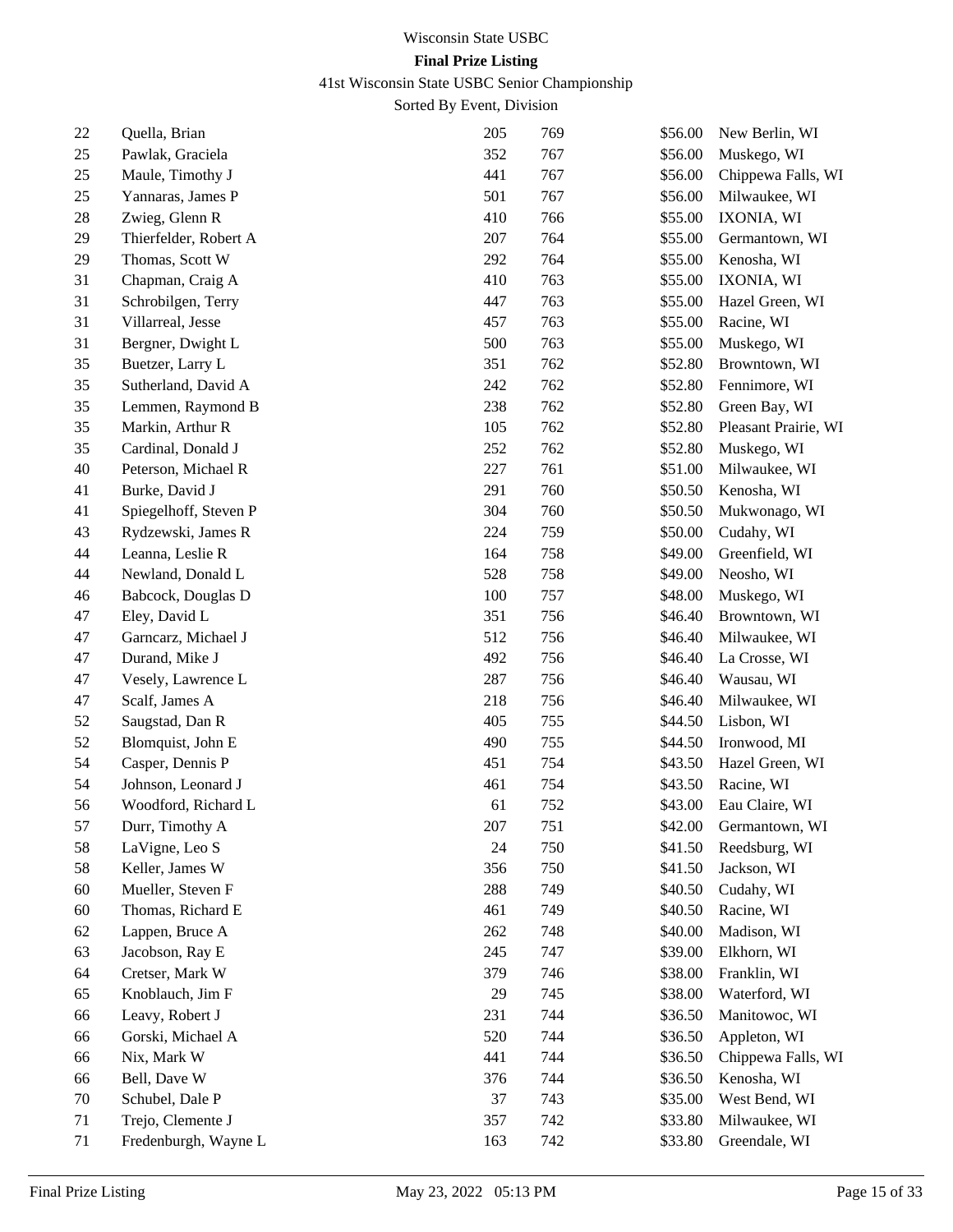41st Wisconsin State USBC Senior Championship

Sorted By Event, Division

| 71 | Hall, Bob E                            | 172        | 742 | \$33.80 | Watertown, WI       |
|----|----------------------------------------|------------|-----|---------|---------------------|
| 71 | Broetzmann, Ronald C                   | 208        | 742 | \$33.80 | Colgate, WI         |
| 71 | Schrubbe, Ralph T                      | 341        | 742 | \$33.80 | New Berlin, WI      |
| 76 | Westphal, Debbie J                     | 103        | 741 | \$31.66 | Milwaukee, WI       |
| 76 | Nicks, Kenneth G                       | 167        | 741 | \$31.67 | Richland Center, WI |
| 76 | Benish, Thomas P                       | 460        | 741 | \$31.67 | Racine, WI          |
| 79 | Rentz, Kenny J                         | 83         | 740 | \$29.75 | Eleva, WI           |
| 79 | Mikulecky, Larry                       | 306        | 740 | \$29.75 | Racine, WI          |
| 79 | Apilado, Mel N                         | 413        | 740 | \$29.75 | Kenosha, WI         |
| 79 | Batcher, Jeffrey M                     | 504        | 740 | \$29.75 | West Bend, WI       |
| 83 | Guckenberger, James G                  | 466        | 739 | \$28.00 | Mt. Pleasant, WI    |
| 84 | Riehle, Harry W                        | 488        | 738 | \$27.33 | Hartford, WI        |
| 84 | Jacobs, Connie M                       | 71         | 738 | \$27.33 | Hubertus, WI        |
| 84 | Stai, Susan R                          | 180        | 738 | \$27.34 | Watertown, WI       |
| 87 | Kantola, James L                       | 490        | 737 | \$26.00 | Ironwood, MI        |
| 88 | Sullivan, Jim R                        | 140        | 736 | \$25.00 | Madison, WI         |
| 89 | Mraz, James A                          | 265        | 735 | \$24.67 | Clintonville, WI    |
| 89 | McLees, Randy J                        | 166        | 735 | \$24.67 | Milwaukee, WI       |
| 89 | Archambeau, Timothy O                  | 183        | 735 | \$24.66 | Watertown, WI       |
| 92 | Szpara, Roger S                        | 166        | 733 | \$24.00 | Milwaukee, WI       |
| 92 | Anderson, Kenneth R                    | 274        | 733 | \$24.00 | Fort Atkinson, WI   |
| 94 | Pfarr, Gregg M                         | 104        | 732 | \$22.50 | Kenosha, WI         |
| 95 | Lockman, Daniel L                      | 9          | 731 | \$22.00 | Waterloo, WI        |
|    | Total prizes awarded in this division: | \$5,512.50 |     |         |                     |

## **Singles, 70-74, Handicapped**

| <b>Place</b>   | <b>Team name</b>         | <b>Entry</b> | <b>Score</b> | <b>Prize</b> | <b>From</b>         |
|----------------|--------------------------|--------------|--------------|--------------|---------------------|
| 1              | Wilson, Jessie           | 50           | 871          | \$450.00     | Milwaukee, WI       |
| $\overline{c}$ | Peschl, Clyde            | 38           | 845          | \$225.00     | Menomonee Falls, WI |
| 3              | Mundt, Charles M         | 102          | 832          | \$150.00     | Muskego, WI         |
| $\overline{4}$ | Axberg, Ron W            | 532          | 827          | \$125.00     | Kenosha, WI         |
| 5              | Loeh, Dan N              | 362          | 812          | \$100.00     | Mishicot, WI        |
| 6              | Gustavus, Christopher H  | 292          | 805          | \$90.00      | Kenosha, WI         |
| 7              | Sadenwasser, Steve G     | 248          | 790          | \$86.50      | Muskego, WI         |
| 8              | Lovicott, Frank L        | 18           | 787          | \$80.00      | Sun Prairie, WI     |
| 9              | Herkowski, Donald P      | 201          | 784          | \$78.00      | Franklin, WI        |
| 10             | Strauss, Duane (Pushy) W | 181          | 778          | \$77.00      | Watertown, WI       |
| 11             | Garcia, Abel M           | 376          | 776          | \$73.00      | Kenosha, WI         |
| 11             | Mullen, Greg R           | 421          | 776          | \$73.00      | Edgerton, WI        |
| 13             | Cornell, Pat F           | 412          | 774          | \$67.00      | Kenosha, WI         |
| 14             | Wightman, David J        | 82           | 772          | \$66.00      | Fond du Lac, WI     |
| 15             | Willis, Charles E        | 463          | 770          | \$63.00      | Racine, WI          |
| 16             | Cassels, Donald M        | 423          | 769          | \$61.00      | Pell Lake, WI       |
| 17             | Hamilton, Bob L          | 44           | 768          | \$60.00      | Muskego, WI         |
| 18             | Aikens, Fredrick D       | 50           | 767          | \$58.00      | Milwaukee, WI       |
| 19             | Schaefer, Larry A        | 438          | 766          | \$57.00      | Minocqua, WI        |
| 20             | Klosowski, Jeffrey A     | 203          | 763          | \$56.00      | Franklin, WI        |
| 21             | McNally, Patrick M       | 476          | 762          | \$55.00      | Sturtevant, WI      |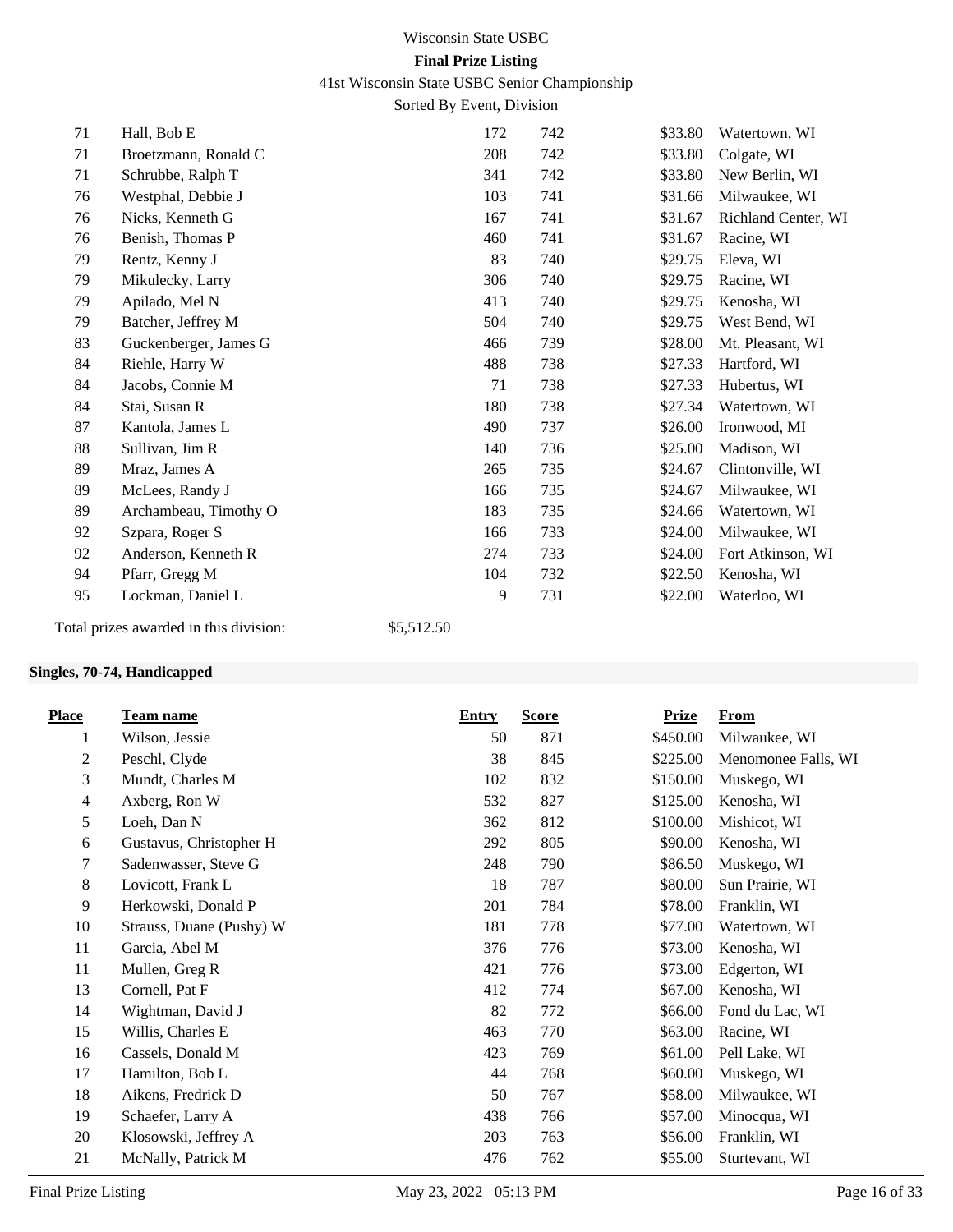41st Wisconsin State USBC Senior Championship

Sorted By Event, Division

| 22     | Kuerschner, Wayne J                    |            | 180 | 760 | \$54.00 | Watertown, WI     |
|--------|----------------------------------------|------------|-----|-----|---------|-------------------|
| 23     | Haut, Jerry A                          |            | 175 | 758 | \$53.50 | Watertown, WI     |
| 23     | Maas, Robert L                         |            | 337 | 758 | \$53.50 | Hubertus, WI      |
| 25     | Gerrits, Leonard J                     |            | 124 | 757 | \$52.00 | Appleton, WI      |
| 26     | Wojciechowski, Gilbert E               |            | 518 | 752 | \$50.00 | Menominee, MI     |
| 26     | Polus, Steven J                        |            | 62  | 752 | \$50.00 | Eau Claire, WI    |
| $28\,$ | Darling, Gerald N                      |            | 189 | 748 | \$48.50 | La Crescent, MN   |
| $28\,$ | Stauffacher, Robert A                  |            | 386 | 748 | \$48.50 | Monroe, WI        |
| 30     | Knerzer, Kenneth E                     |            | 80  | 747 | \$47.00 | Baraboo, WI       |
| 30     | Stockero, Ken A                        |            | 289 | 747 | \$47.00 | Trevor, WI        |
| 32     | Uhlenhake, Dottie M                    |            | 301 | 744 | \$45.00 | Burlington, WI    |
| 32     | Wenzel, Thomas H                       |            | 114 | 744 | \$45.00 | Saint Francis, WI |
| 32     | Dade, David R                          |            | 113 | 744 | \$45.00 | Saint Francis, WI |
| 35     | English, Robert                        |            | 301 | 742 | \$43.00 | Burlington, WI    |
| 36     | Santoro, Joe                           |            | 114 | 741 | \$43.00 | Saint Francis, WI |
| 37     | Koenig, Joseph R                       |            | 131 | 739 | \$42.00 | Kiel, WI          |
| 38     | Kriska, Raymond J                      |            | 373 | 738 | \$40.50 | Kenosha, WI       |
| 38     | Kling, Donald L                        |            | 75  | 738 | \$40.50 | Lannon, WI        |
| 40     | Williams, James H                      |            | 243 | 734 | \$40.00 | Blue River, WI    |
| 41     | Acerbi, Raymond                        |            | 374 | 732 | \$38.50 | Kenosha, WI       |
| 41     | Steinhorst, Bob A                      |            | 176 | 732 | \$38.50 | Watertown, WI     |
| 43     | Kazmierczak, Kenneth J                 |            | 214 | 731 | \$37.00 | Plymouth, WI      |
| 44     | Burczyk, Charles J                     |            | 168 | 730 | \$36.50 | Menomonee Fls, WI |
| 44     | Weiler, Thomas A                       |            | 15  | 730 | \$36.50 | Cedarburg, WI     |
| 46     | Floyd, Judith L                        |            | 453 | 729 | \$34.50 | Racine, WI        |
| 46     | Jacobs, Steven D                       |            | 70  | 729 | \$34.50 | Hubertus, WI      |
| 48     | Woodard, Warren V                      |            | 128 | 728 | \$33.00 | Appleton, WI      |
| 48     | Yttri, James O                         |            | 448 | 728 | \$33.00 | Cross Plains, WI  |
| 50     | Schultz, Roger O                       |            | 426 | 727 | \$30.40 | Saukville, WI     |
| 50     | Klug, Allen A                          |            | 281 | 727 | \$30.40 | Cedarburg, WI     |
| $50\,$ | Marsicek, Kenneth P                    |            | 360 | 727 | \$30.40 | New Holstein, WI  |
| 50     | Westphal, Cindy L                      |            | 111 | 727 | \$30.40 | Bonduel, WI       |
| 50     | Leafe, Dean H                          |            | 517 | 727 | \$30.40 | Menominee, MI     |
| 55     | Butterfield, Dennis A                  |            | 494 | 726 | \$28.00 | La Crosse, WI     |
| 56     | Grosskreutz, William (Bill) C          |            | 267 | 725 | \$27.00 | Clintonville, WI  |
| 57     | Butkowski, Edward R                    |            | 223 | 724 | \$27.00 | Milwaukee, WI     |
| 58     | House, Michael D                       |            | 200 | 723 | \$24.40 | Brookfield, WI    |
| 58     | Marsicek, Robert J                     |            | 360 | 723 | \$24.40 | New Holstein, WI  |
| 58     | Fladhammer, Alan A                     |            | 421 | 723 | \$24.40 | Edgerton, WI      |
| 58     | Cockerham, Elzie                       |            | 58  | 723 | \$24.40 | Milwaukee, WI     |
| 58     | Seefeldt, Roger L                      |            | 206 | 723 | \$24.40 | Milwaukee, WI     |
| 63     | Schuette, Thomas F                     |            | 404 | 722 | \$22.00 | Sheboygan, WI     |
| 63     | Hendricks, Thomas A                    |            | 205 | 722 | \$22.00 | New Berlin, WI    |
| 63     | Witte, Terry M                         |            | 194 | 722 | \$22.00 | Waukesha, WI      |
|        | Total prizes awarded in this division: | \$3,782.50 |     |     |         |                   |

# **Singles, 75 & Older, Handicapped**

| <b>Place</b><br>Team name | <b>Entry</b><br><u>Score</u> | <u>Prize</u> From |
|---------------------------|------------------------------|-------------------|
| Final Prize Listing       | May 23, 2022 05:13 PM        | Page 17 of 33     |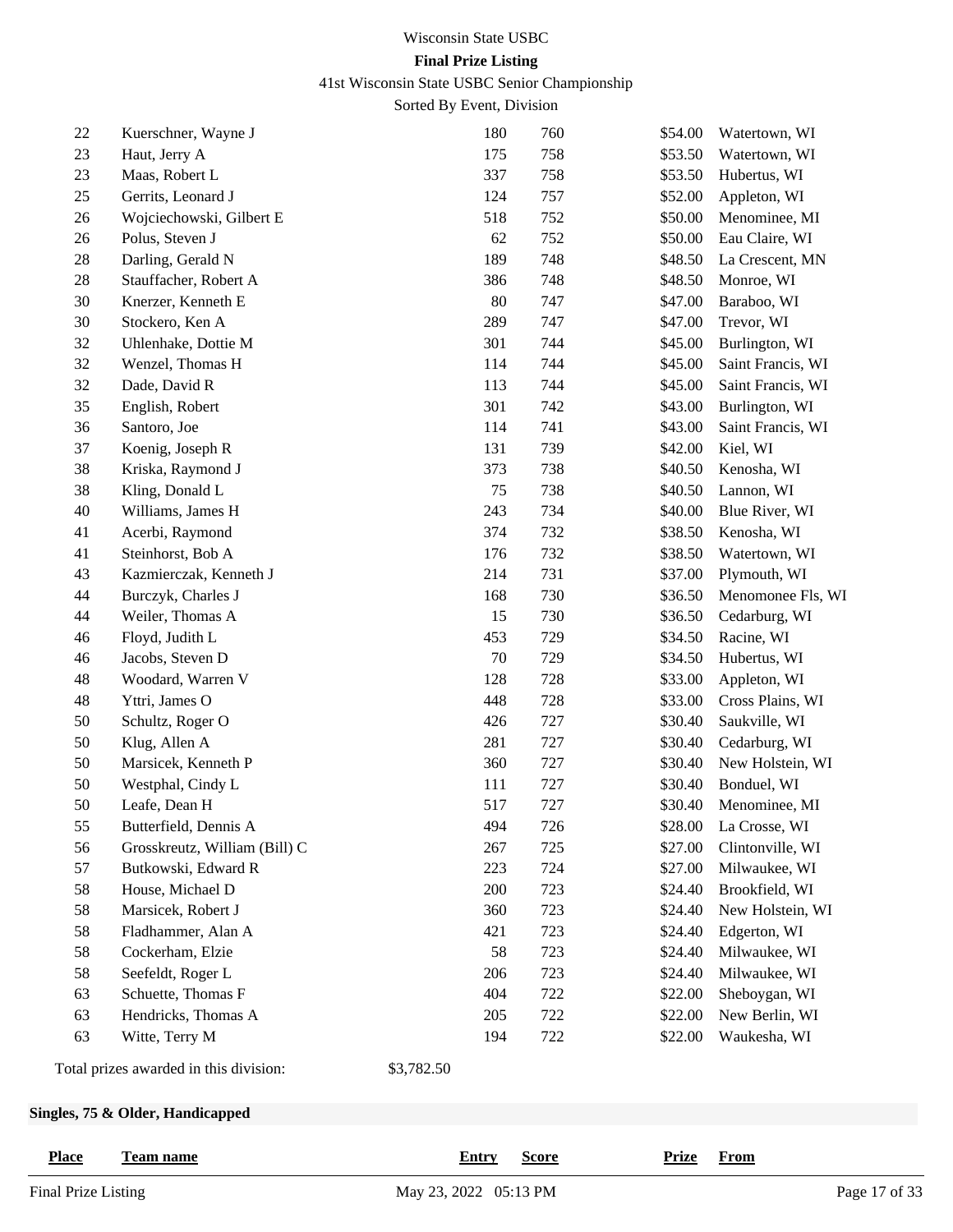41st Wisconsin State USBC Senior Championship

|                | <b>Singles, Scratch Singles, Scratch</b> |            |            |            |                     |                                |  |  |
|----------------|------------------------------------------|------------|------------|------------|---------------------|--------------------------------|--|--|
|                | Total prizes awarded in this division:   | \$2,495.00 |            |            |                     |                                |  |  |
| 42             | Wetzel, Norb A                           |            | 28         | 712        | \$22.00             | Cedarburg, WI                  |  |  |
| 42             | Sitarz, Paul W                           |            | 294        | 712        | \$22.00             | Kenosha, WI                    |  |  |
| 42             | Rozek, Patricia A                        |            | 249        | 712        | \$22.00             | Muskego, WI                    |  |  |
| 40             | Schmidt, Bob L                           |            | 179        | 714        | \$24.00             | Watertown, WI                  |  |  |
| 40             | Larson, Bob E                            |            | 415        | 714        | \$24.00             | Racine, WI                     |  |  |
| 39             | Kotke, Dale                              |            | 157        | 716        | \$26.00             | Big Bend, WI                   |  |  |
| 38             | Graff, Howard T                          |            | 159        | 717        | \$27.00             | West Allis, WI                 |  |  |
| 36             | Henken, Guy A                            |            | 415        | 719        | \$29.50             | Racine, WI                     |  |  |
| 36             | Hartman, Phil W                          |            | 19         | 719        | \$29.50             | Lakewood, WI                   |  |  |
| 34             | Hardtke, Robert M                        |            | 503        | 721        | \$31.50             | West Bend, WI                  |  |  |
| 34             | Berdan, James J                          |            | 133        | 721        | \$31.50             | Auburndale, WI                 |  |  |
| 32             | Nott, Linden M                           |            | 368        | 722        | \$34.50             | Pewaukee, WI                   |  |  |
| 32             | Partipilo, Raymond W                     |            | 280        | 722        | \$34.50             | Racine, WI                     |  |  |
| 31             | Scherf, Don L                            |            | 221        | 723        | \$36.00             | West Allis, WI                 |  |  |
| 30             | Jegerski, Len J                          |            | 202        | 728        | \$38.00             | Lake Geneva, WI                |  |  |
| 28             | Gehl, Kenneth M                          |            | 504        | 729        | \$39.50             | West Bend, WI                  |  |  |
| 28             | Spencer, Michael E                       |            | 48         | 729        | \$39.50             | Milwaukee, WI                  |  |  |
| $27\,$         | Pilarski, Robert L                       |            | 203        | 730        | \$42.00             | Franklin, WI                   |  |  |
| $26\,$         | Matson, Rich L                           |            | 532        | 733        | \$43.00             | Kenosha, WI                    |  |  |
| 24             | James, John T                            |            | 44         | 734        | \$44.50             | Muskego, WI                    |  |  |
| 24             | Conley, Bill                             |            | 272        | 734        | \$44.50             | Fort Atkinson, WI              |  |  |
| 23             | Parizo, Jesse J                          |            | 478        | 735        | \$47.00             | Evansville, WI                 |  |  |
| $22\,$         | Kuhn, Vincent R                          |            | 261        | 740        | \$48.00             | Lake Geneva, WI                |  |  |
| 21             | Schwantes, Anita J                       |            | 134        | 746        | \$48.00             | Auburndale, WI                 |  |  |
| $20\,$         | Moore, Timothy A                         |            | 235        | 748        | \$50.00             | Sturgeon Bay, WI               |  |  |
| 19             | Aviles, Jose H                           |            | 94         | 750        | \$52.00             | Greenfield, WI                 |  |  |
| 18             | Farrow, Bill G                           |            | 46         | 751        | \$53.00             | Milwaukee, WI                  |  |  |
| 17             | Taylor, Harvey G                         |            | 273        | 752        | \$54.00             | Fort Atkinson, WI              |  |  |
| 15             | Kaminski, Hal                            |            | 38         | 755        | \$54.00             | Menomonee Falls, WI            |  |  |
| 15             | Eskowski, Myron                          |            | 284        | 755        | \$54.00             | Milwaukee, WI                  |  |  |
| 13             | Kneebone, Philipp M                      |            | 35         | 761        | \$55.00             | Oregon, WI                     |  |  |
| 13             | Draves, Jon F                            |            | 275        | 761        | \$55.00             | Fort Atkinson, WI              |  |  |
| 12             | Deal, Thomas W                           |            | 228        | 768        | \$55.00             | Milwaukee, WI                  |  |  |
| 11             | Hancock, Larry L                         |            | 242        | 769        | \$56.00             | Fennimore, WI                  |  |  |
| 9              | Dunn, Roger W                            |            | 366        | 773        | \$56.00             | Menomonie, WI                  |  |  |
| 9              | Graber, John H                           |            | 97         | 773        | \$56.00             | Sussex, WI                     |  |  |
| 8              | Willms, Richard J                        |            | 454        | 778        | \$60.00             | Franklin, WI                   |  |  |
| 7              | Ziemer, Harvey A                         |            | 178        | 780        | \$60.00             | Watertown, WI                  |  |  |
| 5              | Stumpfol, Michael D<br>Teller, Larry G   |            | 76         | 786        | \$73.50             | Oak Creek, WI                  |  |  |
| 4<br>5         | Daffner, Neal L                          |            | 455<br>318 | 796<br>786 | \$100.00<br>\$73.50 | Manitowoc, WI<br>Mukwonago, WI |  |  |
| 3              | Van Aacken, Peter E                      |            | 30         | 797        | \$125.00            | New Berlin, WI                 |  |  |
| $\overline{c}$ | Tremeear, Michael A                      |            | 293        | 798        | \$175.00            | Kenosha, WI                    |  |  |
| $\mathbf{1}$   | Wonders, Richard L                       |            | 415        | 812        | \$350.00            | Racine, WI                     |  |  |
|                |                                          |            |            |            |                     |                                |  |  |

| <b>Place</b><br><b>Team name</b> | <b>Entry</b><br><b>Score</b> | Prize From |               |
|----------------------------------|------------------------------|------------|---------------|
| Final Prize Listing              | May 23, 2022 05:13 PM        |            | Page 18 of 33 |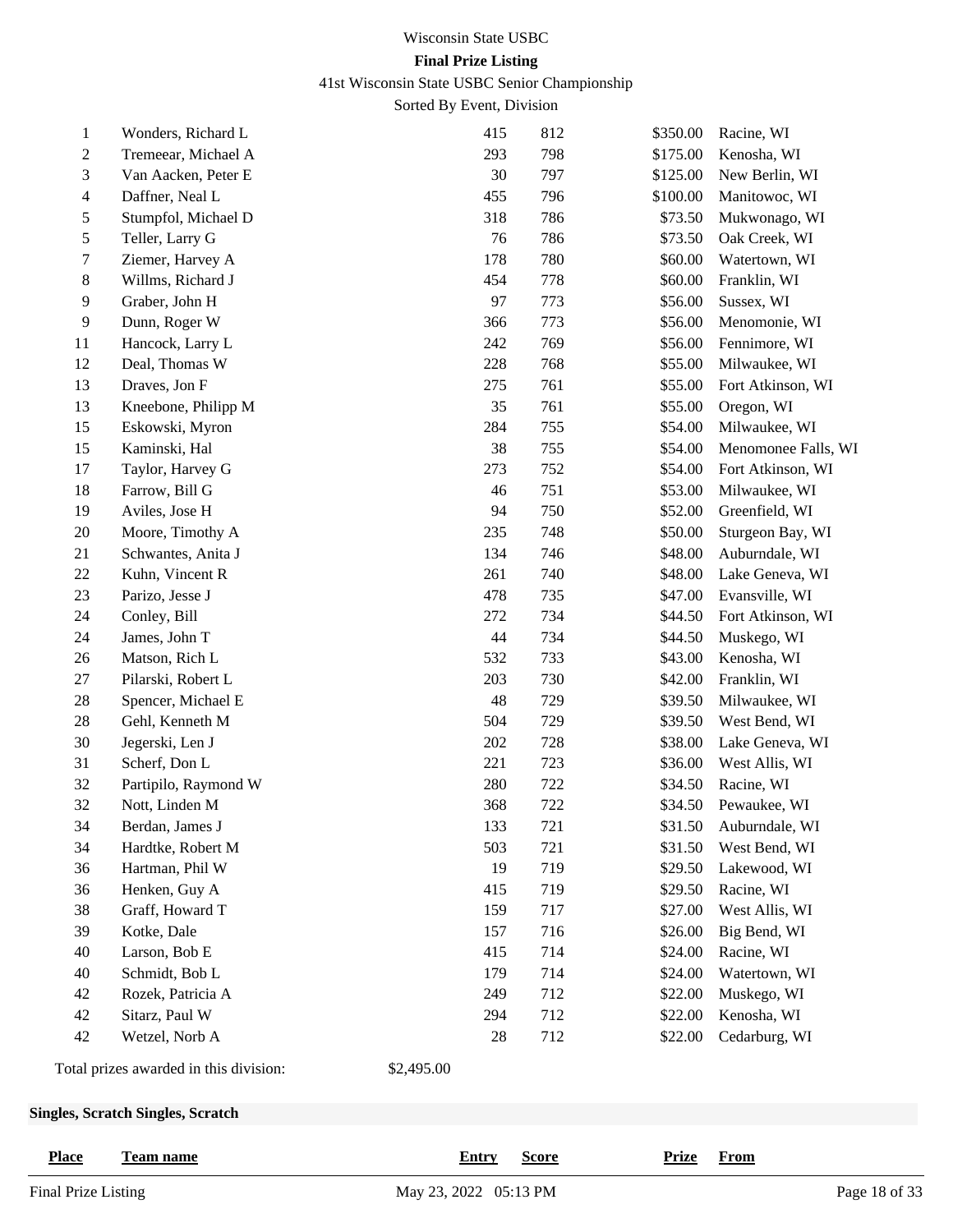41st Wisconsin State USBC Senior Championship

| 1  | Richter, Pete C        | 174            | 804 | \$600.00 | Watertown, WI       |
|----|------------------------|----------------|-----|----------|---------------------|
| 2  | Axberg, Ron W          | 532            | 787 | \$300.00 | Kenosha, WI         |
| 3  | Burgess, Brian L       | 36             | 783 | \$225.00 | Rosendale, WI       |
| 4  | Miller, Michael W      | 429            | 781 | \$190.00 | Random Lake, WI     |
| 5  | Sjuggerud, Dave W      | 412            | 759 | \$135.00 | Kenosha, WI         |
| 5  | Berken, Kelly R        | 232            | 759 | \$135.00 | De Pere, WI         |
| 7  | Boresch, Lennie J      | 60             | 756 | \$101.50 | Kenosha, WI         |
| 7  | Wittkowske, Steve S    | 403            | 756 | \$101.50 | Oregon, WI          |
| 9  | Stittleburg, Douglas D | 25             | 753 | \$90.00  | Reedsburg, WI       |
| 10 | Vasey, Mike P          | 170            | 752 | \$89.00  | Racine, WI          |
| 11 | Fote, Dean A           | 232            | 749 | \$85.00  | De Pere, WI         |
| 12 | Nimke, Jeff S          | 28             | 745 | \$80.00  | Cedarburg, WI       |
| 13 | Lange, Rob             | 20             | 742 | \$75.00  | Waukesha, WI        |
| 14 | Schroeder, Don E       | 449            | 736 | \$70.00  | Dickeyville, WI     |
| 15 | Prein, Jeffrey S       | 402            | 734 | \$60.00  | Oregon, WI          |
| 16 | Page, James A          | 87             | 731 | \$60.00  | Franklin, WI        |
| 17 | Ring, James J          | 387            | 728 | \$50.00  | Monona, WI          |
| 17 | Pliska, David A        | 532            | 728 | \$50.00  | Kenosha, WI         |
| 19 | Van Aacken, Peter E    | 30             | 727 | \$48.50  | New Berlin, WI      |
| 19 | Olson, Gary L          | 13             | 727 | \$48.50  | La Crescent, MN     |
| 21 | Parizo, Jesse J        | 478            | 725 | \$47.00  | Evansville, WI      |
| 22 | Kaboskey, Paul A       | 479            | 724 | \$47.00  | New Berlin, WI      |
| 23 | Wegner, James D        | 497            | 721 | \$45.00  | Racine, WI          |
| 24 | Maule, Timothy J       | 441            | 719 | \$45.00  | Chippewa Falls, WI  |
| 24 | Uttech, Edward A       | 308            | 719 | \$45.00  | Kenosha, WI         |
| 26 | Helm, Scott A          | 148            | 716 | \$45.00  | Sussex, WI          |
| 27 | Kickbush, Richard W    | 150            | 713 | \$44.00  | Menomonee Falls, WI |
| 28 | Lund, Charles G        | 385            | 710 | \$44.00  | Oakfield, WI        |
| 29 | LeHouillier, Brian     | 87             | 709 | \$43.00  | Franklin, WI        |
| 30 | Knoblauch, Jim F       | 29             | 708 | \$42.00  | Waterford, WI       |
| 31 | Moyle, David W         | 367            | 705 | \$42.00  | Pewaukee, WI        |
| 32 | Mueller, Steven F      | 288            | 704 | \$42.00  | Cudahy, WI          |
| 33 | Paul, Dan H            | 335            | 703 | \$41.00  | Neenah, WI          |
| 34 | Cornell, Pat F         | 412            | 702 | \$41.00  | Kenosha, WI         |
| 35 | Rampart, Jeff K        | 60             | 701 | \$40.00  | Kenosha, WI         |
| 35 | Tomassoni, Peter J     | 420            | 701 | \$40.00  | Iron Mountain, MI   |
| 37 | Gilbert, Eddie D       | 379            | 700 | \$40.00  | Franklin, WI        |
| 38 | Wilde, Ron K           | 230            | 699 | \$38.00  | Green Bay, WI       |
| 38 | Barsness, Jeffrey D    | 387            | 699 | \$38.00  | Monona, WI          |
| 40 | Karns, Paul L          | 499            | 698 | \$38.00  | Oshkosh, WI         |
| 41 | Staude, Lynn A         | 424            | 697 | \$37.00  | Fort Atkinson, WI   |
| 42 | Selec, Jeffrey J       | 222            | 696 | \$37.00  | Milwaukee, WI       |
| 43 | Krug, Edwin K          | 341            | 693 | \$36.00  | New Berlin, WI      |
| 43 | Delaura, Dan M         | 208            | 693 | \$36.00  | Colgate, WI         |
| 45 | Shircel, Jeff          | $\overline{4}$ | 692 | \$35.50  | Sheboygan, WI       |
| 45 | Halverson, Ricky J     | 446            | 692 | \$35.50  | Potosi, WI          |
| 47 | Houston, Rich J        | 279            | 690 | \$35.00  | Rudolph, WI         |
| 48 | Zagar, Matt J          | 521            | 689 | \$35.00  | West Allis, WI      |
| 49 | Edgren, Robert R       | 35             | 688 | \$34.00  | Oregon, WI          |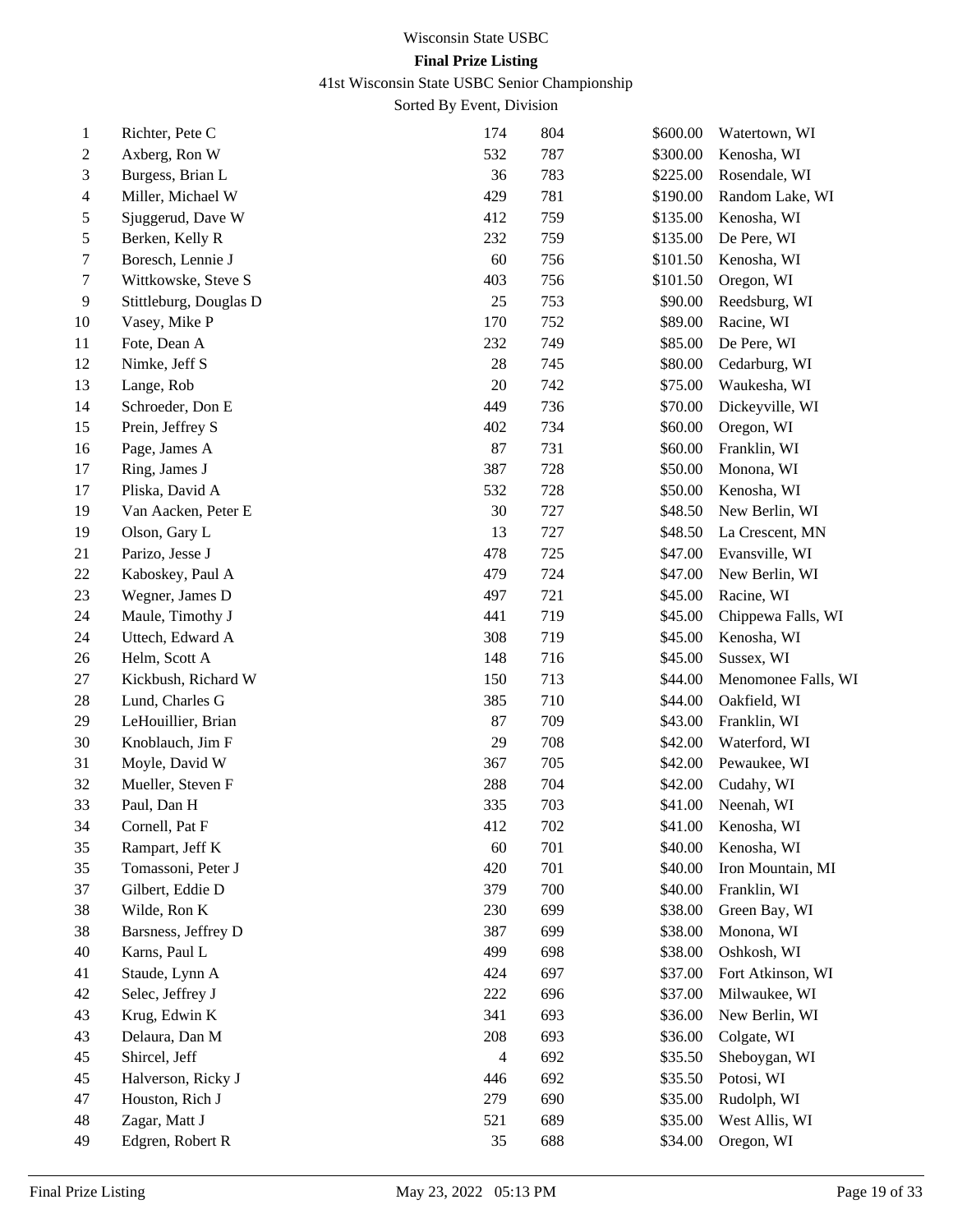41st Wisconsin State USBC Senior Championship

| 49 | Saugstad, Dan R       | 405    | 688 | \$34.00 | Lisbon, WI           |
|----|-----------------------|--------|-----|---------|----------------------|
| 51 | Yannaras, James P     | 501    | 686 | \$34.00 | Milwaukee, WI        |
| 52 | Leavy, Robert J       | 231    | 685 | \$33.00 | Manitowoc, WI        |
| 52 | Johnson, Michael H    | 239    | 685 | \$33.00 | Green Bay, WI        |
| 54 | Woods, Kenneth G      | 413    | 683 | \$31.75 | Kenosha, WI          |
| 54 | Traber, Dale R        | 28     | 683 | \$31.75 | Cedarburg, WI        |
| 54 | Thierfelder, Robert A | 207    | 683 | \$31.75 | Germantown, WI       |
| 54 | Launderville, Jack S  | 274    | 683 | \$31.75 | Fort Atkinson, WI    |
| 58 | Nicks, Kenneth G      | 167    | 682 | \$31.00 | Richland Center, WI  |
| 58 | Wenzel, Jeffrey       | 298    | 682 | \$31.00 | New Richmond, WI     |
| 60 | Leszczynski, Randy R  | 287    | 681 | \$30.00 | Wausau, WI           |
| 60 | Rentz, Kenny J        | 83     | 681 | \$30.00 | Eleva, WI            |
| 62 | Schrubbe, Ralph T     | 341    | 680 | \$29.00 | New Berlin, WI       |
| 62 | Tatlock, Timothy D    | 162    | 680 | \$29.00 | Franklin, WI         |
| 62 | Richgels, Jeffrey S   | 402    | 680 | \$29.00 | Oregon, WI           |
| 65 | Pierson, Eric J       | 148    | 679 | \$27.75 | Sussex, WI           |
| 65 | Groth, Michael A      | 89     | 679 | \$27.75 | Racine, WI           |
| 65 | Wagner, Steve M       | 396    | 679 | \$27.75 | Menomonee Fls, WI    |
| 65 | Toboyek, Gene M       | 511    | 679 | \$27.75 | Wisconsin Rapids, WI |
| 69 | Mikulecky, Larry      | 306    | 678 | \$27.00 | Racine, WI           |
| 69 | Webb, Christopher     | 106    | 678 | \$27.00 | Racine, WI           |
| 71 | Gohr, Matthew J       | 310    | 677 | \$26.00 | Waterford, WI        |
| 72 | Keller, Jeffery R     | 285    | 675 | \$26.00 | Madison, WI          |
| 73 | Thill, Michael A      | 276    | 674 | \$25.00 | Beaver Dam, WI       |
| 73 | Wescott, Joel S       | 25     | 674 | \$25.00 | Reedsburg, WI        |
| 73 | Rose, Michael W       | 367    | 674 | \$25.00 | Pewaukee, WI         |
| 76 | Fernholz, Jeffery R   | 497    | 673 | \$24.00 | Racine, WI           |
| 76 | Rodriguez, Andres G   | 199    | 673 | \$24.00 | Greenfield, WI       |
| 76 | Upson, Peter E        | 150    | 673 | \$24.00 | Menomonee Falls, WI  |
| 79 | Lapp, Pete C          | 258    | 672 | \$22.00 | Waukesha, WI         |
| 79 | Schilling, Gregory A  | 380    | 672 | \$22.00 | Franklin, WI         |
| 79 | Heisl, Thomas J       | 208    | 672 | \$22.00 | Colgate, WI          |
| 79 | Richardson, Robert C  | 387    | 672 | \$22.00 | Monona, WI           |
| 79 | Kjell, Todd M         | 191    | 672 | \$22.00 | Roscoe, IL           |
| 79 | Gwaltney, Ronald L    | 191    | 672 | \$22.00 | Roscoe, IL           |
| 79 | Miller, Bill D        | 232    | 672 | \$22.00 | De Pere, WI          |
| 79 | LaVigne, Leo S        | 24     | 672 | \$22.00 | Reedsburg, WI        |
| 87 | Anderson, Kenneth R   | 274    | 671 | \$19.60 | Fort Atkinson, WI    |
| 87 | Weiser, John R        | 310    | 671 | \$19.60 | Waterford, WI        |
| 87 | O'Connell, Michael S  | 29     | 671 | \$19.60 | Waterford, WI        |
| 87 | Arentz, Gene C        | 5      | 671 | \$19.60 | Holmen, WI           |
| 87 | Burmester, Thomas A   | 284    | 671 | \$19.60 | Milwaukee, WI        |
| 92 | Cavanaugh, Daniel T   | 429    | 670 | \$17.60 | Random Lake, WI      |
| 92 | Rydzewski, James R    | 224    | 670 | \$17.60 | Cudahy, WI           |
| 92 | Saeger, Todd E        | 174    | 670 | \$17.60 | Watertown, WI        |
| 92 | Piech, David P        | 170    | 670 | \$17.60 | Racine, WI           |
| 92 | Smith, Earl M         | 20     | 670 | \$17.60 | Waukesha, WI         |
| 97 | Genovese, Thomas      | $22\,$ | 669 | \$16.00 | Reedsburg, WI        |
| 97 | Erce, Rick A          | 474    | 669 | \$16.00 | Madison, WI          |
|    |                       |        |     |         |                      |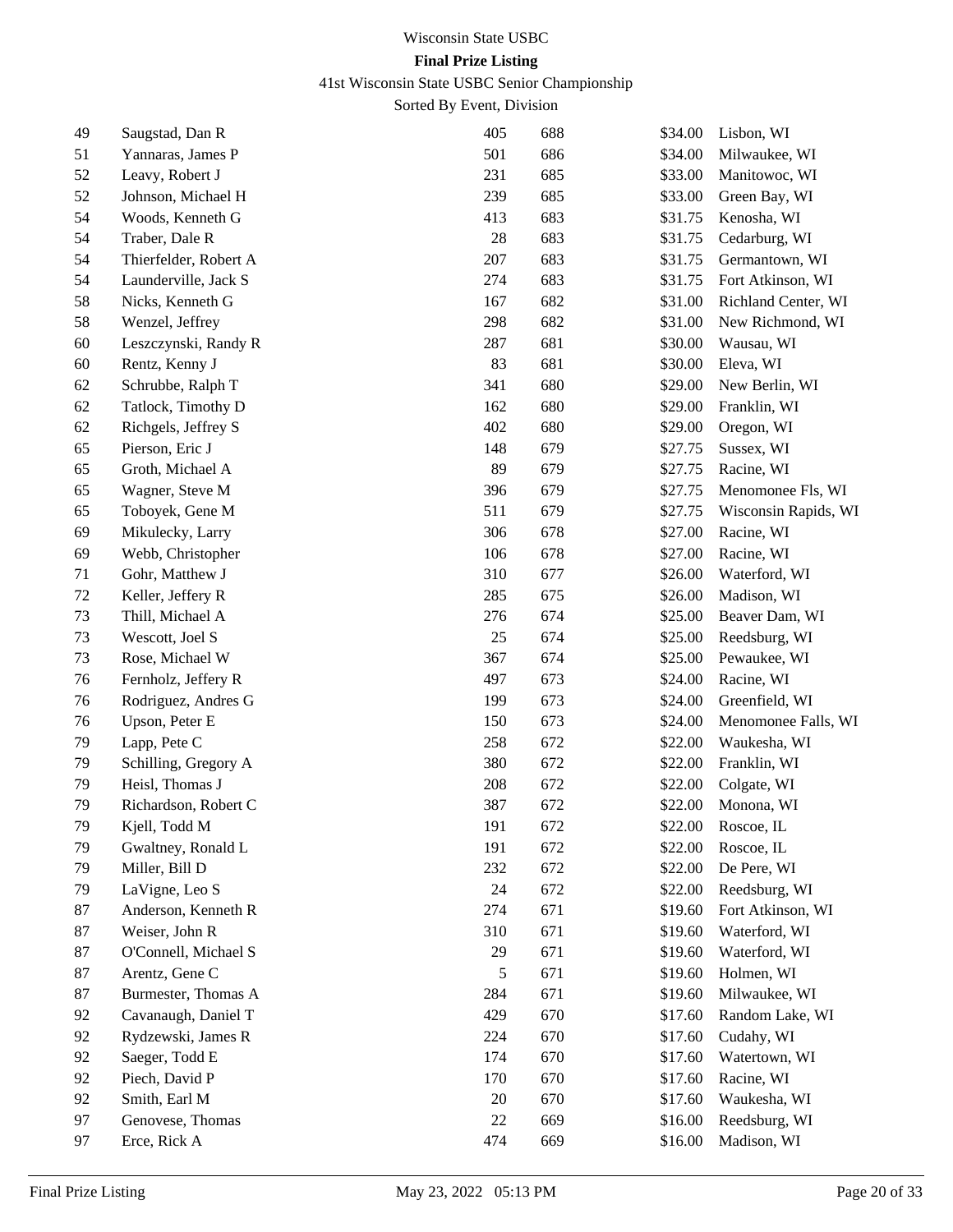41st Wisconsin State USBC Senior Championship

Sorted By Event, Division

| 97  | Kane, Wade E                           | 534         |    | 669 | \$16.00 | Beloit, WI          |
|-----|----------------------------------------|-------------|----|-----|---------|---------------------|
| 97  | Lockman, Daniel L                      |             | 9  | 669 | \$16.00 | Waterloo, WI        |
| 97  | Brodziski, Douglas W                   | 349         |    | 669 | \$16.00 | Marathon, WI        |
| 102 | McNally, Patrick M                     | 476         |    | 668 | \$14.50 | Sturtevant, WI      |
| 102 | Babbitz, Ernest F                      | 499         |    | 668 | \$14.50 | Oshkosh, WI         |
| 104 | Mueller, Craig M                       | 147         |    | 667 | \$13.50 | Menomonee Falls, WI |
| 104 | France, Terry L                        | 514         |    | 667 | \$13.50 | Franksville, WI     |
| 104 | Cruz, Tony J                           | 521         |    | 667 | \$13.50 | West Allis, WI      |
| 104 | Lowe, Glenn H                          | 514         |    | 667 | \$13.50 | Franksville, WI     |
| 108 | Firgens, Tim M                         | 432         |    | 666 | \$13.00 | Sheboygan, WI       |
| 109 | Van Buren, Gary D                      | 126         |    | 665 | \$11.40 | Fond du Lac, WI     |
| 109 | Hogan, Terry M                         | 484         |    | 665 | \$11.40 | Waukesha, WI        |
| 109 | Clark, Ronald J                        | 407         |    | 665 | \$11.40 | Gleason, WI         |
| 109 | Apilado, Mel N                         | 413         |    | 665 | \$11.40 | Kenosha, WI         |
| 109 | Fischer, Curtis J                      |             | 23 | 665 | \$11.40 | Reedsburg, WI       |
| 114 | Bergner, Dwight L                      | 500         |    | 664 | \$10.00 | Muskego, WI         |
| 114 | Hansen, Todd E                         |             | 84 | 664 | \$10.00 | Cudahy, WI          |
|     | Total prizes awarded in this division: | \$5,211.00  |    |     |         |                     |
|     | Total prizes awarded in this event:    | \$29,825.00 |    |     |         |                     |

## **All Events, 55-59, Handicapped**

| <b>Place</b>   | <b>Team name</b>      | <b>Entry</b> | <b>Score</b> | <b>Prize</b> | <b>From</b>          |
|----------------|-----------------------|--------------|--------------|--------------|----------------------|
| 1              | Wilcox, Ronald A      | 340          | 2,345        | \$500.00     | Greenfield, WI       |
| $\overline{c}$ | Toboyek, Gene M       | 511          | 2,315        | \$250.00     | Wisconsin Rapids, WI |
| 3              | Hall, David B         | 370          | 2,306        | \$200.00     | Webster, WI          |
| 4              | Tordik, Drew J        | 406          | 2,275        | \$150.00     | Muskego, WI          |
| 5              | Henkel, Kendall K     | 242          | 2,270        | \$125.00     | Fennimore, WI        |
| 6              | Danz, Albert F        | 419          | 2,269        | \$110.00     | Escanaba, MI         |
| 7              | Fernholz, Jeffery R   | 497          | 2,263        | \$90.00      | Racine, WI           |
| $8\,$          | Kickbush, Richard W   | 150          | 2,259        | \$82.00      | Menomonee Falls, WI  |
| 9              | Houston, Rich J       | 279          | 2,256        | \$80.00      | Rudolph, WI          |
| 10             | Scherr, Lori          | 260          | 2,255        | \$74.00      | Grafton, WI          |
| 11             | Boresch, Lennie J     | 60           | 2,251        | \$70.00      | Kenosha, WI          |
| 12             | Haffenbredl, Danny J  | 134          | 2,250        | \$61.50      | Auburndale, WI       |
| 12             | Hungelmann, Michael J | 479          | 2,250        | \$61.50      | New Berlin, WI       |
| 14             | Mueller, Craig M      | 147          | 2,249        | \$54.00      | Menomonee Falls, WI  |
| 15             | Brown, Dion D         | 423          | 2,246        | \$49.00      | Pell Lake, WI        |
| 16             | Ball, Terrence C      | 46           | 2,240        | \$47.00      | Milwaukee, WI        |
| 17             | Morris, Timothy M     | 478          | 2,238        | \$44.00      | Evansville, WI       |
| 18             | Reszynski, Edward F   | 176          | 2,236        | \$41.00      | Watertown, WI        |
| 19             | Helm, Scott A         | 148          | 2,234        | \$40.00      | Sussex, WI           |
| 20             | Pliska, David A       | 532          | 2,233        | \$37.00      | Kenosha, WI          |
| 20             | Pandl, Jim J          | 501          | 2,233        | \$37.00      | Milwaukee, WI        |
| 22             | Hebbe, Larry W        | 424          | 2,232        | \$35.00      | Fort Atkinson, WI    |
| 23             | Jay, Jeff             | 326          | 2,228        | \$35.00      | Muskego, WI          |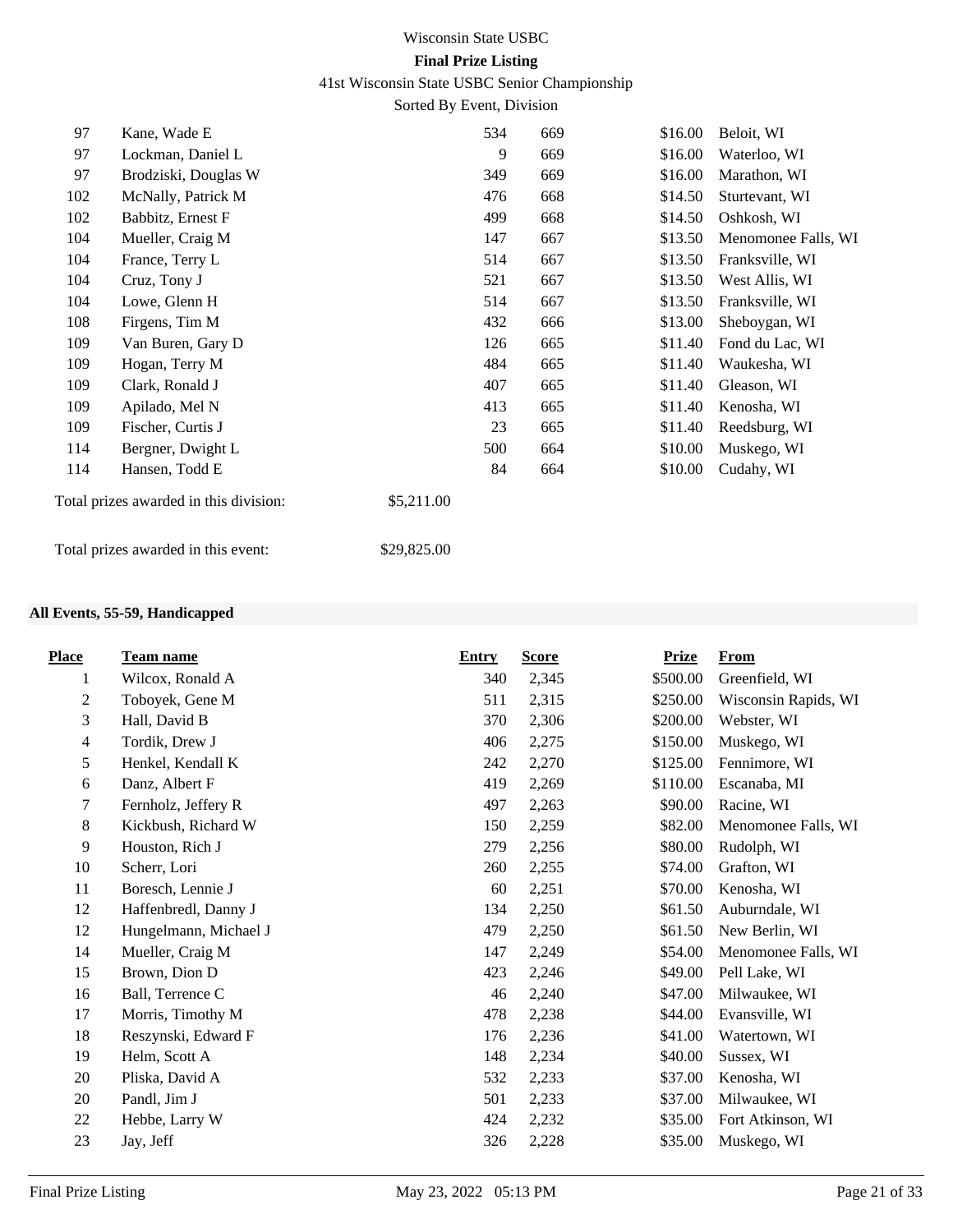41st Wisconsin State USBC Senior Championship

| 24 | Nimke, Jeff S          | 28  | 2,227 | \$33.00 | Cedarburg, WI     |
|----|------------------------|-----|-------|---------|-------------------|
| 25 | Lucente, Scott E       | 228 | 2,226 | \$32.50 | Milwaukee, WI     |
| 25 | Schoenfuss, Robert H   | 514 | 2,226 | \$32.50 | Franksville, WI   |
| 27 | France, Terry L        | 514 | 2,225 | \$31.00 | Franksville, WI   |
| 28 | Bigalke, Russ J        | 226 | 2,222 | \$30.00 | Milwaukee, WI     |
| 28 | Hoffman, Eric W        | 295 | 2,222 | \$30.00 | Pleasant Pr, WI   |
| 30 | Ring, James J          | 387 | 2,215 | \$29.00 | Monona, WI        |
| 31 | Bourdo, Wendy T        | 325 | 2,213 | \$29.00 | Racine, WI        |
| 32 | Vasey, Mike P          | 170 | 2,210 | \$29.00 | Racine, WI        |
| 33 | Benning, Jon W         | 29  | 2,208 | \$28.00 | Waterford, WI     |
| 34 | Schwartz, Joseph L     | 498 | 2,207 | \$28.00 | Oshkosh, WI       |
| 35 | Myers, Gail R          | 403 | 2,205 | \$28.00 | Oregon, WI        |
| 36 | Schmoker, William K    | 57  | 2,203 | \$26.00 | Greenfield, WI    |
| 37 | Sentkowski, Bill W     | 216 | 2,201 | \$26.00 | WILD ROSE, WI     |
| 38 | Gross, Timothy P       | 323 | 2,199 | \$25.50 | Germantown, WI    |
| 38 | Cichon, Wayne          | 3   | 2,199 | \$25.50 | Darien, WI        |
| 40 | Lowe, Glenn H          | 514 | 2,198 | \$25.00 | Franksville, WI   |
| 40 | Faber, Donald A        | 515 | 2,198 | \$25.00 | Redgranite, WI    |
| 42 | Young, Alex J          | 230 | 2,196 | \$24.00 | Green Bay, WI     |
| 42 | Olson, Gary L          | 13  | 2,196 | \$24.00 | La Crescent, MN   |
| 44 | Pederson, Eric T       | 13  | 2,195 | \$23.50 | La Crescent, MN   |
| 44 | Zagar, Matt J          | 521 | 2,195 | \$23.50 | West Allis, WI    |
| 46 | Wendorf, Jeff D        | 100 | 2,193 | \$22.50 | Muskego, WI       |
| 46 | Reilley, Rob P         | 385 | 2,193 | \$22.50 | Oakfield, WI      |
| 46 | Schwandt, Glenn J      | 500 | 2,193 | \$22.50 | Muskego, WI       |
| 46 | Weyland, Jeff D        | 347 | 2,193 | \$22.50 | Marathon, WI      |
| 50 | Krieglstein, Brian A   | 519 | 2,192 | \$22.00 | Appleton, WI      |
| 51 | Donnell, Michael J     | 367 | 2,191 | \$21.00 | Pewaukee, WI      |
| 52 | Westphal, Susan M      | 346 | 2,189 | \$21.00 | Greenleaf, WI     |
| 53 | Schmidt, Robert G      | 41  | 2,188 | \$21.00 | Fox Lake, WI      |
| 54 | Lensmeyer, Dave J      | 509 | 2,187 | \$20.00 | Two Rivers, WI    |
| 54 | Hass, Frank A          | 496 | 2,187 | \$20.00 | La Crosse, WI     |
| 54 | Rutzinski, Craig A     | 119 | 2,187 | \$20.00 | Waukesha, WI      |
| 57 | Strike, Rhonda K       | 184 | 2,186 | \$19.00 | Watertown, WI     |
| 58 | Niedzialkowski, Todd J | 212 | 2,179 | \$19.00 | Grafton, WI       |
| 58 | Birch, Dan M           | 280 | 2,179 | \$19.00 | Racine, WI        |
| 60 | Bachmann, Glenn A      | 222 | 2,178 | \$18.00 | Milwaukee, WI     |
| 61 | Richards, Randall G    | 507 | 2,177 | \$18.00 | Two Rivers, WI    |
| 61 | James, Scott D         | 448 | 2,177 | \$18.00 | Cross Plains, WI  |
| 63 | Hanson, Jeff J         | 411 | 2,174 | \$17.00 | Delavan, WI       |
| 63 | Festge, Richard A      | 135 | 2,174 | \$17.00 | Sun Prairie, WI   |
| 65 | Byrnes, Donna M        | 393 | 2,172 | \$16.50 | Wauwatosa, WI     |
| 65 | Wagner, Steve M        | 396 | 2,172 | \$16.50 | Menomonee Fls, WI |
| 67 | Wichlacz, Diana L      | 111 | 2,171 | \$15.67 | Bonduel, WI       |
| 67 | Layton, Daniel P       | 448 | 2,171 | \$15.67 | Cross Plains, WI  |
| 67 | Knapp, Donald A        | 107 | 2,171 | \$15.66 | Appleton, WI      |
| 70 | Porcaro, Perry         | 106 | 2,170 | \$15.00 | Racine, WI        |
| 71 | Lockhart, Rodney K     | 534 | 2,169 | \$15.00 | Beloit, WI        |
| 72 | Landry, Dean A         | 398 | 2,168 | \$14.00 | Menomonee Fls, WI |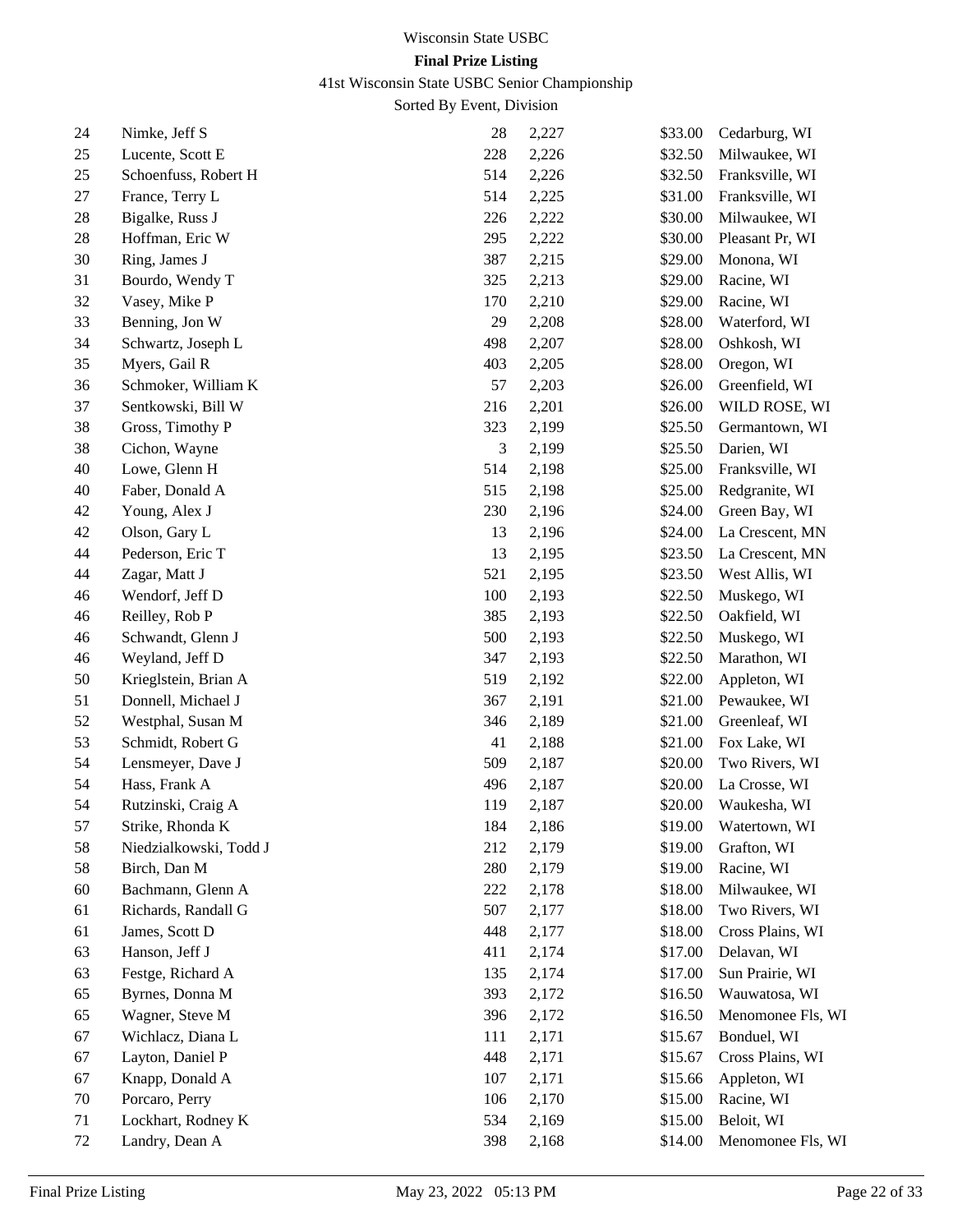## 41st Wisconsin State USBC Senior Championship

Sorted By Event, Division

| 72 | Stittleburg, Douglas D | 25  | 2,168 | \$14.00 | Reedsburg, WI   |
|----|------------------------|-----|-------|---------|-----------------|
| 74 | Rector, Richard        | 423 | 2,167 | \$14.00 | Pell Lake, WI   |
| 75 | Menke, Michael E       | 229 | 2,166 | \$13.00 | Milwaukee, WI   |
| 75 | Rose, Michael W        | 367 | 2,166 | \$13.00 | Pewaukee, WI    |
| 77 | Heisl, Thomas J        | 208 | 2,165 | \$13.00 | Colgate, WI     |
| 78 | Schrank, Jeffrey M     | 70  | 2,164 | \$12.00 | Hubertus, WI    |
| 79 | Lohse, Michael W       | 404 | 2,161 | \$11.67 | Sheboygan, WI   |
| 79 | Rockweiler, Gregory J  | 23  | 2,161 | \$11.66 | Reedsburg, WI   |
| 79 | O'Connell, Michael S   | 29  | 2,161 | \$11.67 | Waterford, WI   |
| 82 | Zerbel, Timothy W      | 189 | 2,158 | \$11.00 | La Crescent, MN |
| 83 | Walker, Jeff K         | 362 | 2,157 | \$10.33 | Mishicot, WI    |
| 83 | Boston, Melody M       | 372 | 2,157 | \$10.33 | Gurnee, IL      |
| 83 | Eickhoff, Allen B      | 215 | 2,157 | \$10.34 | WILD ROSE, WI   |
| 86 | Lemke, Robert B        | 392 | 2,155 | \$9.34  | Wauwatosa, WI   |
| 86 | Fuerte, David M        | 392 | 2,155 | \$9.33  | Wauwatosa, WI   |
| 86 | Sjuggerud, Dave W      | 412 | 2,155 | \$9.33  | Kenosha, WI     |
| 89 | Kaucic, Jerald A       | 121 | 2,152 | \$9.00  | Waukesha, WI    |
| 90 | Porcaro, Pete D        | 106 | 2,151 | \$8.00  | Racine, WI      |
| 90 | Martin, Jerry R        | 524 | 2,151 | \$8.00  | Kewaskum, WI    |
| 90 | Benfield, Michael R    | 253 | 2,151 | \$8.00  | New Berlin, WI  |
| 93 | Dowe, Fritz C          | 207 | 2,149 | \$7.00  | Germantown, WI  |
| 93 | Schroeder, Don E       | 449 | 2,149 | \$7.00  | Dickeyville, WI |
| 95 | Udelhofen, John        | 445 | 2,148 | \$6.50  | Cuba City, WI   |
| 95 | Paprocki, Dean E       | 57  | 2,148 | \$6.50  | Greenfield, WI  |
| 97 | Trester, Dale B        | 170 | 2,147 | \$6.00  | Racine, WI      |
| 97 | Rohleder, David S      | 527 | 2,147 | \$6.00  | Neosho, WI      |
|    |                        |     |       |         |                 |

Total prizes awarded in this division: \$3,641.00

## **All Events, 60-64, Handicapped**

| <b>Place</b> | Team name               | <b>Entry</b> | <b>Score</b> | Prize    | From           |
|--------------|-------------------------|--------------|--------------|----------|----------------|
| 1            | Grob, Leon R            | 337          | 2,347        | \$500.00 | Hubertus, WI   |
| 2            | Witbro, Scott A         | 342          | 2,337        | \$250.00 | Waukesha, WI   |
| 3            | Burgess, Brian L        | 36           | 2,329        | \$165.00 | Rosendale, WI  |
| 4            | Vosters, Mark D         | 414          | 2,322        | \$120.00 | Oshkosh, WI    |
| 5            | Behling, Gerald R       | 200          | 2,321        | \$100.00 | Brookfield, WI |
| 6            | Landphier, Dennis J     | 138          | 2,320        | \$80.00  | Madison, WI    |
| 7            | Krug, Edwin K           | 341          | 2,307        | \$78.00  | New Berlin, WI |
| 8            | Diedrich, David A       | 472          | 2,297        | \$70.00  | Oak Creek, WI  |
| 9            | Halverson, Ricky J      | 446          | 2,295        | \$60.00  | Potosi, WI     |
| 10           | Miller, Bill D          | 232          | 2,291        | \$55.00  | De Pere, WI    |
| 11           | Mickelson, Randy L      | 160          | 2,284        | \$53.00  | Muskego, WI    |
| 12           | Wilde, Ron K            | 230          | 2,277        | \$50.00  | Green Bay, WI  |
| 13           | Stockheimer, Beatrice E | 134          | 2,276        | \$48.00  | Auburndale, WI |
| 14           | Saskowski, Robert J     | 479          | 2,273        | \$46.60  | New Berlin, WI |
| 14           | Garcia, Mike            | 122          | 2,273        | \$46.60  | Waukesha, WI   |
| 14           | Stevens, Charles R      | 254          | 2,273        | \$46.60  | Waukesha, WI   |
| 14           | Kinyon, Dennis J        | 36           | 2,273        | \$46.60  | Rosendale, WI  |
| 14           | Rohloff, Mike A         | 439          | 2,273        | \$46.60  | Woodruff, WI   |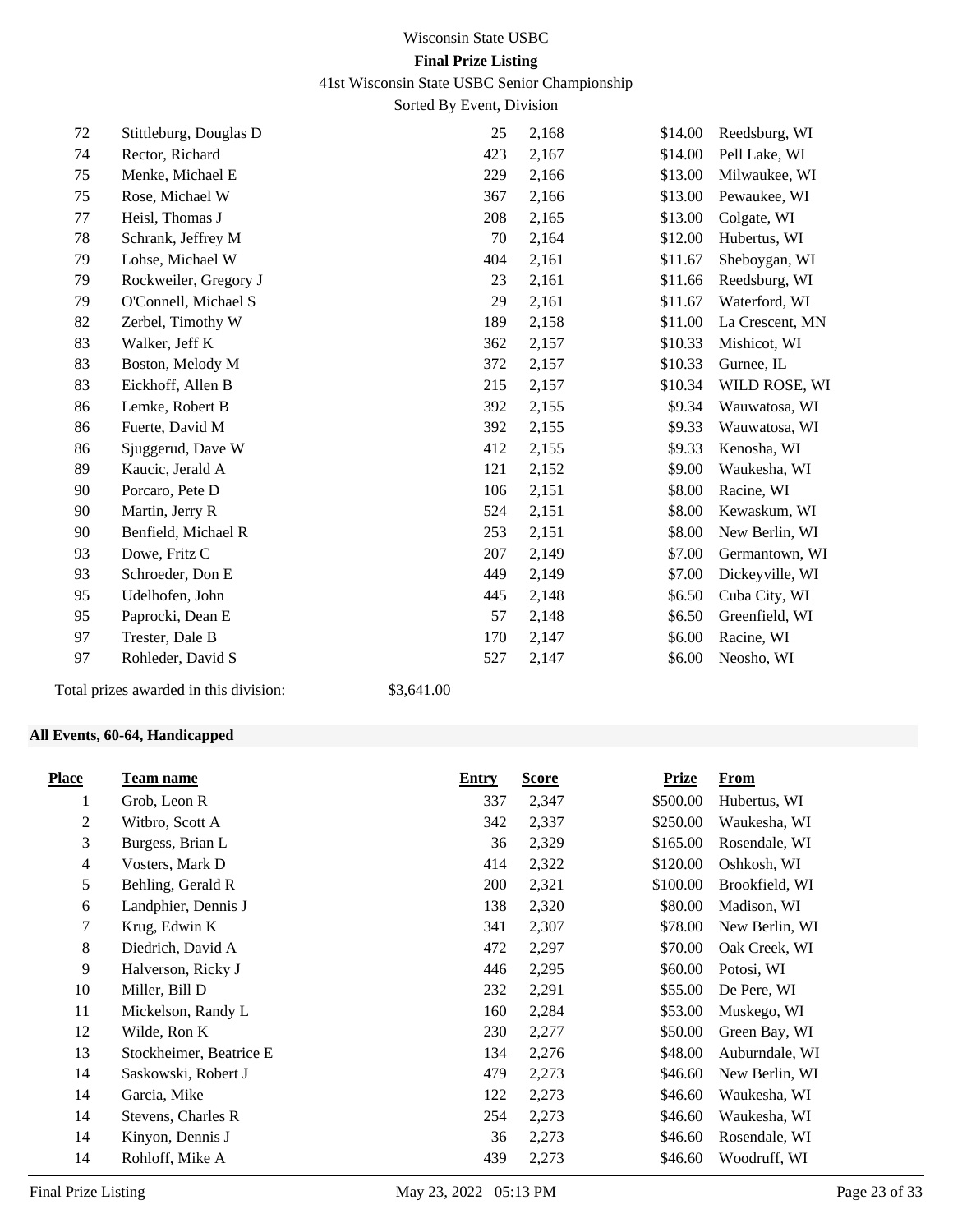# 41st Wisconsin State USBC Senior Championship

| 19       | Hoppa, Christopher C  | 515 | 2,272 | \$45.00 | Redgranite, WI      |
|----------|-----------------------|-----|-------|---------|---------------------|
| 19       | Forseth, Scott R      | 232 | 2,272 | \$45.00 | De Pere, WI         |
| 21       | Schuerman, John C     | 229 | 2,267 | \$44.00 | Milwaukee, WI       |
| 22       | Nisleit, Robert C     | 207 | 2,262 | \$44.00 | Germantown, WI      |
| 23       | Gilbert, Eddie D      | 379 | 2,261 | \$43.00 | Franklin, WI        |
| 24       | Kroll, Randy W        | 179 | 2,259 | \$43.00 | Watertown, WI       |
| 25       | Buxbaum, Jane F       | 257 | 2,258 | \$43.00 | Waukesha, WI        |
| 26       | Karinen, Philip K     | 68  | 2,253 | \$42.00 | Menomonee Falls, WI |
| 27       | Metoxen, Terry J      | 155 | 2,252 | \$42.00 | Seymour, WI         |
| 28       | Darge, Rod W          | 288 | 2,241 | \$42.00 | Cudahy, WI          |
| 29       | Wiley, Travis W       | 69  | 2,239 | \$41.00 | Sussex, WI          |
| 30       | Schilling, Dan J      | 175 | 2,237 | \$41.00 | Watertown, WI       |
| 31       | Oleson, Chuck L       | 36  | 2,231 | \$40.00 | Rosendale, WI       |
| 32       | Rodriguez, Andres G   | 199 | 2,230 | \$40.00 | Greenfield, WI      |
| 33       | Grampo, Dale E        | 305 | 2,229 | \$39.50 | Bassett, WI         |
| 33       | Torosian, Charles     | 157 | 2,229 | \$39.50 | Big Bend, WI        |
| 35       | Dahnert, Kenneth L    | 424 | 2,228 | \$39.00 | Fort Atkinson, WI   |
| 36       | Byal, Jack S          | 158 | 2,226 | \$38.00 | West Allis, WI      |
| 37       | Miller, Robert J      | 202 | 2,225 | \$38.00 | Lake Geneva, WI     |
| 38       | Basom, Greg E         | 489 | 2,220 | \$37.50 | Hurley, WI          |
| 38       | Purdoff, Michael T    | 34  | 2,220 | \$37.50 | Germantown, WI      |
| 40       | Porter, John G        | 485 | 2,219 | \$37.00 | Waterford, WI       |
| 40       | Westphal, James P     | 257 | 2,219 | \$37.00 | Waukesha, WI        |
| 42       | Campbell, Lorraine D  | 192 | 2,218 | \$35.67 | Waukesha, WI        |
| 42       | Lever, Ryan J         | 282 | 2,218 | \$35.67 | Greenfield, WI      |
| 42       | Tatlock, Timothy D    | 162 | 2,218 | \$35.66 | Franklin, WI        |
| 45       | Raquet, Keith A       | 131 | 2,215 | \$35.00 | Kiel, WI            |
| 46       | Gillis, Robert E      | 298 | 2,214 | \$35.00 | New Richmond, WI    |
| 47       | Van Buren, Gary D     | 126 | 2,213 | \$34.00 | Fond du Lac, WI     |
| 48       | Mettille, Thomas L    | 340 | 2,212 | \$34.00 | Greenfield, WI      |
| 49       | Wittkowske, Steve S   | 403 | 2,211 | \$33.00 | Oregon, WI          |
| 49       | Everard, Pete P       | 155 | 2,211 | \$33.00 | Seymour, WI         |
| 49       | Tibbett, Bruce T      | 333 | 2,211 | \$33.00 | Neillsville, WI     |
| 52       | Koch, Gary C          | 273 | 2,209 | \$32.00 | Fort Atkinson, WI   |
| 52       | Tomassoni, Peter J    | 420 | 2,209 | \$32.00 | Iron Mountain, MI   |
| 54       | Neff, Michael J       | 242 | 2,208 | \$31.50 | Fennimore, WI       |
| 54       | Gerschwiler, Arthur F | 505 | 2,208 | \$31.50 | Muskego, WI         |
| 56       | Mutchie, Lee R        | 390 | 2,207 | \$31.00 | Racine, WI          |
| 57       | Wengel, James P       | 321 | 2,206 | \$30.00 | Burlington, WI      |
| 58       | Dressel, Kevin J      | 168 | 2,205 | \$30.00 | Menomonee Fls, WI   |
| 59       | Skowronski, Mike T    | 405 | 2,202 | \$30.00 | Lisbon, WI          |
| 60       | Jastroch, Robert      | 381 | 2,201 | \$29.00 | New Berlin, WI      |
| 61       | Iwanski, Russell J    | 115 | 2,197 | \$29.00 | Saint Francis, WI   |
| 62       | Guernsey, Douglas M   | 243 | 2,191 | \$29.00 | Blue River, WI      |
|          | Prosek, Richard P     | 1   | 2,190 | \$28.00 | Oshkosh, WI         |
| 63<br>63 | LaFauce, Deborah A    | 304 | 2,190 | \$28.00 | Mukwonago, WI       |
| 65       | Schwark, Wayne C      | 42  | 2,187 | \$27.00 | Fox Lake, WI        |
| 66       | Chapman, Ken W        | 524 | 2,186 | \$27.00 | Kewaskum, WI        |
| 67       | Fischer, Curtis J     | 23  | 2,185 | \$27.00 | Reedsburg, WI       |
|          |                       |     |       |         |                     |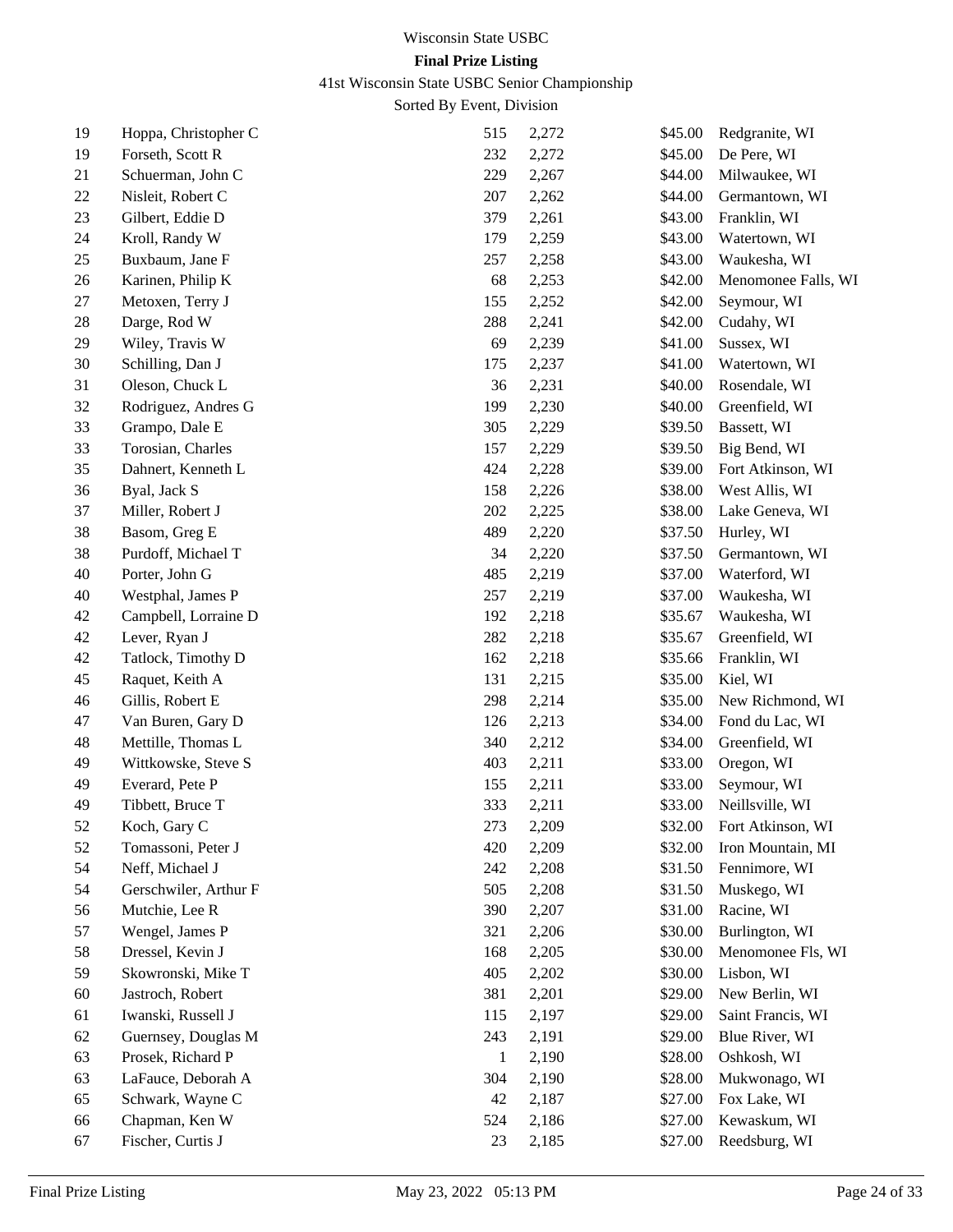# 41st Wisconsin State USBC Senior Championship

| 68  | Bilot, Thomas G   | 224    | 2,183 | \$26.00 | Cudahy, WI         |
|-----|-------------------|--------|-------|---------|--------------------|
| 69  | Straks, Tom       | 67     | 2,181 | \$25.50 | Waupun, WI         |
| 69  | Oliver, Curt A    | 311    | 2,181 | \$25.50 | Waterford, WI      |
| 71  | Quigley, Kathie H | 30     | 2,180 | \$25.00 | New Berlin, WI     |
| 72  | Senft, Ken W      | 163    | 2,179 | \$25.00 | Greendale, WI      |
| 73  | LaFauce, Daniel M | 304    | 2,178 | \$24.00 | Mukwonago, WI      |
| 74  | Calton, Kerry J   | 259    | 2,177 | \$24.00 | Waukesha, WI       |
| 75  | Edgren, Robert R  | 35     | 2,176 | \$24.00 | Oregon, WI         |
| 76  | Vokes, Ron G      | 87     | 2,175 | \$23.00 | Franklin, WI       |
| 77  | Wiggins, Steven C | 17     | 2,174 | \$22.34 | DeForest, WI       |
| 77  | Schultz, Neil J   | 218    | 2,174 | \$22.33 | Milwaukee, WI      |
| 77  | Newton, Paul M    | 65     | 2,174 | \$22.33 | Laona, WI          |
| 80  | McDowell, Scott R | 369    | 2,173 | \$22.00 | New Berlin, WI     |
| 81  | Misko, Brian R    | 327    | 2,172 | \$21.00 | Muskego, WI        |
| 81  | Bequest, Steven A | 505    | 2,172 | \$21.00 | Muskego, WI        |
| 83  | Winner, Mark A    | 130    | 2,171 | \$21.00 | Sussex, WI         |
| 84  | Maurice, George R | 401    | 2,168 | \$20.00 | Greenville, WI     |
| 85  | Witbro, Irene Q   | 342    | 2,167 | \$19.50 | Waukesha, WI       |
| 85  | Goetz, Jeff A     | 432    | 2,167 | \$19.50 | Sheboygan, WI      |
| 87  | Basom, Donald A   | 489    | 2,166 | \$19.00 | Hurley, WI         |
| 88  | Liska, Charles G  | 64     | 2,165 | \$18.50 | Cudahy, WI         |
| 88  | Sirovina, Brian   | 92     | 2,165 | \$18.50 | New Berlin, WI     |
| 90  | Johnson, Timothy  | 324    | 2,164 | \$17.50 | West Milwaukee, WI |
| 90  | Rosado, Keith M   | 506    | 2,164 | \$17.50 | Manitowoc, WI      |
| 92  | Yannaras, Gus P   | $28\,$ | 2,162 | \$17.00 | Cedarburg, WI      |
| 93  | Monte, Glenn J    | 401    | 2,161 | \$17.00 | Greenville, WI     |
| 94  | Maly, Michael J   | 359    | 2,159 | \$16.00 | Manitowoc, WI      |
| 95  | Homan, Greg M     | 67     | 2,158 | \$16.00 | Waupun, WI         |
| 96  | Zimmer, David F   | 138    | 2,156 | \$15.00 | Madison, WI        |
| 96  | Westaby, Dennis L | 366    | 2,156 | \$15.00 | Menomonie, WI      |
| 96  | Mathiebe, David   | 346    | 2,156 | \$15.00 | Greenleaf, WI      |
| 96  | Rouse, Steven L   | 264    | 2,156 | \$15.00 | Shawano, WI        |
| 100 | Fiedler, Mary K   | 100    | 2,155 | \$13.67 | Muskego, WI        |
| 100 | Heilman, Thomas E | 491    | 2,155 | \$13.67 | Onalaska, WI       |
| 100 | Roeder, Marc W    | 45     | 2,155 | \$13.66 | Campbellsport, WI  |
| 103 | Wachholz, Cindy J | 393    | 2,154 | \$12.50 | Wauwatosa, WI      |
| 103 | Oppliger, Mary R  | 505    | 2,154 | \$12.50 | Muskego, WI        |
| 105 | Thompson, Debra I | 382    | 2,153 | \$12.00 | Madison, WI        |
| 106 | Yakel, Mark S     | 209    | 2,151 | \$12.00 | Grafton, WI        |
| 107 | Zainer, Thomas M  | 380    | 2,150 | \$11.00 | Franklin, WI       |
| 108 | Polarek, Jerry L  | 238    | 2,149 | \$11.00 | Green Bay, WI      |
| 108 | Conway, Dennis O  | 220    | 2,149 | \$11.00 | W Milwaukee, WI    |
| 110 | Delong, Daniel D  | 350    | 2,148 | \$10.00 | New Richmond, WI   |
| 110 | Willkomm, Peter J | 513    | 2,148 | \$10.00 | Union Grove, WI    |
| 112 | Jung, Randal L    | 356    | 2,147 | \$9.00  | Jackson, WI        |
| 112 | Harvey, Scott G   | 245    | 2,147 | \$9.00  | Elkhorn, WI        |
| 114 | Miller, James R   | 283    | 2,146 | \$8.33  | Oak Creek, WI      |
| 114 | Dolgner, Dan B    | 66     | 2,146 | \$8.34  | Brandon, WI        |
| 114 | Welk, Richard G   | 99     | 2,146 | \$8.33  | Muskego, WI        |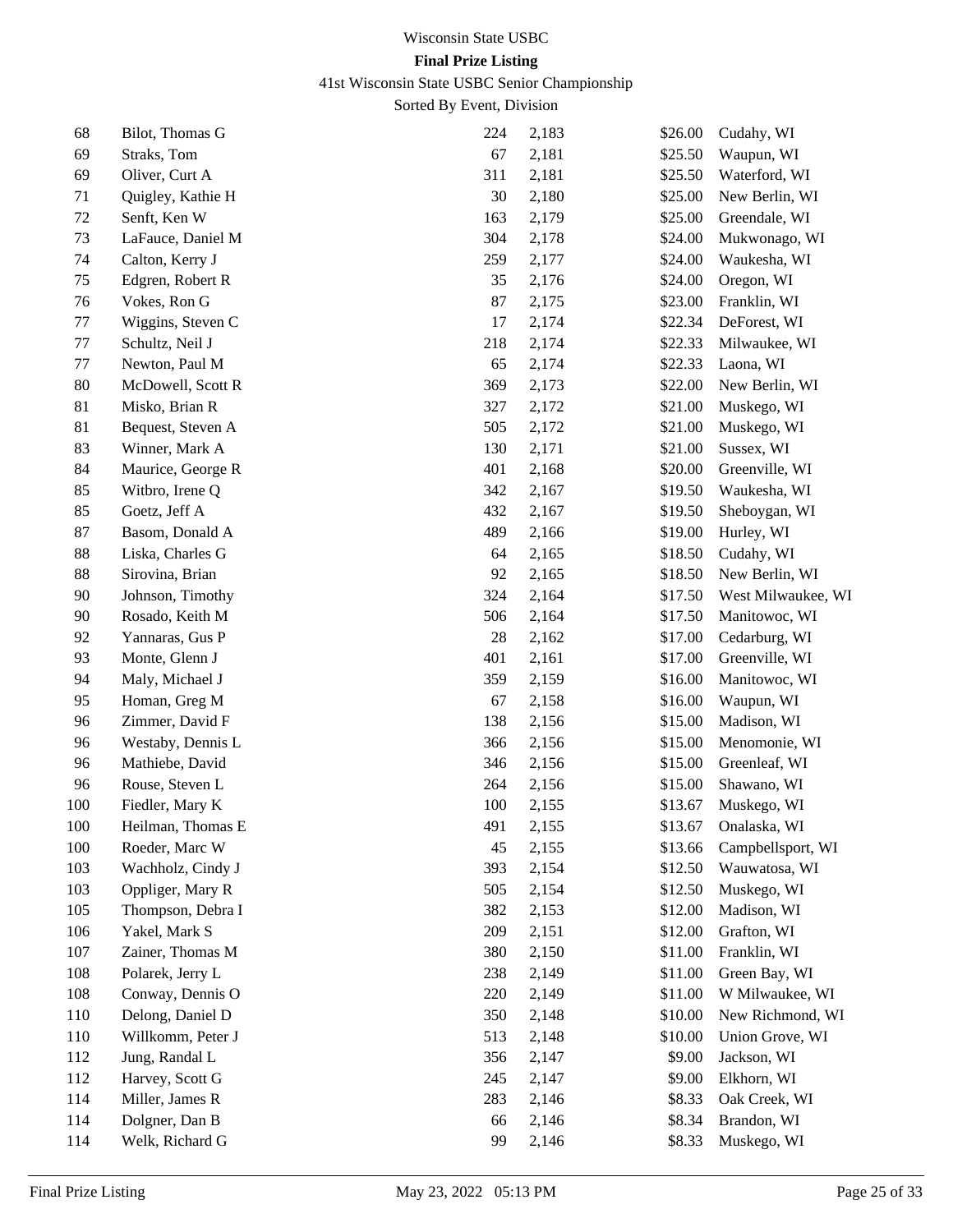41st Wisconsin State USBC Senior Championship

Sorted By Event, Division

| 117 | Staude, Lynn A                         | 424        | 2,145 |        | \$7.50 Fort Atkinson, WI |
|-----|----------------------------------------|------------|-------|--------|--------------------------|
| 117 | Kane, Wade E                           | 534        | 2,145 | \$7.50 | Beloit, WI               |
| 119 | Kaboskey, Paul A                       | 479        | 2.143 |        | \$7.00 New Berlin, WI    |
| 120 | Bogenschutz, Ricky J                   | 508        | 2,142 |        | \$6.00 Cleveland, WI     |
| 120 | Van Pietersom, William T               | 281        | 2,142 |        | \$6.00 Cedarburg, WI     |
| 120 | Schilling, Gregory A                   | 380        | 2,142 | \$6.00 | Franklin, WI             |
| 120 | Walbrun, Brian D                       | 14         | 2,142 | \$6.00 | Appleton, WI             |
|     | Total prizes awarded in this division: | \$4,498.00 |       |        |                          |

## **All Events, 65-69, Handicapped**

| <b>Place</b>   | <u>Team name</u>      | <b>Entry</b> | <b>Score</b> | <b>Prize</b> | <b>From</b>        |
|----------------|-----------------------|--------------|--------------|--------------|--------------------|
| 1              | Krueger, Terry H      | 336          | 2,372        | \$400.00     | West Allis, WI     |
| $\sqrt{2}$     | Zacher, Joseph D      | 229          | 2,360        | \$200.00     | Milwaukee, WI      |
| 3              | Babcock, Douglas D    | 100          | 2,317        | \$150.00     | Muskego, WI        |
| $\overline{4}$ | Fricano, Nicholas G   | 201          | 2,312        | \$125.00     | Franklin, WI       |
| 5              | Anderson, Kenneth R   | 274          | 2,306        | \$100.00     | Fort Atkinson, WI  |
| 6              | Woodford, Richard L   | 61           | 2,303        | \$90.00      | Eau Claire, WI     |
| 7              | Yannaras, James P     | 501          | 2,299        | \$89.00      | Milwaukee, WI      |
| $8\,$          | Keller, James W       | 356          | 2,282        | \$84.00      | Jackson, WI        |
| 9              | Czysz, Thomas A       | 118          | 2,281        | \$74.00      | New Berlin, WI     |
| $10\,$         | Severns, Mark         | 487          | 2,271        | \$70.00      | Racine, WI         |
| 11             | Retzlaff, Gary        | 515          | 2,269        | \$69.00      | Redgranite, WI     |
| 12             | Schmidt, Al M         | 455          | 2,258        | \$62.50      | Manitowoc, WI      |
| 12             | Newland, Donald L     | 528          | 2,258        | \$62.50      | Neosho, WI         |
| 14             | Hanssen, Corne' M     | 220          | 2,256        | \$58.00      | W Milwaukee, WI    |
| 15             | Beckman, Paul L       | 145          | 2,252        | \$54.00      | Madison, WI        |
| 16             | Saugstad, Dan R       | 405          | 2,251        | \$50.50      | Lisbon, WI         |
| 16             | Erickson, Frank W     | 270          | 2,251        | \$50.50      | Waterford, WI      |
| 18             | Buetzer, Larry L      | 351          | 2,247        | \$48.00      | Browntown, WI      |
| 19             | Casarsa, Bob L        | 295          | 2,241        | \$45.00      | Pleasant Pr, WI    |
| $20\,$         | Moyle, David W        | 367          | 2,240        | \$44.00      | Pewaukee, WI       |
| 21             | Cardinal, Donald J    | 252          | 2,232        | \$43.00      | Muskego, WI        |
| $22\,$         | Scalf, James A        | 218          | 2,227        | \$42.00      | Milwaukee, WI      |
| 23             | Limbach, Philip W     | 104          | 2,224        | \$40.00      | Kenosha, WI        |
| 23             | Lemke, Mike A         | 291          | 2,224        | \$40.00      | Kenosha, WI        |
| 23             | Majchrzak, Michael J  | 226          | 2,224        | \$40.00      | Milwaukee, WI      |
| 26             | Maule, Timothy J      | 441          | 2,222        | \$38.00      | Chippewa Falls, WI |
| $27\,$         | Volden, James P       | 122          | 2,215        | \$38.00      | Waukesha, WI       |
| $28\,$         | Thierfelder, Robert A | 207          | 2,214        | \$36.00      | Germantown, WI     |
| 29             | Thomas, Richard E     | 461          | 2,213        | \$36.00      | Racine, WI         |
| 30             | Feltz, Joseph J       | 263          | 2,212        | \$36.00      | McFarland, WI      |
| 31             | Cretser, Mark W       | 379          | 2,211        | \$35.00      | Franklin, WI       |
| 32             | Koch, David L         | 228          | 2,209        | \$34.50      | Milwaukee, WI      |
| 32             | Peterson, Michael R   | 227          | 2,209        | \$34.50      | Milwaukee, WI      |
| 34             | Wiverstad, David R    | 142          | 2,206        | \$34.00      | Madison, WI        |
| 35             | Quella, Brian         | 205          | 2,205        | \$33.00      | New Berlin, WI     |
| 36             | Moraza, George M      | 487          | 2,202        | \$32.00      | Racine, WI         |
| 37             | Schrobilgen, Terry    | 447          | 2,200        | \$31.00      | Hazel Green, WI    |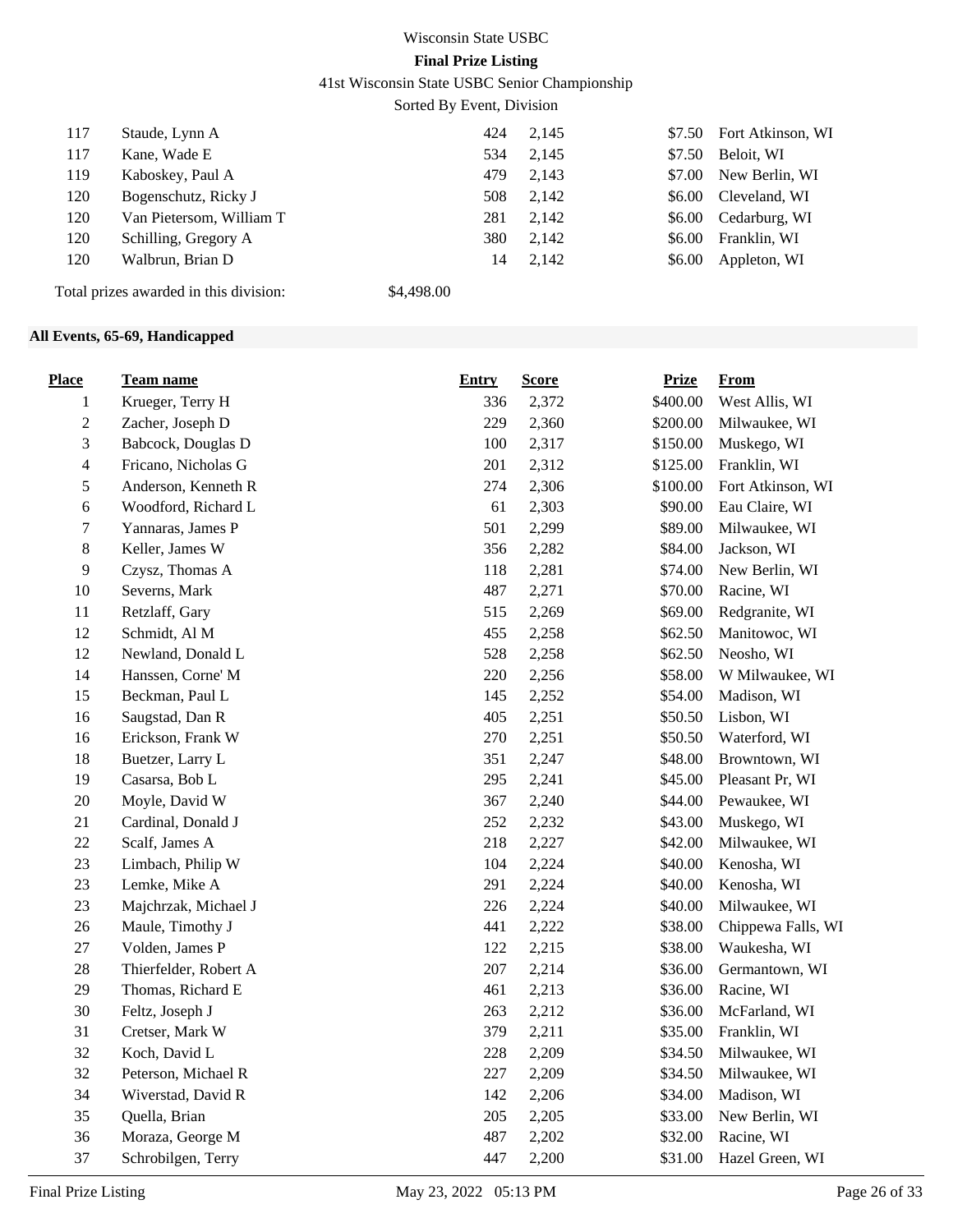41st Wisconsin State USBC Senior Championship

| 38 | Markin, Arthur R      | 105 | 2,199 | \$31.00 | Pleasant Prairie, WI |
|----|-----------------------|-----|-------|---------|----------------------|
| 39 | Knoblauch, Jim F      | 29  | 2,198 | \$31.00 | Waterford, WI        |
| 40 | Fischer, Michael C    | 98  | 2,196 | \$30.00 | Germantown, WI       |
| 41 | Archambeau, Debra K   | 183 | 2,195 | \$30.00 | Watertown, WI        |
| 42 | Eley, David L         | 351 | 2,191 | \$29.00 | Browntown, WI        |
| 42 | Gorecki, Alan P       | 427 | 2,191 | \$29.00 | Waukesha, WI         |
| 44 | Spiegelhoff, Steven P | 304 | 2,190 | \$27.50 | Mukwonago, WI        |
| 44 | Blomquist, John E     | 490 | 2,190 | \$27.50 | Ironwood, MI         |
| 44 | Schubel, Dale P       | 37  | 2,190 | \$27.50 | West Bend, WI        |
| 44 | Thom, Darrel J        | 274 | 2,190 | \$27.50 | Fort Atkinson, WI    |
| 48 | Ellis, L.J.           | 52  | 2,189 | \$27.00 | Milwaukee, WI        |
| 49 | Benish, Thomas P      | 460 | 2,186 | \$26.00 | Racine, WI           |
| 50 | Gorski, Michael A     | 520 | 2,184 | \$25.50 | Appleton, WI         |
| 50 | Krohn, Roger L        | 233 | 2,184 | \$25.50 | Kewaunee, WI         |
| 52 | LaVigne, Leo S        | 24  | 2,180 | \$25.00 | Reedsburg, WI        |
| 53 | Wolf, Stephen A       | 510 | 2,179 | \$24.00 | Neillsville, WI      |
| 54 | Brooks, Alvin J       | 367 | 2,178 | \$24.00 | Pewaukee, WI         |
| 55 | Kantola, James L      | 490 | 2,176 | \$24.00 | Ironwood, MI         |
| 56 | Knox, Phillip L       | 228 | 2,173 | \$23.00 | Milwaukee, WI        |
| 57 | Broetzmann, Ronald C  | 208 | 2,172 | \$23.00 | Colgate, WI          |
| 58 | Dobberfuhl, Gary E    | 281 | 2,169 | \$22.00 | Cedarburg, WI        |
| 59 | Durand, Mike J        | 492 | 2,167 | \$22.00 | La Crosse, WI        |
| 60 | Brokaw, Barry A       | 435 | 2,166 | \$21.00 | Chilton, WI          |
| 61 | Drobka, Thomas A      | 72  | 2,164 | \$20.50 | Menomonee Falls, WI  |
| 61 | Kline, Gary J         | 16  | 2,164 | \$20.50 | Walworth, WI         |
| 63 | Dupont, James J       | 268 | 2,161 | \$20.00 | Manitowoc, WI        |
| 63 | Johnson, Wilbert K    | 92  | 2,161 | \$20.00 | New Berlin, WI       |
| 65 | McLees, Randy J       | 166 | 2,160 | \$19.00 | Milwaukee, WI        |
| 66 | Couillard, Bruce A    | 248 | 2,159 | \$18.50 | Muskego, WI          |
| 66 | Brown, Daniel R       | 351 | 2,159 | \$18.50 | Browntown, WI        |
| 68 | Zwieg, Glenn R        | 410 | 2,157 | \$18.00 | IXONIA, WI           |
| 69 | Storm, Allan R        | 102 | 2,152 | \$17.00 | Muskego, WI          |
| 70 | Olson, Darell T       | 326 | 2,151 | \$17.00 | Muskego, WI          |
| 71 | Lemmen, Raymond B     | 238 | 2,149 | \$17.00 | Green Bay, WI        |
| 72 | Psonak, Larry J       | 16  | 2,144 | \$16.00 | Walworth, WI         |
| 72 | Pitel, Curtis C       | 97  | 2,144 | \$16.00 | Sussex, WI           |
| 74 | Beilfuss, Daniel      | 155 | 2,142 | \$15.00 | Seymour, WI          |
| 75 | Nicks, Kenneth G      | 167 | 2,141 | \$14.50 | Richland Center, WI  |
| 75 | Schroeder, Kevin G    | 338 | 2,141 | \$14.50 | WEYAUWEGA, WI        |
| 77 | Kulwicki, Brian J     | 227 | 2,139 | \$14.00 | Milwaukee, WI        |
| 78 | Morgan, Larry J       | 49  | 2,138 | \$13.00 | Milwaukee, WI        |
| 79 | Olson, Bob J          | 370 | 2,137 | \$12.67 | Webster, WI          |
| 79 | Grossman, Denise L    | 182 | 2,137 | \$12.66 | Watertown, WI        |
| 79 | Kunde, Terri          | 325 | 2,137 | \$12.67 | Racine, WI           |
| 82 | Stai, Susan R         | 180 | 2,133 | \$12.00 | Watertown, WI        |
| 83 | Bergner, Dwight L     | 500 | 2,131 | \$11.00 | Muskego, WI          |
| 83 | Rupp, David A         | 104 | 2,131 | \$11.00 | Kenosha, WI          |
| 85 | Schrubbe, Ralph T     | 341 | 2,129 | \$10.00 | New Berlin, WI       |
| 85 | Chapman, Craig A      | 410 | 2,129 | \$10.00 | IXONIA, WI           |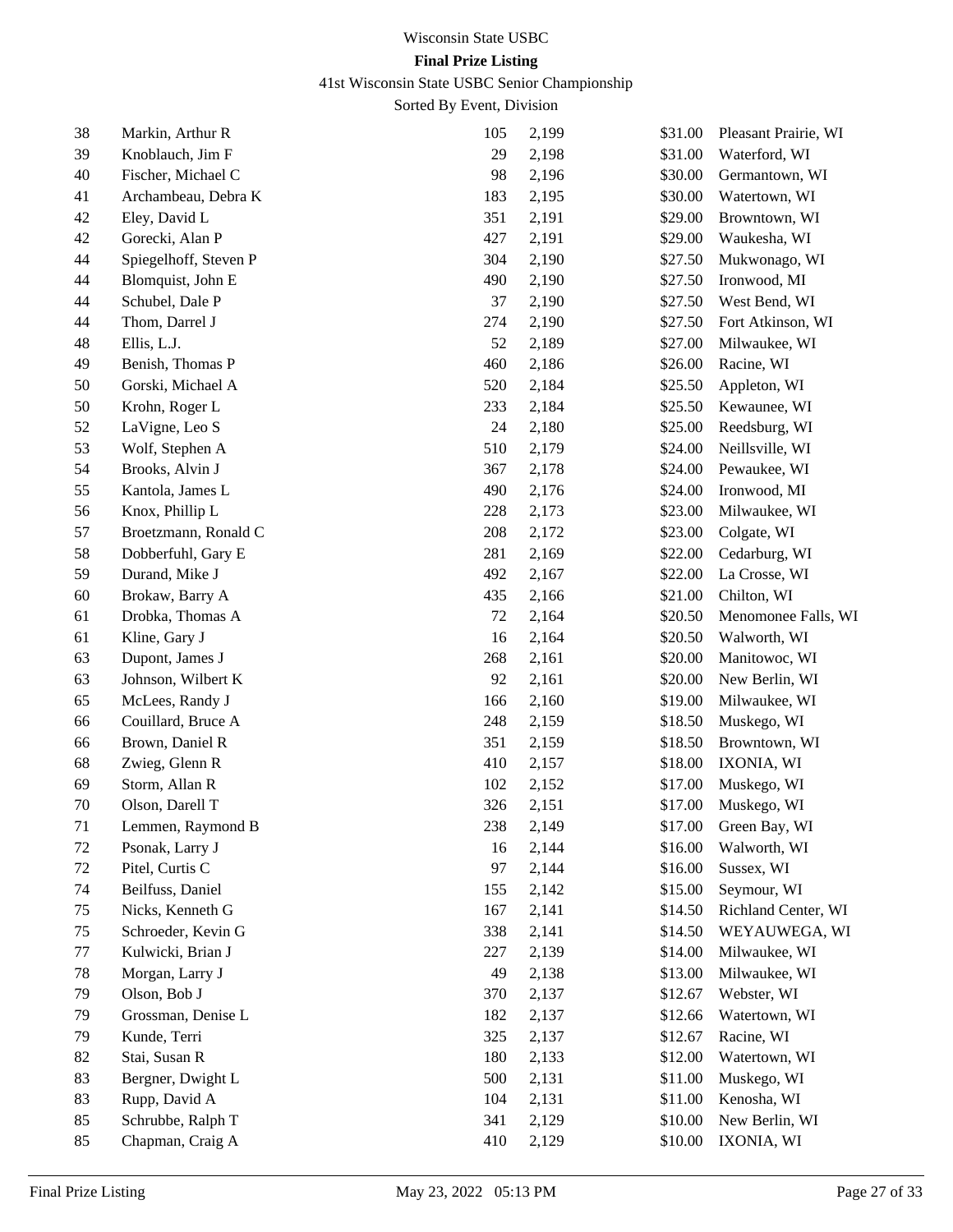41st Wisconsin State USBC Senior Championship

Sorted By Event, Division

| 87 | Leavy, Robert J                        |            | 231 | 2,128 | \$10.00 | Manitowoc, WI      |
|----|----------------------------------------|------------|-----|-------|---------|--------------------|
| 88 | Fredenburgh, Wayne L                   |            | 163 | 2,127 | \$9.00  | Greendale, WI      |
| 89 | Petska, Mark V                         |            | 359 | 2,125 | \$8.50  | Manitowoc, WI      |
| 89 | Nix, Mark W                            |            | 441 | 2,125 | \$8.50  | Chippewa Falls, WI |
| 91 | Geary, Kevin J                         |            | 488 | 2,124 | \$7.50  | Hartford, WI       |
| 91 | Mraz, James A                          |            | 265 | 2,124 | \$7.50  | Clintonville, WI   |
| 93 | Kimps, Charles W                       |            | 238 | 2,123 | \$7.00  | Green Bay, WI      |
| 94 | Bargo, Lori A                          |            | 420 | 2,122 | \$6.00  | Iron Mountain, MI  |
| 95 | Bohn, Terry A                          |            | 135 | 2,120 | \$6.00  | Sun Prairie, WI    |
| 95 | Smail, William G                       |            | 326 | 2,120 | \$6.00  | Muskego, WI        |
|    | Total prizes awarded in this division: | \$3,628.00 |     |       |         |                    |

## **All Events, 70-74, Handicapped**

| <b>Place</b>                | Team name                | <b>Entry</b> | <b>Score</b> | <b>Prize</b> | <b>From</b>         |
|-----------------------------|--------------------------|--------------|--------------|--------------|---------------------|
| 1                           | House, Michael D         | 200          | 2,375        | \$350.00     | Brookfield, WI      |
| $\mathbf{2}$                | Butkowski, Edward R      | 223          | 2,343        | \$175.00     | Milwaukee, WI       |
| $\ensuremath{\mathfrak{Z}}$ | Cornell, Pat F           | 412          | 2,305        | \$125.00     | Kenosha, WI         |
| $\overline{4}$              | Kazmierczak, Kenneth J   | 214          | 2,273        | \$106.00     | Plymouth, WI        |
| $\sqrt{5}$                  | Bahan, William D         | 215          | 2,268        | \$90.00      | WILD ROSE, WI       |
| 6                           | Weiler, Thomas A         | 15           | 2,259        | \$79.00      | Cedarburg, WI       |
| $\boldsymbol{7}$            | Wilson, Jessie           | 50           | 2,258        | \$64.00      | Milwaukee, WI       |
| $8\,$                       | Lazarski, Charles E      | 485          | 2,248        | \$58.00      | Waterford, WI       |
| 9                           | Loeh, Dan N              | 362          | 2,246        | \$53.00      | Mishicot, WI        |
| 10                          | Krall, Marvin L          | 455          | 2,245        | \$49.00      | Manitowoc, WI       |
| 11                          | Saeger, Charles L        | 181          | 2,242        | \$46.00      | Watertown, WI       |
| 12                          | Lovicott, Frank L        | 18           | 2,240        | \$45.00      | Sun Prairie, WI     |
| 13                          | Mundt, Charles M         | 102          | 2,238        | \$43.00      | Muskego, WI         |
| 14                          | LeMere, Ronald           | 520          | 2,226        | \$41.00      | Appleton, WI        |
| 15                          | Axberg, Ron W            | 532          | 2,218        | \$41.00      | Kenosha, WI         |
| 16                          | Klosowski, Jeffrey A     | 203          | 2,215        | \$38.67      | Franklin, WI        |
| 16                          | Ruelle, Tim P            | 60           | 2,215        | \$38.66      | Kenosha, WI         |
| 16                          | Uhlenhake, Dottie M      | 301          | 2,215        | \$38.67      | Burlington, WI      |
| 19                          | Herkowski, Donald P      | 201          | 2,214        | \$37.00      | Franklin, WI        |
| $20\,$                      | Konkol, Michael L        | 225          | 2,208        | \$36.00      | Franklin, WI        |
| 21                          | Dade, David R            | 113          | 2,202        | \$35.00      | Saint Francis, WI   |
| $22\,$                      | Gustavus, Christopher H  | 292          | 2,194        | \$35.00      | Kenosha, WI         |
| 23                          | Peschl, Clyde            | 38           | 2,191        | \$34.00      | Menomonee Falls, WI |
| 24                          | Brown, David W           | 439          | 2,185        | \$33.00      | Woodruff, WI        |
| 25                          | Kuerschner, Wayne J      | 180          | 2,182        | \$33.00      | Watertown, WI       |
| 26                          | Wojciechowski, Gilbert E | 518          | 2,174        | \$32.00      | Menominee, MI       |
| 27                          | Look, Dale R             | 283          | 2,173        | \$31.00      | Oak Creek, WI       |
| 28                          | Sadenwasser, Steve G     | 248          | 2,170        | \$31.00      | Muskego, WI         |
| 29                          | Hamilton, Bob L          | 44           | 2,163        | \$29.50      | Muskego, WI         |
| 29                          | Williams, James H        | 243          | 2,163        | \$29.50      | Blue River, WI      |
| 31                          | Loether, Bob L           | 437          | 2,162        | \$28.00      | Woodruff, WI        |
| 31                          | Brede, Thomas J          | 357          | 2,162        | \$28.00      | Milwaukee, WI       |
| 33                          | Green, Gus               | 50           | 2,161        | \$27.00      | Milwaukee, WI       |
| 34                          | Schultz, Roger O         | 426          | 2,160        | \$26.00      | Saukville, WI       |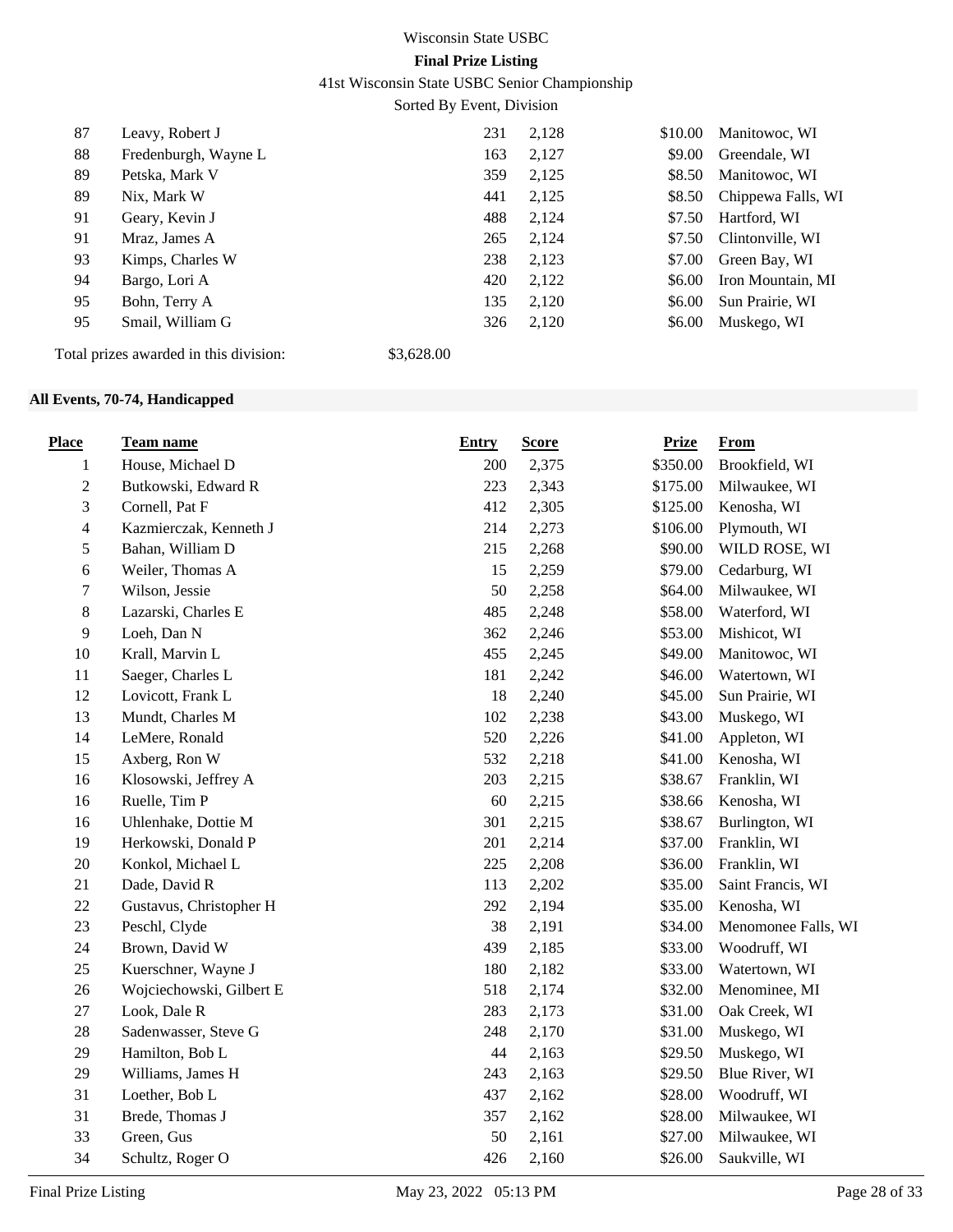### 41st Wisconsin State USBC Senior Championship

Sorted By Event, Division

| 35 | Schaefer, Larry A                      |            | 438 | 2,158 | \$25.50 | Minocqua, WI      |
|----|----------------------------------------|------------|-----|-------|---------|-------------------|
| 35 | Jach, Ted                              |            | 7   | 2,158 | \$25.50 | Pewaukee, WI      |
| 37 | Saporito, Jon P                        |            | 212 | 2,154 | \$24.00 | Grafton, WI       |
| 37 | Bisco, John A                          |            | 140 | 2,154 | \$24.00 | Madison, WI       |
| 39 | Reno, Gary L                           |            | 517 | 2,152 | \$22.50 | Menominee, MI     |
| 39 | Haut, Jerry A                          |            | 175 | 2,152 | \$22.50 | Watertown, WI     |
| 41 | Marsicek, Kenneth P                    |            | 360 | 2,146 | \$21.00 | New Holstein, WI  |
| 42 | Koenig, Joseph R                       |            | 131 | 2,141 | \$21.00 | Kiel, WI          |
| 43 | Phillips, Gary T                       |            | 516 | 2,140 | \$20.00 | Menominee, MI     |
| 44 | Acerbi, Raymond                        |            | 374 | 2,138 | \$19.00 | Kenosha, WI       |
| 45 | Willis, Charles E                      |            | 463 | 2,137 | \$18.50 | Racine, WI        |
| 45 | Mullen, Greg R                         |            | 421 | 2,137 | \$18.50 | Edgerton, WI      |
| 47 | English, Robert                        |            | 301 | 2,136 | \$17.00 | Burlington, WI    |
| 48 | Darling, Gerald N                      |            | 189 | 2,133 | \$17.00 | La Crescent, MN   |
| 49 | Peterson, Dennis R                     |            | 157 | 2,130 | \$15.50 | Big Bend, WI      |
| 49 | Rogers, James                          |            | 55  | 2,130 | \$15.50 | Milwaukee, WI     |
| 51 | Westphal, Cindy L                      |            | 111 | 2,128 | \$14.00 | Bonduel, WI       |
| 52 | Aikens, Fredrick D                     |            | 50  | 2,127 | \$14.00 | Milwaukee, WI     |
| 53 | Miller, Allen A                        |            | 411 | 2,126 | \$12.50 | Delavan, WI       |
| 53 | Seefeldt, Roger L                      |            | 206 | 2,126 | \$12.50 | Milwaukee, WI     |
| 55 | Riddell, Richard T                     |            | 273 | 2,125 | \$12.00 | Fort Atkinson, WI |
| 56 | Grosskreutz, William (Bill) C          |            | 267 | 2,123 | \$10.50 | Clintonville, WI  |
| 56 | Kilb, Clinton U                        |            | 132 | 2,123 | \$10.50 | Kiel, WI          |
| 58 | Gaulke, Mark E                         |            | 101 | 2,121 | \$9.50  | Muskego, WI       |
| 58 | Topping, Michael J                     |            | 223 | 2,121 | \$9.50  | Milwaukee, WI     |
| 60 | Hose, John E                           |            | 373 | 2,116 | \$7.33  | Kenosha, WI       |
| 60 | Skau, Thomas A                         |            | 273 | 2,116 | \$7.34  | Fort Atkinson, WI |
| 60 | Roddy, James P                         |            | 416 | 2,116 | \$7.33  | Oshkosh, WI       |
| 63 | Murphy, Patrick M                      |            | 336 | 2,115 | \$6.00  | West Allis, WI    |
|    | Total prizes awarded in this division: | \$2,446.00 |     |       |         |                   |

## **All Events, 75 & Older, Handicapped**

| <b>Place</b>   | Team name           | <b>Entry</b> | <b>Score</b> | <b>Prize</b> | From           |
|----------------|---------------------|--------------|--------------|--------------|----------------|
| 1              | Willms, Richard J   | 454          | 2,307        | \$300.00     | Franklin, WI   |
| $\overline{2}$ | Farrow, Bill G      | 46           | 2,275        | \$150.00     | Milwaukee, WI  |
| 3              | Deal, Thomas W      | 228          | 2,267        | \$85.00      | Milwaukee, WI  |
| $\overline{4}$ | Tremeear, Michael A | 293          | 2,264        | \$60.00      | Kenosha, WI    |
| 5              | Sitarz, Paul W      | 294          | 2,258        | \$50.00      | Kenosha, WI    |
| 6              | Stumpfol, Michael D | 318          | 2,254        | \$45.00      | Mukwonago, WI  |
| 7              | Van Aacken, Peter E | 30           | 2,247        | \$43.00      | New Berlin, WI |
| $\,8\,$        | Dunn, Roger W       | 366          | 2,242        | \$41.00      | Menomonie, WI  |
| 9              | Hoepner, Terry M    | 61           | 2,236        | \$40.00      | Eau Claire, WI |
| 10             | Parizo, Jesse J     | 478          | 2,220        | \$39.00      | Evansville, WI |
| 11             | Menke, Edward A     | 260          | 2,216        | \$37.50      | Grafton, WI    |
| 11             | Ziemer, Harvey A    | 178          | 2,216        | \$37.50      | Watertown, WI  |
| 13             | Henken, Guy A       | 415          | 2,215        | \$36.00      | Racine, WI     |
| 14             | Hancock, Larry L    | 242          | 2,210        | \$35.00      | Fennimore, WI  |
| 15             | Daffner, Neal L     | 455          | 2,208        | \$33.00      | Manitowoc, WI  |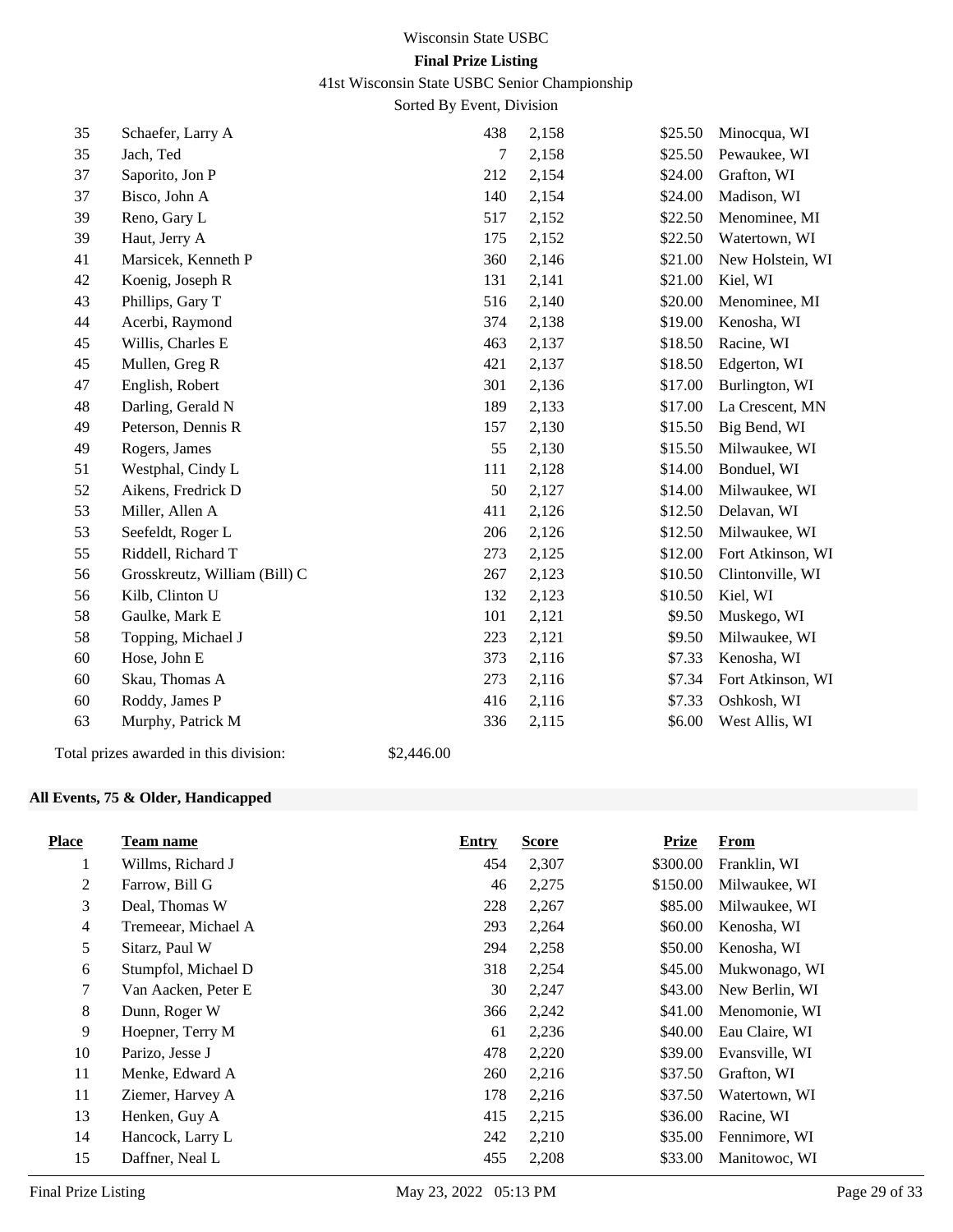## 41st Wisconsin State USBC Senior Championship

Sorted By Event, Division

| 16 | Graber, John H       | 97  | 2,191 | \$32.00 | Sussex, WI         |
|----|----------------------|-----|-------|---------|--------------------|
| 17 | Boeger, Mae B        | 313 | 2,188 | \$31.00 | Bassett, WI        |
| 18 | Partipilo, Raymond W | 280 | 2,186 | \$29.50 | Racine, WI         |
| 18 | Kneebone, Philipp M  | 35  | 2,186 | \$29.50 | Oregon, WI         |
| 20 | Teller, Larry G      | 76  | 2,183 | \$28.00 | Oak Creek, WI      |
| 21 | Schwantes, Anita J   | 134 | 2,180 | \$26.50 | Auburndale, WI     |
| 21 | Draves, Jon F        | 275 | 2,180 | \$26.50 | Fort Atkinson, WI  |
| 23 | Wonders, Richard L   | 415 | 2,176 | \$25.00 | Racine, WI         |
| 24 | Graff, Howard T      | 159 | 2,172 | \$23.50 | West Allis, WI     |
| 24 | James, John T        | 44  | 2,172 | \$23.50 | Muskego, WI        |
| 26 | Larson, Bob E        | 415 | 2,167 | \$21.50 | Racine, WI         |
| 26 | Schwantes, Judith M  | 183 | 2,167 | \$21.50 | Watertown, WI      |
| 28 | Evans, Tom P         | 454 | 2,154 | \$20.00 | Franklin, WI       |
| 29 | Eskowski, Myron      | 284 | 2,144 | \$19.00 | Milwaukee, WI      |
| 30 | Giesfeldt, John R    | 324 | 2,142 | \$18.00 | West Milwaukee, WI |
| 31 | Berdan, James J      | 133 | 2,133 | \$17.00 | Auburndale, WI     |
| 32 | Aviles, Jose H       | 94  | 2,128 | \$16.00 | Greenfield, WI     |
| 33 | Moore, Timothy A     | 235 | 2,127 | \$14.00 | Sturgeon Bay, WI   |
| 34 | Kuhn, Vincent R      | 261 | 2,126 | \$13.00 | Lake Geneva, WI    |
| 35 | Gross, Roger A       | 271 | 2,125 | \$11.00 | Jefferson, WI      |
| 35 | Erickson, Susanne C  | 355 | 2,125 | \$11.00 | St. Germain, WI    |
| 35 | Lueder, Bob L        | 315 | 2,125 | \$11.00 | Elk Horn, WI       |
| 38 | Keller, Ed W         | 244 | 2,124 | \$8.50  | Muscoda, WI        |
| 38 | Schmidt, Bob L       | 179 | 2,124 | \$8.50  | Watertown, WI      |
| 40 | Mayer, Kerry         | 112 | 2,122 | \$7.00  | Saint Francis, WI  |
| 41 | Hammerle, William S  | 185 | 2,121 | \$6.00  | Watertown, WI      |
|    |                      |     |       |         |                    |

Total prizes awarded in this division: \$1,530.00

## **All Events, Scratch All Events, Scratch**

| <b>Place</b> | <b>Team name</b>    | <b>Entry</b> | <b>Score</b> | <b>Prize</b> | <b>From</b>         |
|--------------|---------------------|--------------|--------------|--------------|---------------------|
| 1            | Burgess, Brian L    | 36           | 2,275        | \$450.00     | Rosendale, WI       |
| 2            | Boresch, Lennie J   | 60           | 2,251        | \$225.00     | Kenosha, WI         |
| 3            | Helm, Scott A       | 148          | 2,234        | \$174.00     | Sussex, WI          |
| 4            | Vasey, Mike P       | 170          | 2,210        | \$139.00     | Racine, WI          |
| 5            | Parizo, Jesse J     | 478          | 2,190        | \$106.00     | Evansville, WI      |
| 5            | Wilde, Ron K        | 230          | 2,190        | \$106.00     | Green Bay, WI       |
| 7            | Ring, James J       | 387          | 2,185        | \$86.00      | Monona, WI          |
| 8            | Nimke, Jeff S       | 28           | 2,173        | \$78.00      | Cedarburg, WI       |
| 9            | Sjuggerud, Dave W   | 412          | 2,149        | \$72.00      | Kenosha, WI         |
| 10           | Richter, Pete C     | 174          | 2,144        | \$68.00      | Watertown, WI       |
| 11           | Mueller, Craig M    | 147          | 2,138        | \$65.00      | Menomonee Falls, WI |
| 12           | Hebbe, Larry W      | 424          | 2,136        | \$63.00      | Fort Atkinson, WI   |
| 13           | Young, Alex J       | 230          | 2,133        | \$60.00      | Green Bay, WI       |
| 14           | Morris, Timothy M   | 478          | 2,127        | \$59.00      | Evansville, WI      |
| 14           | Nisleit, Robert C   | 207          | 2,127        | \$59.00      | Germantown, WI      |
| 16           | Anderson, Kenneth R | 274          | 2,120        | \$58.00      | Fort Atkinson, WI   |
| 17           | Kaboskey, Paul A    | 479          | 2,119        | \$57.00      | New Berlin, WI      |
| 18           | Butkowski, Edward R | 223          | 2,118        | \$57.00      | Milwaukee, WI       |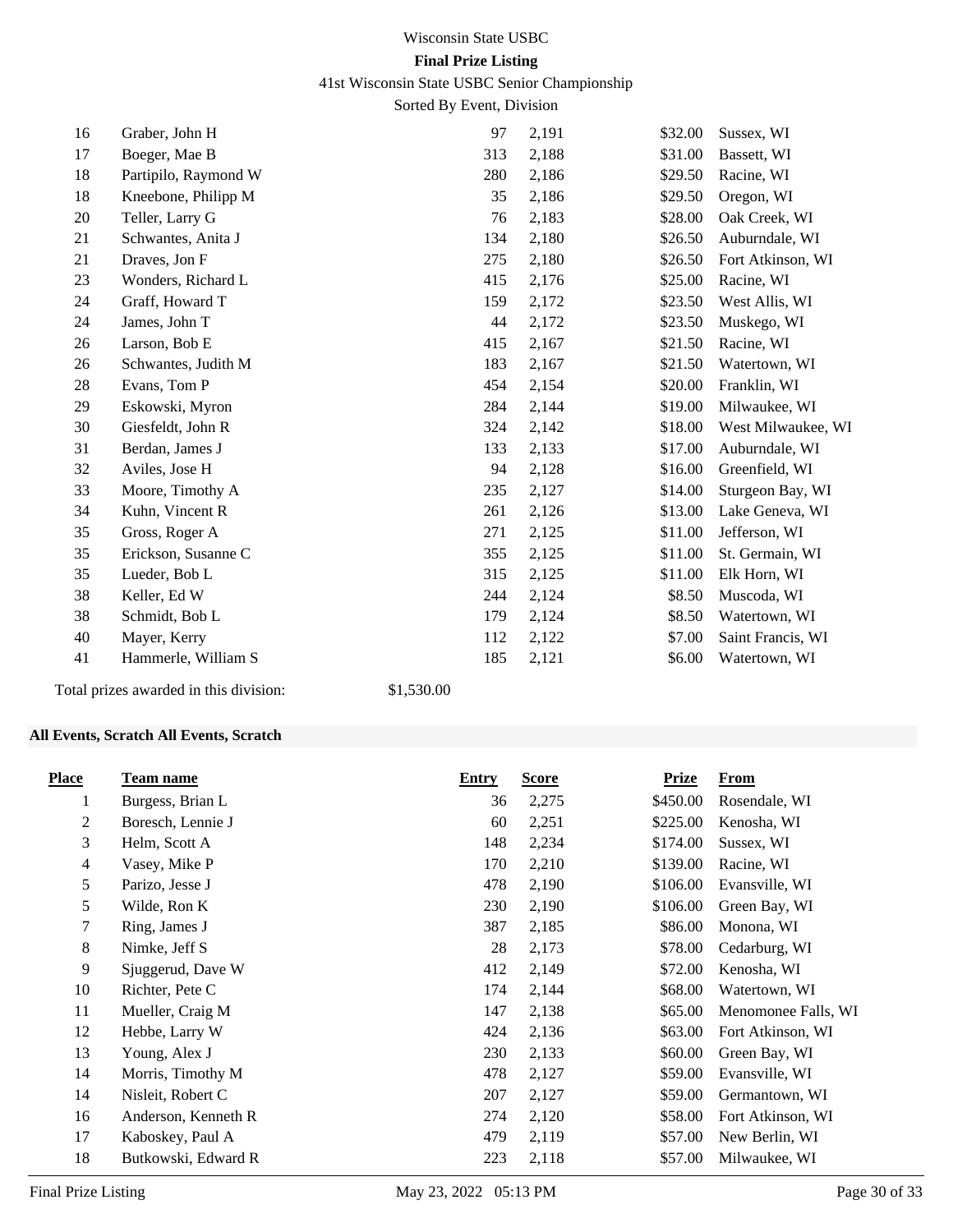# 41st Wisconsin State USBC Senior Championship

| 19 | Zagar, Matt J          | 521    | 2,108 | \$56.00 | West Allis, WI       |
|----|------------------------|--------|-------|---------|----------------------|
| 20 | Paul, Dan H            | 335    | 2,100 | \$55.00 | Neenah, WI           |
| 20 | Wittkowske, Steve S    | 403    | 2,100 | \$55.00 | Oregon, WI           |
| 22 | Gilbert, Eddie D       | 379    | 2,099 | \$54.00 | Franklin, WI         |
| 23 | Axberg, Ron W          | 532    | 2,098 | \$54.00 | Kenosha, WI          |
| 24 | Erce, Rick A           | 474    | 2,095 | \$53.00 | Madison, WI          |
| 25 | Danz, Albert F         | 419    | 2,092 | \$53.00 | Escanaba, MI         |
| 26 | Cornell, Pat F         | 412    | 2,089 | \$52.00 | Kenosha, WI          |
| 27 | Knoblauch, Jim F       | 29     | 2,087 | \$52.00 | Waterford, WI        |
| 28 | Beltoya, Rich J        | 452    | 2,084 | \$51.00 | Kenosha, WI          |
| 29 | Richgels, Jeffrey S    | 402    | 2,082 | \$51.00 | Oregon, WI           |
| 30 | Miller, Bill D         | 232    | 2,081 | \$50.00 | De Pere, WI          |
| 31 | Maule, Timothy J       | 441    | 2,078 | \$50.00 | Chippewa Falls, WI   |
| 32 | Brinkman, Steven F     | 148    | 2,073 | \$49.00 | Sussex, WI           |
| 33 | Heidenreiter, Verne    | 4      | 2,065 | \$48.50 | Sheboygan, WI        |
| 33 | Rampart, Jeff K        | 60     | 2,065 | \$48.50 | Kenosha, WI          |
| 35 | Rodriguez, Andres G    | 199    | 2,062 | \$48.00 | Greenfield, WI       |
| 36 | Yannaras, James P      | 501    | 2,056 | \$47.00 | Milwaukee, WI        |
| 37 | Lange, Rob             | 20     | 2,055 | \$47.00 | Waukesha, WI         |
| 38 | Fernholz, Jeffery R    | 497    | 2,053 | \$46.00 | Racine, WI           |
| 39 | Hartnell, Scott M      | 452    | 2,052 | \$46.00 | Kenosha, WI          |
| 40 | Saugstad, Dan R        | 405    | 2,050 | \$45.00 | Lisbon, WI           |
| 40 | Arentz, Gene C         | 5      | 2,050 | \$45.00 | Holmen, WI           |
| 42 | Ziemer, Brad J         | 178    | 2,049 | \$44.00 | Watertown, WI        |
| 43 | Stevens, Charles R     | 254    | 2,048 | \$44.00 | Waukesha, WI         |
| 44 | Canales, Randy         | 123    | 2,045 | \$43.00 | Kenosha, WI          |
| 44 | Schwartz, Joseph L     | 498    | 2,045 | \$43.00 | Oshkosh, WI          |
| 46 | Heilman, Thomas E      | 491    | 2,044 | \$42.00 | Onalaska, WI         |
| 47 | Lever, Ryan J          | 282    | 2,041 | \$42.00 | Greenfield, WI       |
| 48 | Stittleburg, Douglas D | $25\,$ | 2,039 | \$41.00 | Reedsburg, WI        |
| 49 | Van Aacken, Peter E    | 30     | 2,037 | \$41.00 | New Berlin, WI       |
| 49 | Grall, Stan M          | 231    | 2,037 | \$41.00 | Manitowoc, WI        |
| 51 | Toboyek, Gene M        | 511    | 2,033 | \$40.00 | Wisconsin Rapids, WI |
| 52 | Wegner, James D        | 497    | 2,032 | \$40.00 | Racine, WI           |
| 53 | Kinyon, Dennis J       | 36     | 2,030 | \$39.00 | Rosendale, WI        |
| 54 | Forseth, Scott R       | 232    | 2,029 | \$39.00 | De Pere, WI          |
| 55 | Olson, Gary L          | 13     | 2,028 | \$38.00 | La Crescent, MN      |
| 56 | Priebe, Terry J        | 5      | 2,026 | \$37.34 | Holmen, WI           |
| 56 | Porcaro, Perry         | 106    | 2,026 | \$37.33 | Racine, WI           |
| 56 | Kleutgen, Ron          | 217    | 2,026 | \$37.33 | WILD ROSE, WI        |
| 59 | Hungelmann, Michael J  | 479    | 2,025 | \$35.67 | New Berlin, WI       |
| 59 | Wenzel, Jeffrey        | 298    | 2,025 | \$35.66 | New Richmond, WI     |
| 59 | Schoenfuss, Robert H   | 514    | 2,025 | \$35.67 | Franksville, WI      |
| 62 | Punzel, Kevin J        | 191    | 2,023 | \$34.33 | Roscoe, IL           |
| 62 | Thompson, Kevin D      | 402    | 2,023 | \$34.33 | Oregon, WI           |
| 62 | Piech, David P         | 170    | 2,023 | \$34.34 | Racine, WI           |
| 65 | Janz, Joe A            | 276    | 2,019 | \$33.00 | Beaver Dam, WI       |
| 66 | Yannaras, Gus P        | 28     | 2,018 | \$33.00 | Cedarburg, WI        |
| 67 | Saskowski, Robert J    | 479    | 2,015 | \$32.00 | New Berlin, WI       |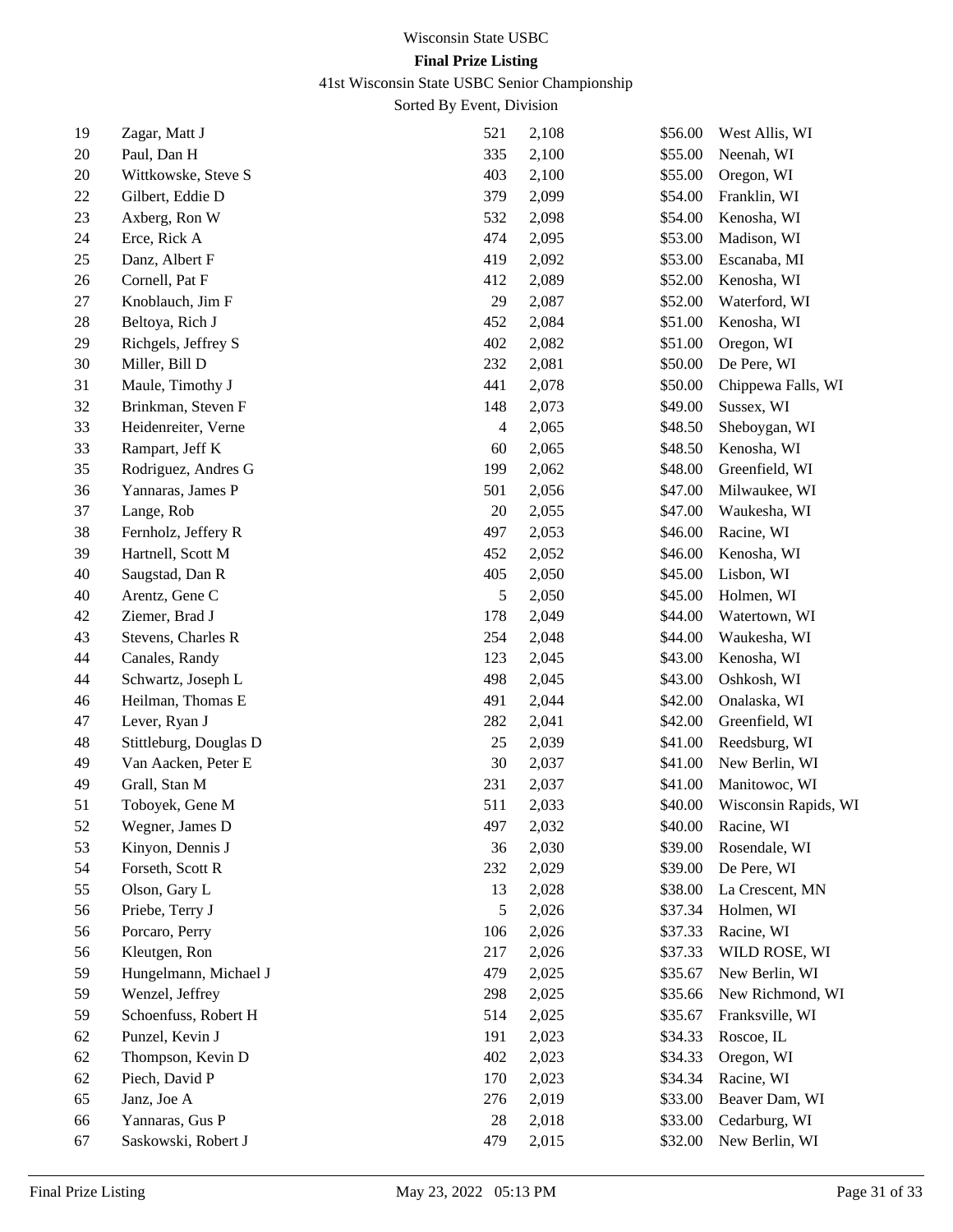41st Wisconsin State USBC Senior Championship

Sorted By Event, Division

| 67  | Richards, Randall G                    | 507            | 2,015 | \$32.00 | Two Rivers, WI      |
|-----|----------------------------------------|----------------|-------|---------|---------------------|
| 69  | Brodziski, Douglas W                   | 349            | 2,014 | \$31.00 | Marathon, WI        |
| 69  | Edgren, Robert R                       | 35             | 2,014 | \$31.00 | Oregon, WI          |
| 71  | Houston, Rich J                        | 279            | 2,013 | \$30.00 | Rudolph, WI         |
| 71  | Vokes, Ron G                           | 87             | 2,013 | \$30.00 | Franklin, WI        |
| 73  | Fosdick, James L                       | 474            | 2,008 | \$29.00 | Madison, WI         |
| 74  | Barden, Christopher T                  | 287            | 2,007 | \$29.00 | Wausau, WI          |
| 75  | Millard, Kelly G                       | 314            | 2,003 | \$28.00 | Waterford, WI       |
| 76  | Berken, Kelly R                        | 232            | 2,002 | \$28.00 | De Pere, WI         |
| 77  | Heilman, Paul F                        | 13             | 2,001 | \$27.00 | La Crescent, MN     |
| 78  | France, Terry L                        | 514            | 2,000 | \$27.00 | Franksville, WI     |
| 79  | Ullius, Rick B                         | 185            | 1,996 | \$25.67 | Watertown, WI       |
| 79  | Miller, Michael W                      | 429            | 1,996 | \$25.67 | Random Lake, WI     |
| 79  | Simon, Mark J                          | 36             | 1,996 | \$25.66 | Rosendale, WI       |
| 82  | Wagner, Steve M                        | 396            | 1,995 | \$25.00 | Menomonee Fls, WI   |
| 83  | Trester, Dale B                        | 170            | 1,994 | \$25.00 | Racine, WI          |
| 84  | Schmitz, Wes J                         | $\overline{4}$ | 1,993 | \$24.00 | Sheboygan, WI       |
| 85  | Savoy, Todd W                          | 129            | 1,992 | \$23.34 | Chippewa Falls, WI  |
| 85  | Schwandt, Glenn J                      | 500            | 1,992 | \$23.33 | Muskego, WI         |
| 85  | Staude, Lynn A                         | 424            | 1,992 | \$23.33 | Fort Atkinson, WI   |
| 88  | Ruelle, Tim P                          | 60             | 1,990 | \$22.00 | Kenosha, WI         |
| 89  | Smith, Earl M                          | 20             | 1,989 | \$22.00 | Waukesha, WI        |
| 90  | Oleson, Chuck L                        | 36             | 1,988 | \$21.00 | Rosendale, WI       |
| 90  | Gwaltney, Ronald L                     | 191            | 1,988 | \$21.00 | Roscoe, IL          |
| 92  | Pederson, Eric T                       | 13             | 1,985 | \$20.00 | La Crescent, MN     |
| 93  | Hansen, Todd E                         | 84             | 1,983 | \$20.00 | Cudahy, WI          |
| 94  | Saeger, Todd E                         | 174            | 1,982 | \$19.00 | Watertown, WI       |
| 94  | Groth, Michael A                       | 89             | 1,982 | \$19.00 | Racine, WI          |
| 96  | Halida, Terry P                        | 129            | 1,981 | \$18.00 | Chippewa Falls, WI  |
| 97  | Wetzel, Norb A                         | $28\,$         | 1,980 | \$17.00 | Cedarburg, WI       |
| 97  | Myers, Gail R                          | 403            | 1,980 | \$17.00 | Oregon, WI          |
| 97  | Gillis, Robert E                       | 298            | 1,980 | \$17.00 | New Richmond, WI    |
| 97  | Richardson, Robert C                   | 387            | 1,980 | \$17.00 | Monona, WI          |
| 101 | Skowronski, Mike T                     | 405            | 1,977 | \$16.00 | Lisbon, WI          |
| 102 | Schmidt, Bryan N                       | 147            | 1,975 | \$15.00 | Menomonee Falls, WI |
| 103 | Benning, Jon W                         | 29             | 1,974 | \$15.00 | Waterford, WI       |
| 104 | Floyd, Jeffrey A                       | 497            | 1,973 | \$14.00 | Racine, WI          |
| 104 | Shircel, Jeff                          | 4              | 1,973 | \$14.00 | Sheboygan, WI       |
| 106 | Kjell, Todd M                          | 191            | 1,971 | \$12.50 | Roscoe, IL          |
| 106 | LeHouillier, Brian                     | 87             | 1,971 | \$12.50 | Franklin, WI        |
| 106 | Thierfelder, Robert A                  | 207            | 1,971 | \$12.50 | Germantown, WI      |
| 106 | Fennig, Thomas D                       | 406            | 1,971 | \$12.50 | Muskego, WI         |
| 110 | Hockerman, Mark D                      | 279            | 1,969 | \$11.00 | Rudolph, WI         |
| 111 | Vosters, Mark D                        | 414            | 1,968 | \$11.00 | Oshkosh, WI         |
| 112 | Porcaro, Pete D                        | 106            | 1,965 | \$10.00 | Racine, WI          |
| 112 | Lee, Jeff T                            | 230            | 1,965 | \$10.00 | Green Bay, WI       |
|     | Total prizes awarded in this division: | \$5,094.00     |       |         |                     |

Total prizes awarded in this event: \$20,837.00